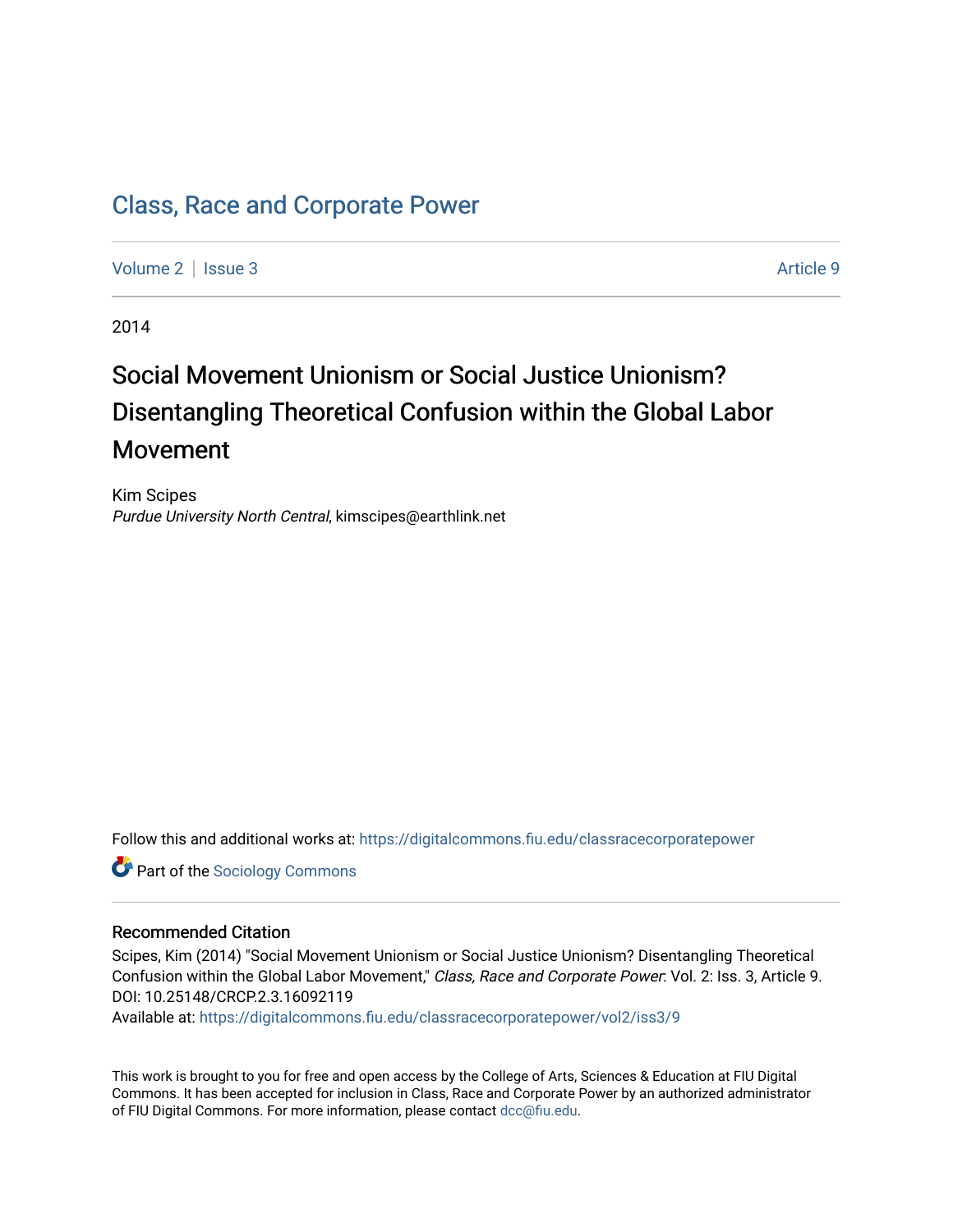# Social Movement Unionism or Social Justice Unionism? Disentangling Theoretical Confusion within the Global Labor Movement

# **Abstract**

After the election of John Sweeney as President of the AFL-CIO in October 1995, activists and supportive intellectuals in the United States began thinking about how to revitalize the almost moribund American labor movement. A key part of this literature has revolved around the concept of "social movement unionism." This term touched a nerve, and has garnered widespread usage in North America over the past two decades.

However, most researchers using this term have no idea that it was initially developed to understand the new unionism developed by members of specific labor movements in Brazil, the Philippines and South Africa, a type of unionism *qualitatively different* from that found in North America. This paper argues that the term "social movement unionism" should be confined only to labor organizations developing the same type of unionism, wherever in the world such should be found.

Accordingly, this concept should not be utilized in North America today as there are no labor centers or unions present that are developing this type of trade unionism.

It is important to clarify this confusion because it is leads to incorrect understandings and miscommunication. Accordingly, the current situation—whereby the same term is used to refer to two qualitatively different social phenomena —theoretically works against efforts to build global labor solidarity.

What about the progressive, broad-scope unionism emerging in North America over the past two decades? Taking a page from labor history, this article argues that the proper precedent is progressive unionism developed by the United Packinghouse Workers of America, CIO, and others, and therefore should be referred to as "social justice unionism." An Appendix provides a measurement tool. The argument is empirically grounded and theoretically developed, allowing us to better understand trade unionism around the globe.

# Keywords

Social movement unionism, social justice unionism, global labor solidarity, labor theory

# Creative Commons License



This work is licensed under a [Creative Commons Attribution 4.0 License](http://creativecommons.org/licenses/by/4.0/).

# Cover Page Footnote

Kim Scipes, Ph.D., is an Associate Professor of Sociology at Purdue University North Central in Westville, Indiana, USA, and is a long-time labor activist and scholar. He currently serves as the elected Chair of the Chicago Chapter of the National Writers Union, UAW #1981, AFL-CIO. He has published monographs on the radical wing of the Filipino labor movement—KMU: Building Genuine Trade Unionism in the Philippines, 1980-1994 (Quezon City: New Day Publishers, 1996)—and on the foreign policy program of the AFL-CIO: AFL-CIO's Secret War against Developing Country Workers: Solidarity or Sabotage? (Lanham, MD: Lexington Books, 2010 hardback, 2011 paperback). He served as an elected Board member for Research Committee 44 (Labor) of the International Sociological Association from 2006-2010. He recently edited a special thematic issue on "Global Labor Solidarity" for Working USA: The Journal of Labor and Society, which was published as Vol. 17, No. 2, June 2014. Scipes has published extensively in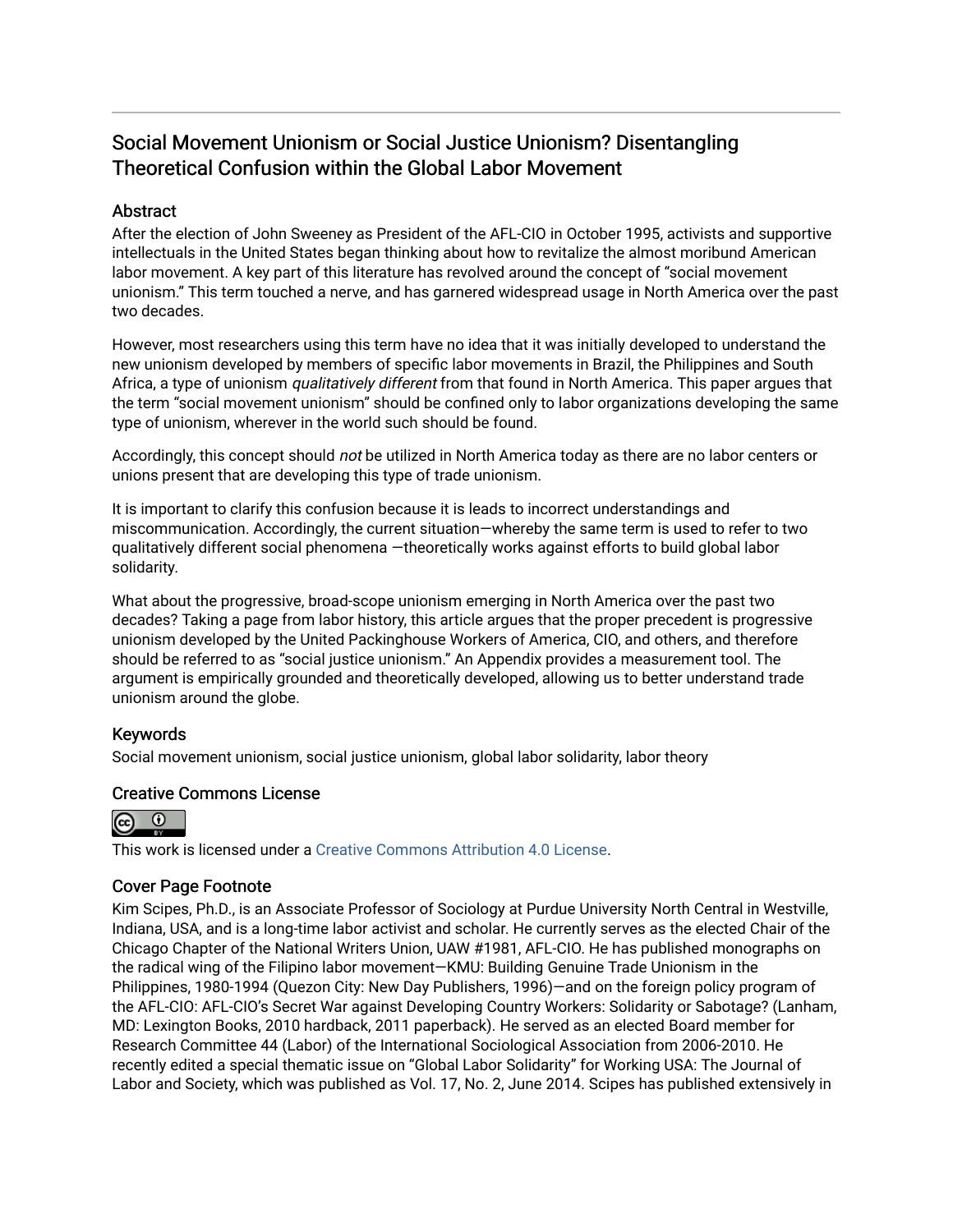the US and around the world. He is the compiler of the "Current Labor Issues" on-line bibliography, and can be reached through his web site: http://faculty.pnc.edu/kscipes. This article has undergone a number of iterations, but I want to thank Gerrit Buwalda and Charles Pressler for helpful comments in the earlier stages, as well as two anonymous reviewers from CRCP at the last.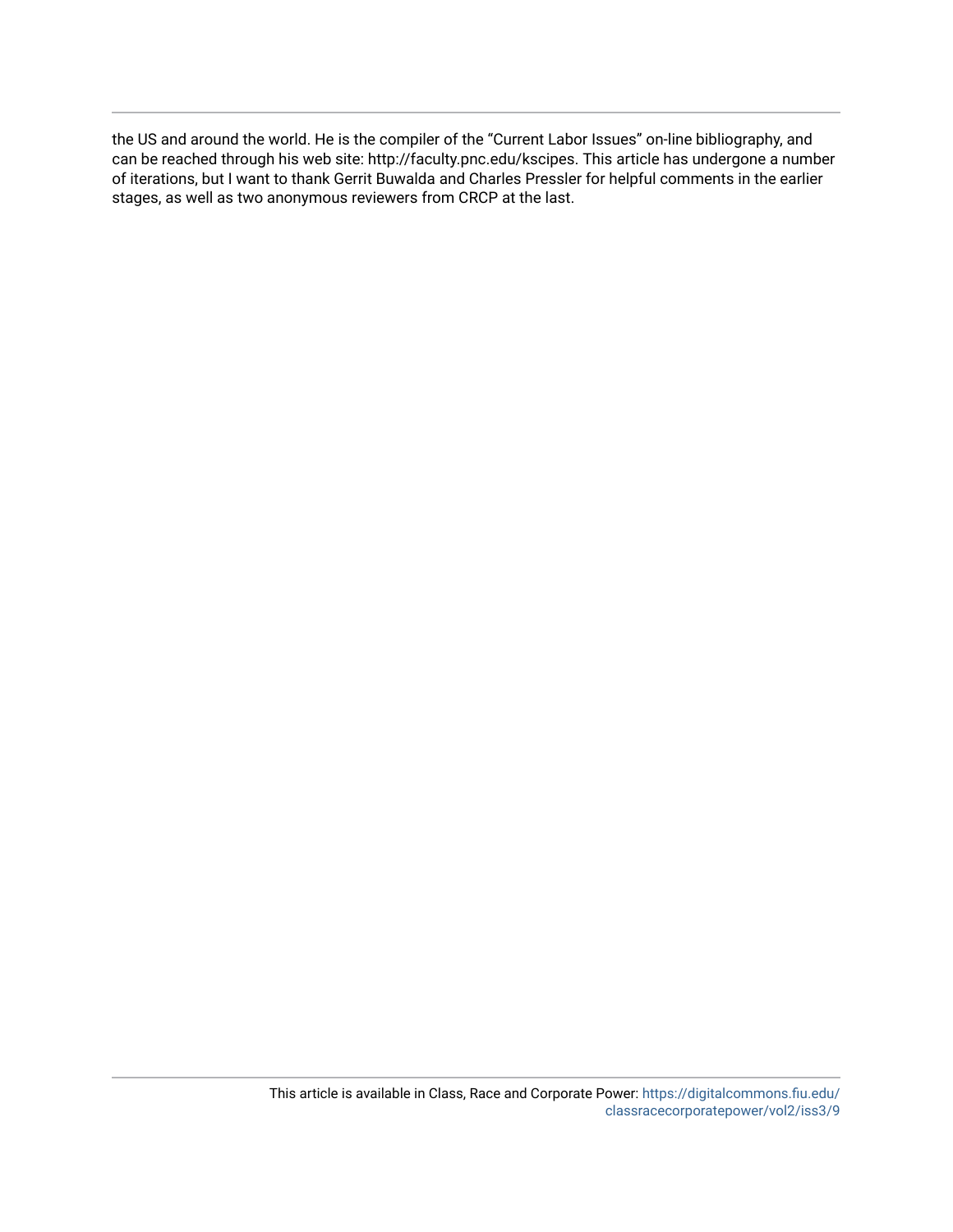*From the vantage point of the workers themselves, the struggle to achieve freedom of combination has been waged not only to gain protection and improvement of the terms and conditions of labor, but also to attain social justice and full equality in civil society where, as individuals, workers could not adequately contend with the power of employers and the state (Bonnell, 1983: 3).* 

After the election of John Sweeney as President of the AFL-CIO (American Federation of Labor-Congress of Industrial Organizations) in October 1995—the result of the first democratic election for the presidency in the 40 years of the AFL-CIO—labor activists and supportive intellectuals in the United States began thinking about how to revitalize the almost moribund American labor movement (see Fletcher and Gapasin, 2008).<sup>1</sup> The resulting literature on labor revitalization is broad, and includes current issues as well as research on things US Labor may learn from a re-examination of some of its past. A key part of this literature revolves around the concept of "social movement unionism" and, as there appears to be somewhat of a "pause" in this part of the literature since about 2010, it is felt this is a good time to review development of this concept.

The term "social movement unionism" has been attracting increasingly greater attention by labor theorists and writers focusing on unionism in North America since 1994 (among them, Devinatz, 2008; Johnston, 1994; Moody, 1997; Nissen, 2003; Schiavone, 2004, 2007, 2008), as they have tried to describe the "new unionism" that has been emerging in particularly the US trade union movement.2 Based on union member mobilization, social movement unionism is being projected positively and presented as the way that US Labor as a whole should develop in the early 21st Century. The term certainly seems to be resonating with activists, and is increasingly being used by researchers (see, among others, Fantasia and Voss, 2004; Lopez, 2004; Milkman, 2006; Milkman and Voss, eds., 2004; Nissen, 2003; Schiavone, 2004, 2007, 2008; Tattersall, 2009; see also Ross, 2008).

To support this understanding, some theorists (Johnston, 2001; Nissen, 2003; Robinson, 2002; Schiavone, 2008; and see Ross, 2008) have been trying to define more precisely the concept of "social movement unionism" (SMU) as developed in North America, and particularly in the United States. (See also Fairbrother, 2008; Fairbrother and Webster, 2008; and Waterman, 1993, 1999, 2004, 2008 for a more global focus.)

At the same time, a strong and vibrant section of the American Sociological Association (ASA) has developed since 1997, focusing attention on labor and labor movements. More and more of these labor researchers have been recognizing the global impact of labor, and how changes in the global economy have been affecting workers in North America and around the world. Thus, as interest in labor has expanded globally among sociologists—particularly through the International Sociological Association's research committee (RC) on labor, RC 44,<sup>3</sup> and its affiliated *Global Labour Journal*—an increasing number of ASA members since 2006 have been participating in RC 44. As American (and other) sociologists make these international ties, and become increasingly aware of labor around the globe (see Burowoy, 2009) and join in international discussions and debates, the necessity to understand similarities and differences between efforts to revitalize the Canadian and particularly the US labor movement and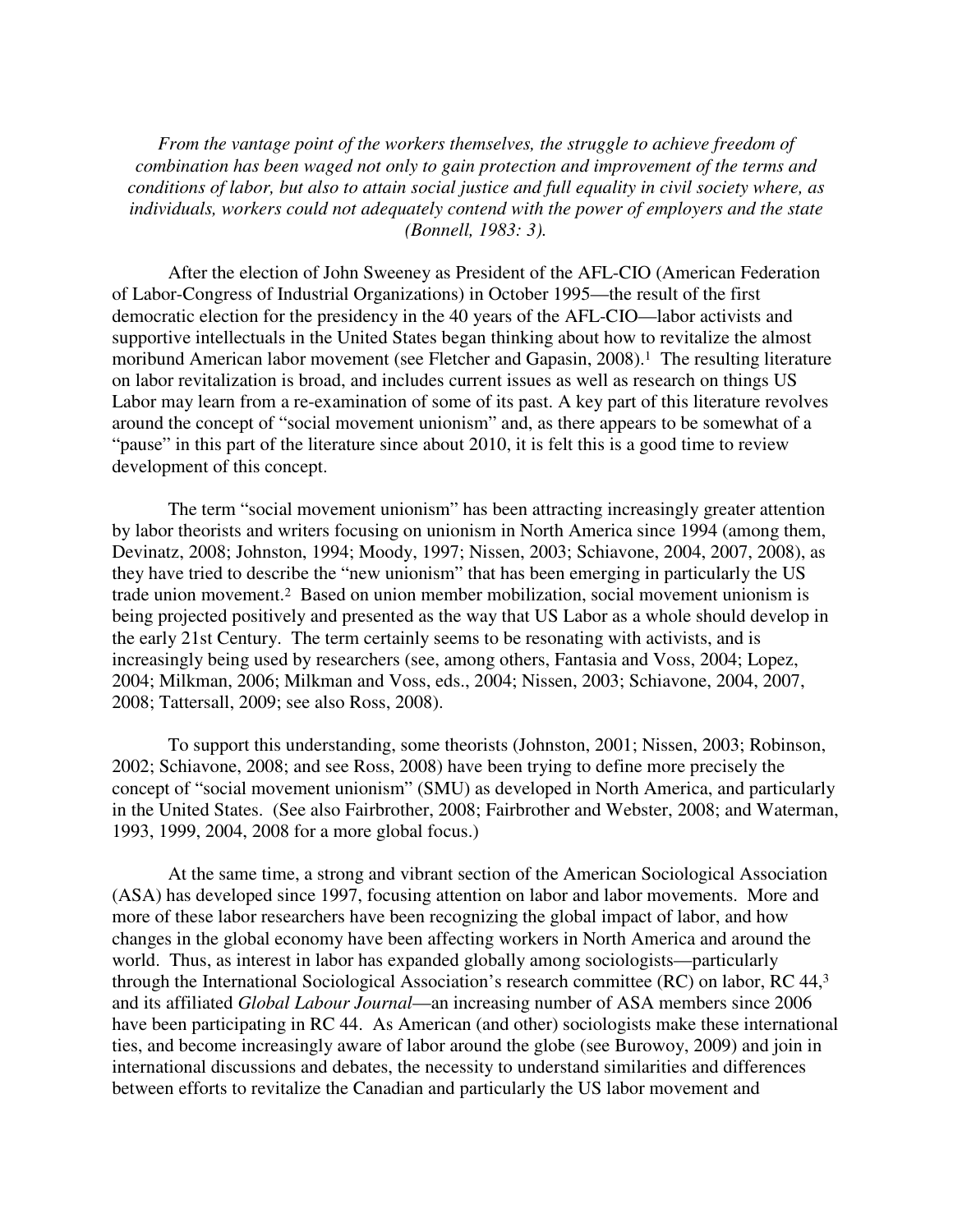innovative efforts in particular labor centers becomes all the more important, as does theoretically understanding these differences.

Accordingly, this paper challenges the usage of the term "social movement unionism" to refer to any current efforts in North America. The argument is that social movement unionism is a term developed for specific labor centers and unions that have been developing a qualitatively different type of trade unionism, and should be confined only to such labor organizations. While all labor centers that have developed this type of unionism to date have been located in the Global South—specifically CUT *(Central Única dos Trabalhadores*-Unified Workers' Central) of Brazil, KMU (*Kilusang Mayo Uno*-May First Movement) of the Philippines, and the Congress of South African Trade Unions (COSATU) of that country4—this is not a concept that is limited to that area; this is a concept that can be applied anywhere in the world to labor centers and unions that are developing this new type of trade unionism.5 As explained herein, however, this concept should *not* be utilized in North America today, as there are no labor centers or unions present that are developing this type of trade unionism.

It is important to clarify this confusion because it is leads to incorrect understandings and miscommunication. Accordingly, the current situation—whereby the same term is used to refer to two qualitatively different social phenomena<sup>6</sup> —works against efforts to build global labor solidarity.

The conceptualization of social movement unionism was based initially on empirical research and political involvement in and around the specific labor centers mentioned above in three "third world" countries in the 1970s, '80s and early '90s and, as discussed below, this type of trade unionism was and still is qualitatively different from the type found to date in North America.

However, current writings suggest most of the North American-focused theorists and writers are not aware of this earlier work and, if they are, that they have relied on a truncated interpretation of this. Accordingly, this discussion has become terribly confused,7 and threatens to lose the considerable benefits of research to date; this paper is an effort to clarify the considerable confusion around this concept and to preclude such losses, while suggesting a theoretically-derived process to move forward in our understandings regarding progressive trade unionism in North America.

Part of the confusion has developed because key researchers who developed the earlier conceptualizations have shifted their foci from the subject at hand, leaving a vacuum in the discussion. Two sets of the key writers who initially worked to develop the concept of social movement unionism (SMU)—Peter Waterman and Rob Lambert/Eddie Webster—have traveled subsequently in different directions, but yet have remained close enough to their original positions so as to suggest that they are still writing consistently from where they began. Another, this author, after contributing two articles to the debate in 1992 and publishing an internet-based article in 2001, has been focusing subsequently on other subjects—most importantly, the AFL-CIO's foreign policy program (see Scipes, 2010a, b, 2012). The long and short of this is that there has been no long-term, internationally consistent development of SMU. By returning to this discussion, I hope to contribute to rectifying this problem, disentangling the confusion and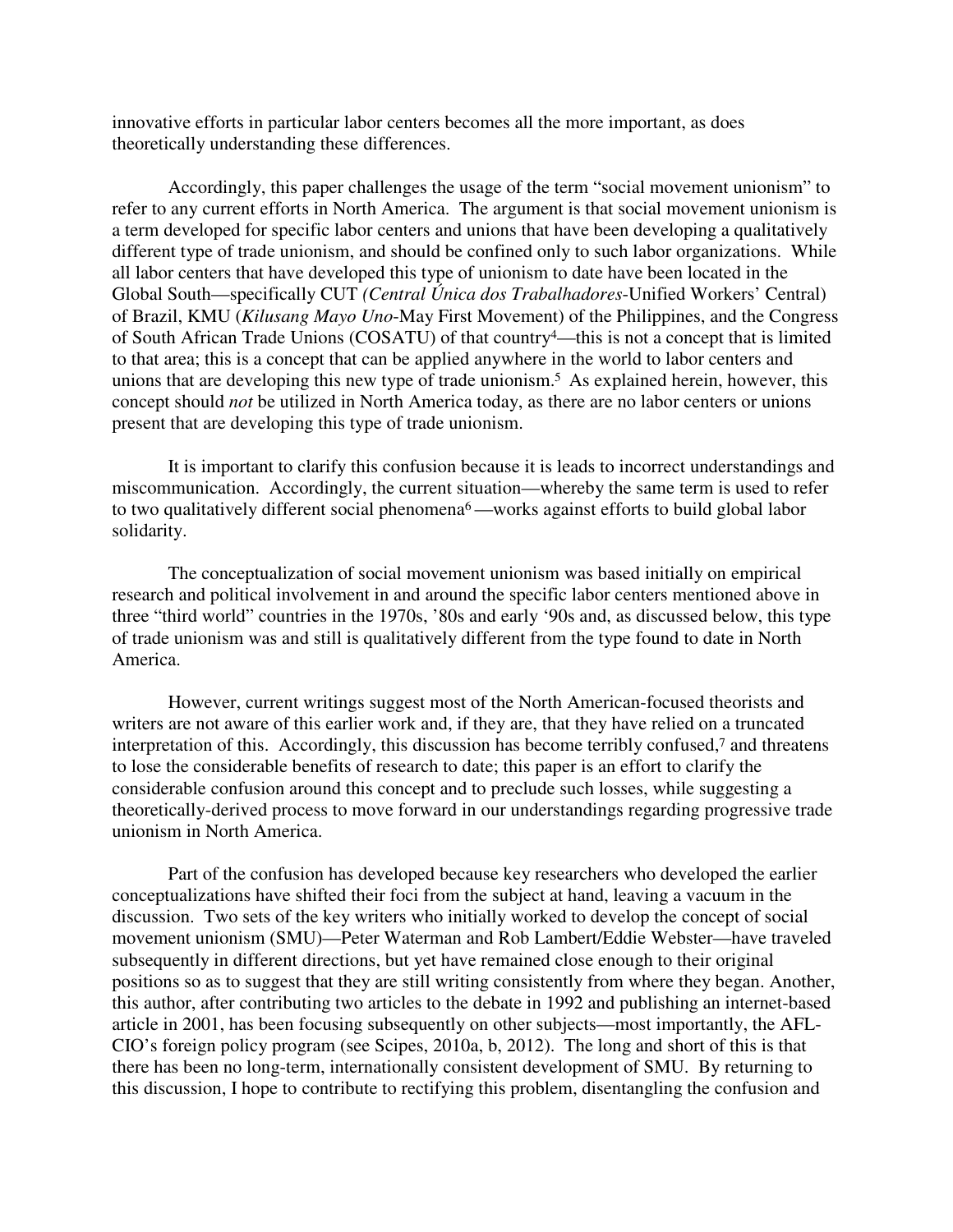suggesting theoretically-developed ways forward for unions and labor scholars.

As will be explicated below, there are currently three sets of writers who each use the rubric of social movement unionism in one way or the other: those writing on contemporary unionism in North America, especially those stimulated directly or indirectly by the work of Kim Moody; those writing initially in regards to the new unions and labor organizations that emerged in the 1970s through the mid-'80s in the Global South, and subsequent theorization based on experiences of certain "southern" organizations; and then subsequent writings by early theorists who have gone in different directions without explicitly noting their respective changes in direction.

This creates the basis for a great deal of confusion among labor theorists and writers, as well as trade unionists: people coming from different perspectives can use the exact same term to describe completely different things—and without even knowing it. This is not a firm basis from which to increase our knowledge about Labor around the world, nor a viable means by which to build global labor solidarity (Scipes, 2014a), nor a grounded way to develop theory to understand these developments.<sup>8</sup>

Along with the practical ramifications of the lack of clarity, however, there are theoretical implications as well. "Social movement unionism" in North America—as well as "social unionism" (see Ross, 2008)—has not been placed within a global theoretical context, while the conceptualization of social movement unionism developed in regards to these three specific labor centers has been so placed. Thus, by attributing the term "social movement unionism" to developments in labor in North America, theorists are, in fact, replacing a more theoretically developed conceptualization with one less so, and without even knowing this is being done.

All of these varied conceptualizations have been published in books and articles around the world, with many of the sources being unknown or undiscovered by subsequent researchers. Others have inappropriately "mixed and matched" research findings, leading to more uncertainty. Substantive contributions have been ignored. Simply put, the understandings created to date have created a "goulash" that is theoretically immature, and global diffusion of this "discussion" has also contributed to the confusion.

It is argued that this situation needs first to be recognized, and then to be disentangled. This paper seeks to connect a number of issues that heretofore have been generally approached separately in an effort to clarify what is meant by social movement unionism. This is done through two parts, with the first one based on empirical studies, while the second is empiricallybased but theoretically-focused.

This paper begins with an empirically-based discussion of social movement unionism, which is where the bulk of attention is paid. This first part, in turn, is in divided into three sections. The first section provides a quick overview of the adoption and development of the term social movement unionism in North America in regard to North American (US and Canadian) trade unionism.<sup>9</sup> In the second section, readers are introduced to an international theoretical discussion and debate concerning the new unions (organized into labor centers) that emerged within several developing countries during the late 1970s-mid 1980s, and then how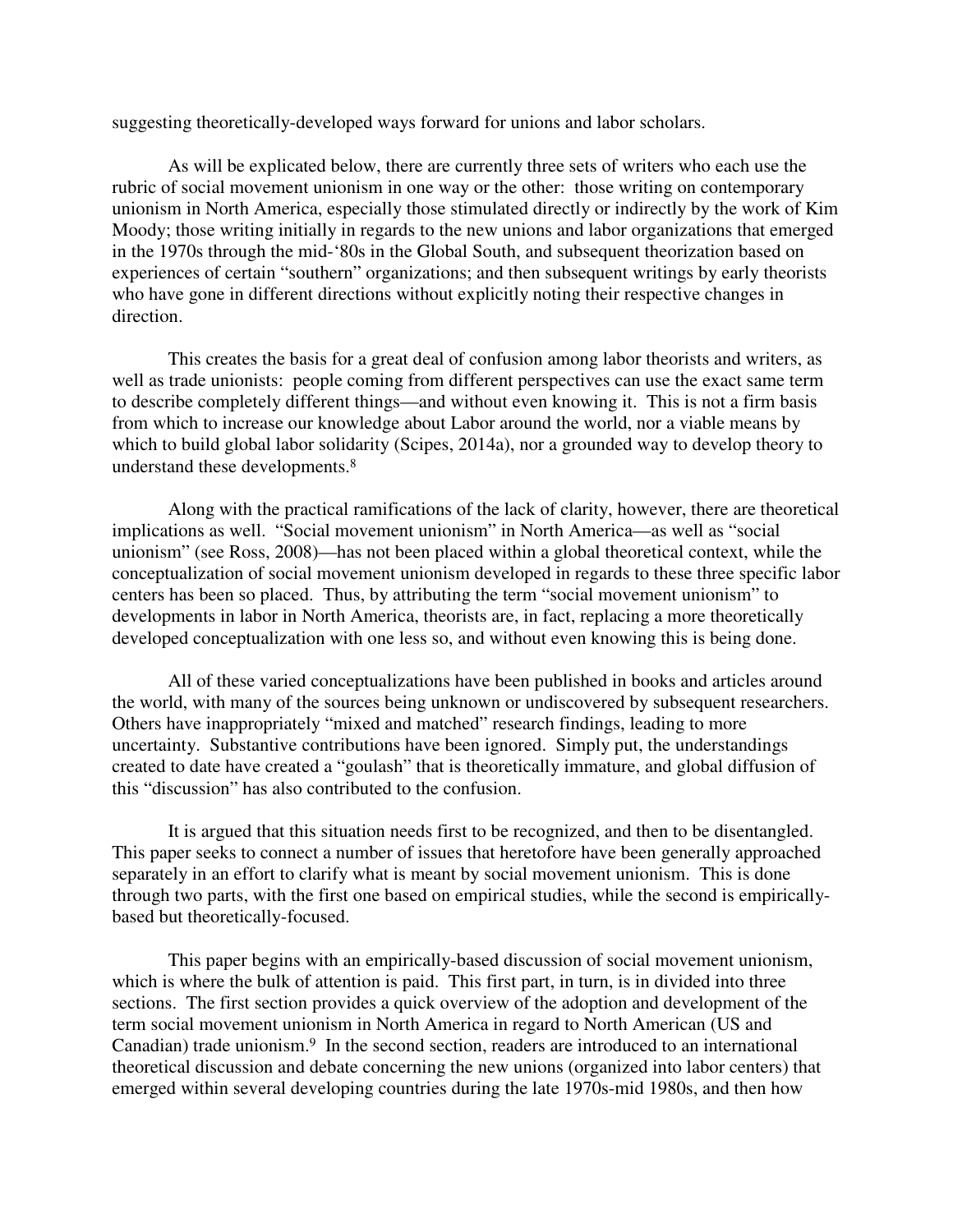theorists in this "tradition" have subsequently developed this conceptualization. In the third section of the first part, the social movement unionism that emerged in three labor centers located in three different developing countries is shown to be qualitatively different from the type of unionism that currently exists in North America, and it is argued that these two qualitative different types of unionism should be recognized as such and distinguished by different terminology. Accordingly, a theoretically-based taxonomy of types of trade unionism is advanced.

The second part of this paper interjects a term, "social justice unionism," into the discussion. It does this by presenting a theoretical model that is intended to overcome the currently existing confusion regarding North American trade unionism, suggesting how theorists can address the problem. This is to untangle the concept and provide theoretical clarity from which further work can develop.

The theoretical model advanced herein, based on *sets of practices,* suggests that there are two levels of trade unionism: *types* of unionism and then *forms* (or subsets of the types) of unionism.10 Accordingly, it is argued that trade unionism around the world can be categorized into three *types:* economic, political, and social movement unionism. Further, it is suggested that each type of trade unionism can be subdivided into different *forms*.

To anticipate the argument in the second part of this paper, two forms (subsets) of the economic type of trade unionism are identified: "business" and "social justice" unionism.11 In order to illustrate the difference between the two forms of business and social justice unionism, a comparative-historical empirical study previously conducted by this author is utilized, examining the different (and competing) forms of economic trade unionism that developed within Chicago's steel and meatpacking industries between 1933-1955 to establish theoretically the concept of trade union "forms" (Scipes, 2003). Utilizing this earlier study, it is argued, provides needed guidance. From consideration of this study, it is argued that the *social justice unionism* form of the economic type of trade unionism, as developed by the United Packinghouse Workers of America (UPWA) and a few others during the 1930s and '40 is, in fact, the precedent for the current "social movement unionism" in North America.

This suggests ways to proceed. It suggests that *social movement unionism* be retained as a term to describe a specific type of trade unionism created by particular labor centers that so far have existed in only certain countries in the Global South.<sup>12</sup> Further, it suggests that the term "social movement unionism" (along with "social unionism") in regards to North American unionism be dropped, and be replaced with the term *social justice unionism*. This would allow researchers/theorists to recognize relatively recent developments in trade unionism in North America (and other countries) and to properly situate them theoretically, while no longer ignoring or confusing North American developments with the particular type of trade unionism found in specific labor centers in certain developing countries. Finally, by incorporating this dispersed literature into this paper, it is hoped that subsequent scholars may cover the field more accurately and completely. Accordingly, this paper seeks to make a major contribution towards resolving both the practical and theoretical confusion that currently exists, whether it is recognized or not.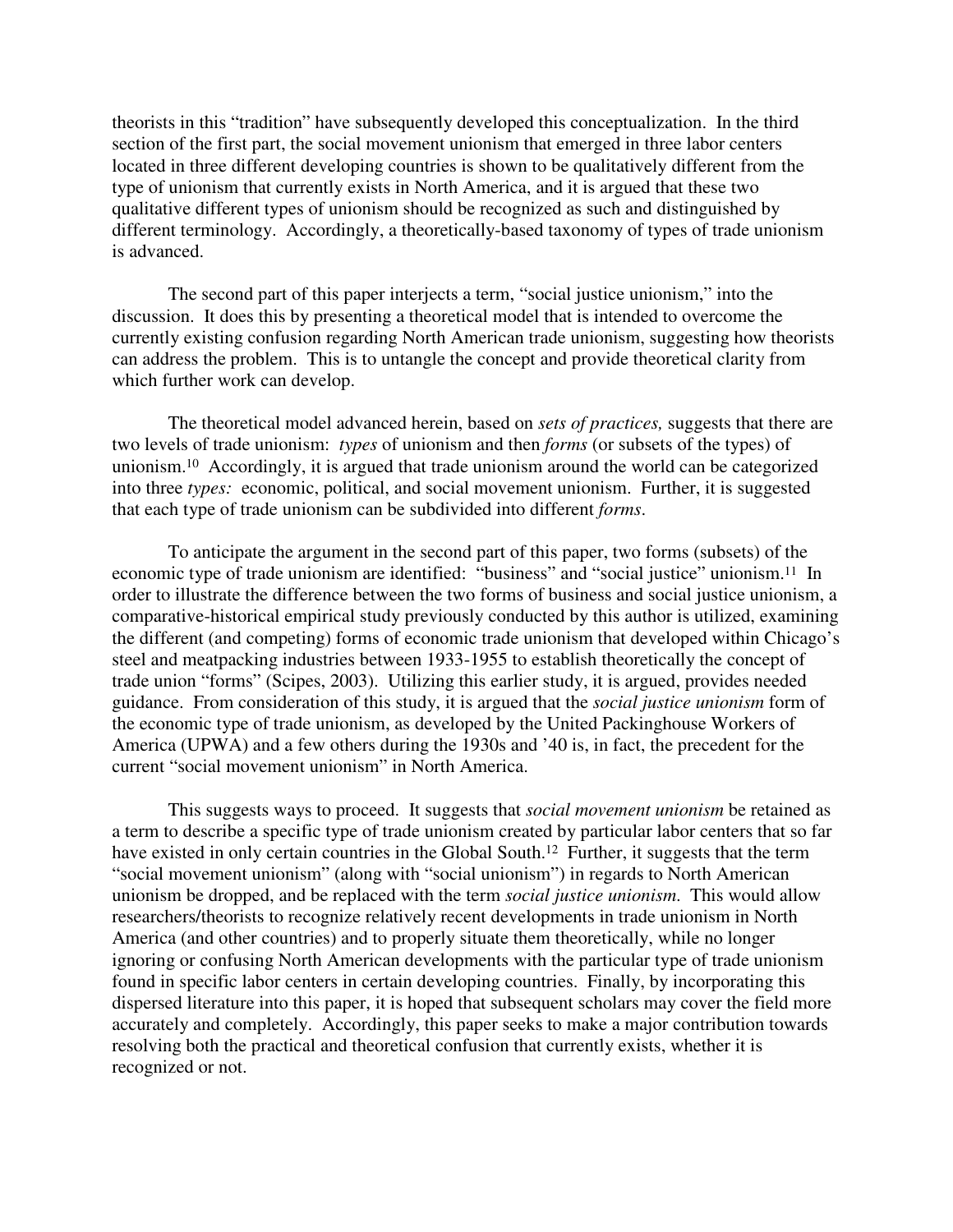#### Part I: Social Movement Unionism

We begin this study with an empirically–based discussion of social movement unionism, and follow it by advancing a theoretically-based taxonomy of global trade unionism.

#### 1. Empirical Research

This section discusses the concept of social movement unionism in both North America, and among particular labor centers that have developed in the "Global South." It first discusses the definition of SMU in North America, notes how it developed, and how it has been applied subsequently. From there, focus is shifted to the initial theoretical work on SMU that emerged from studies of particular labor centers in the Global South. And through these processes, it shows the qualitative differences between these two social phenomena.

Based on these discussions, it shows that the same term has been applied to two qualitatively different social phenomena, and argues that a different terminology is needed to distinguish between each of the two phenomena.

### A. Social Movement Unionism (SMU) in North America

Kim Moody, in his 1997 book *Workers in a Lean World,* was the first to popularize SMU in North America.13 He offered "social movement unionism" as a positive alternative to the traditional "business unionism" that has for so long been dominant with the US labor movement. Moody defined SMU as:

Social movement unionism is one that is deeply democratic, as that is the best way to mobilize the strength of numbers in order to apply maximum economic leverage. It is militant in collective bargaining in the belief that retreat anywhere only leads to more retreats—an injury to one is an injury to all. It seeks to craft bargaining demands that create more jobs and aid the whole class. It fights for power and organization in the workplace or on the job in the realization that it is there that the greatest leverage exists, when properly applied. It is political by acting independently of the retreating parties of liberalism and social democracy, whatever the relation of the unions with such parties. It multiplies the political and social power by reaching out to other sectors of the class, be they other unions, neighborhood-based organizations, or other social movements. It fights for all the oppressed and enhances its own power by doing so (Moody, 1997: 4- 5).<sup>14</sup>

And Moody correctly—though in too limited a manner—attributes SMU to the new unions of Brazil and South Africa (Moody, 1997: 205).<sup>15</sup>

It is to the work on the unions of Brazil and South Africa that we must turn for the origins of this term. Moody, as he recounts (Moody, 1997: 208-212), relied for much of his knowledge about unions in these countries on the work of Gay Seidman (1994). Seidman, in a very innovative monograph, compared the development of labor centers CUT *(Central Única dos Trabalhadores)* in Brazil and COSATU (Congress of South African Trade Unions) within their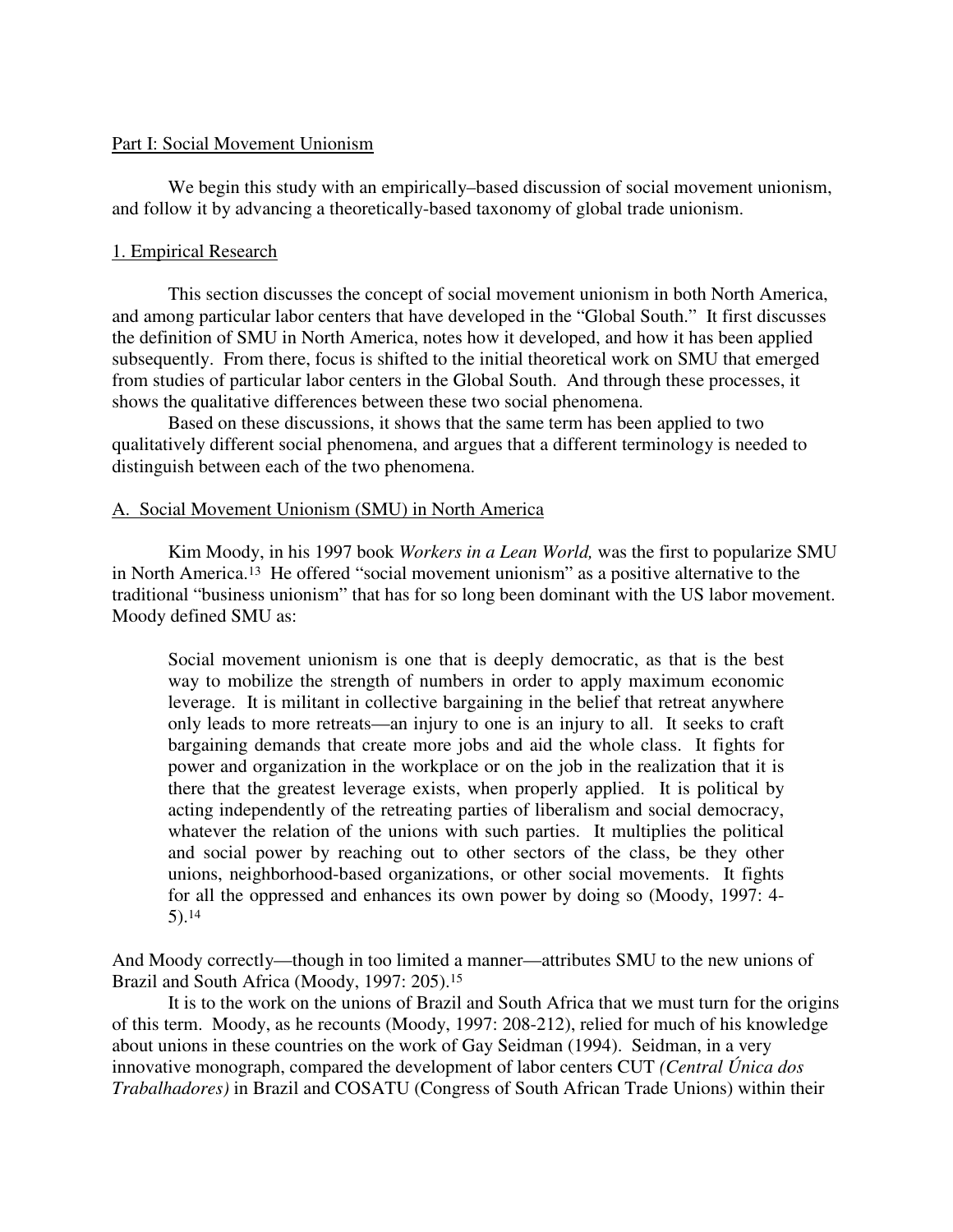common context of rapidly industrializing countries, providing the understanding of social movement unionism from which Moody developed his thinking.

According to Seidman, "Theoretically, social movement unionism is perhaps best defined as an effort to raise the living standards of the working class as a whole, rather than to protect individually defined interests of union members" (Seidman, 1994: 2). She amplifies a little further, but it can be summed up as seeing SMU as being more than just the workplace-focused and institutionally-defined forms of trade unionism that has been present among so much of the labor movement around the world. Seidman further notes, after writing about unions joining campaigns for community-based issues such as housing, health care and running water, that "These campaigns link factory-based unions and communities, and *they lead to challenges to states* as well as to individual employers" (emphasis added) (Seidman, 1994: 3).<sup>16</sup>

What does "challenges to states" mean in day-to-day reality? It means these unions were challenging the anti-democratic dominance of the state by the elites and their allies, and the *systematic* propagation of policies and operations that were intended to hinder if not attack the well-being of working people (including peasants, women, and the urban poor) of their respective countries. Key to this challenge was the establishment and development of memberrun, popular democratic and militant trade unions and pro-people organizations. These organizations, in turn, focused resistance against employers, contractors, contractors and urban police, against the elite-based state itself and, at best, suggested radical alternatives to the current social order for the benefit of all working women and men.

Moody's definition of SMU, therefore, comes out of developing countries (specifically Brazil and South Africa) but already in an attenuated version: where Seidman specifically included "challenges to states" in her discussion, Moody did not.17 Moody suggested good things, but challenging the state is clearly not in his definition. This is an important point, however: the trade unionism that emerged in labor centers in several developing countries in the 1970s and '80s—and the KMU should be included in the mix as well (Lambert, 1990; Scipes, 1992a, b, 1996, 2001; West, 1997) —specifically and consciously challenged the existence of the state (specifically, the dictatorships that controlled each of these respective countries), the entire established social order of each country,<sup>18</sup> and the global political-economic-cultural networks in which their respective countries were enmeshed.<sup>19</sup>

Despite this attenuated version of SMU—an attenuation that most theorists and writers are not aware of—Moody's terminology has resonated in North America and has expanded greatly. A wide variety of authors have used the term, including (among others) Clawson, 2003; Devinatz, 2008; Dreiling and Robinson, 1998; Eimer, 1999; Fantasia and Voss, 2004; Huber and Luce, 2001; Johnston, 2001; Lopez, 2004; Milkman, 2006; Milkman and Voss, 2004; Nissen, 2003; Robinson, 2002; Ross, 2008; Schiavone, 2004, 2007, 2008; Sharpe, 2004; Turner and Hurd, 2001; Wilton and Cranford, 2002; Tattersall, 2009; and Voss and Sherman, 2000.<sup>20</sup>

The best effort to date to pull together this entire "school" of thought is Bruce Nissen's 2003 article in *Labor Studies Journal.* Nissen, in comparing "social movement" to what he calls "value added" unionism, gives an excellent overview of the SMU "school"—including a thorough bibliography to that point in time. He basically describes social movement unionism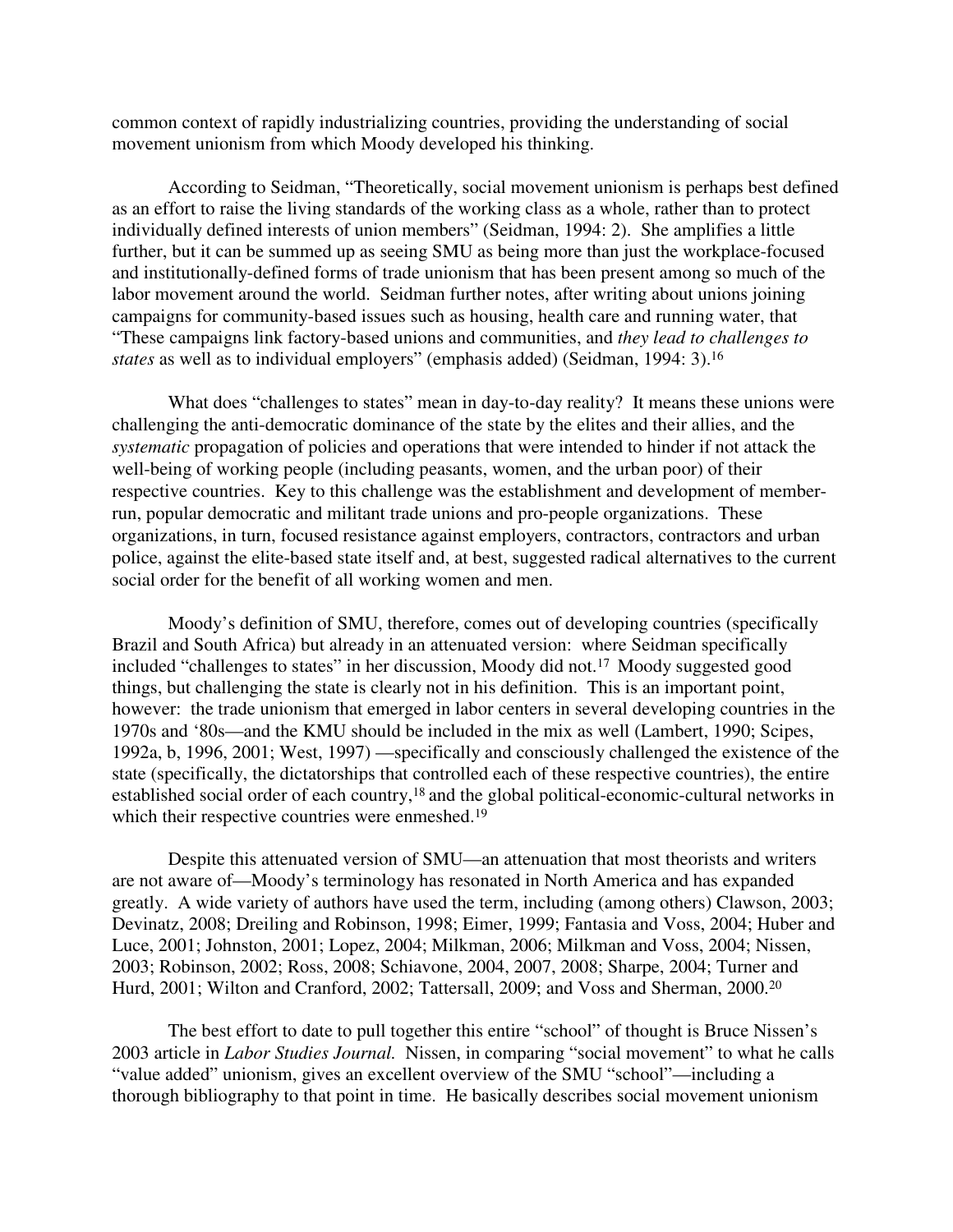theorists as arguing for the need to champion the issues of those oppressed by the US economic system; to require an internal transformation of unions; and to advocate increased union member mobilization (Nissen, 2003: 140-143). In short, those promoting the concept of social movement unionism in North America argue for a democratic, rank and file-led unionism that mobilizes their members to address not only issues of the union's (institutionalized) self-interest, but also issues within unions themselves, as well as the interests of all poor and working people in general, but *without challenging the existence of the current social order.* And these writers argue that it would be extremely desirable for the US labor movement to move further and faster toward this approach.<sup>21</sup>

However, there is one more set of scholars who have been influenced by Moody and are writing, and who deserve to be mentioned at this time; these scholars are trying to think out developments in unionism and social movements within Western Europe (see Dunn, 2007; Mathers, 2007; Upchurch, Taylor and Mathers, 2009; Upchurch and Mathers, 2012.)

Without going into details, and while their empirical work appears sound, there are considerable problems with these European theoretical efforts regarding unions. They show no awareness of the early debate about the Southern labor centers, and thus adopt Moody's conceptualization. They approach unions in South Africa, the US, and several Western European countries as though they developed according to similar processes, which they did not.22 They privilege "class" and Marxist analysis (Upchurch and Mathers, 2012; Upchurch, Taylor and Mathers, 2009: 14-21); even when they provide no empirical evidence to support this position (see especially Mathers, 2007). They tend to focus on theory over empirical examples (see especially Dunn, 2007), even though sometimes raising excellent points. They overemphasize the state and its institutionalization of labor, while under-emphasizing dynamics internal to unions (see Upchurch and Mathers, 2012). And they suggest the emergence of a new type of unionism "to the left" of traditional "social democratic trade unionism," which they call "radicalized political unionism," but which they never define (Upchurch, Taylor and Mathers, 2009: 168-174).<sup>23</sup>

With that understanding of the Moody-inspired version of social movement unionism, however, it is now time to consider the "other" version of social movement unionism, as it developed initially, *before* Moody, and as it has been developed subsequently.

#### B. Social Movement Unionism (SMU) by New Unions of the Global South

During the 1970s and '80s, a new type of trade unionism emerged among particular labor centers in several developing countries. The most advanced versions were the CUT in Brazil, KMU in the Philippines and COSATU in South Africa.<sup>24</sup> In each of these countries, these new labor centers were challenging employers, their respective state, and the global politicaleconomic-cultural networks in which their countries were enmeshed.<sup>25</sup>

#### 1. The Initial Debate

In the late 1980s and early 1990s, an international debate took place among scholars concerned with or interested in the new labor movements that had emerged in these three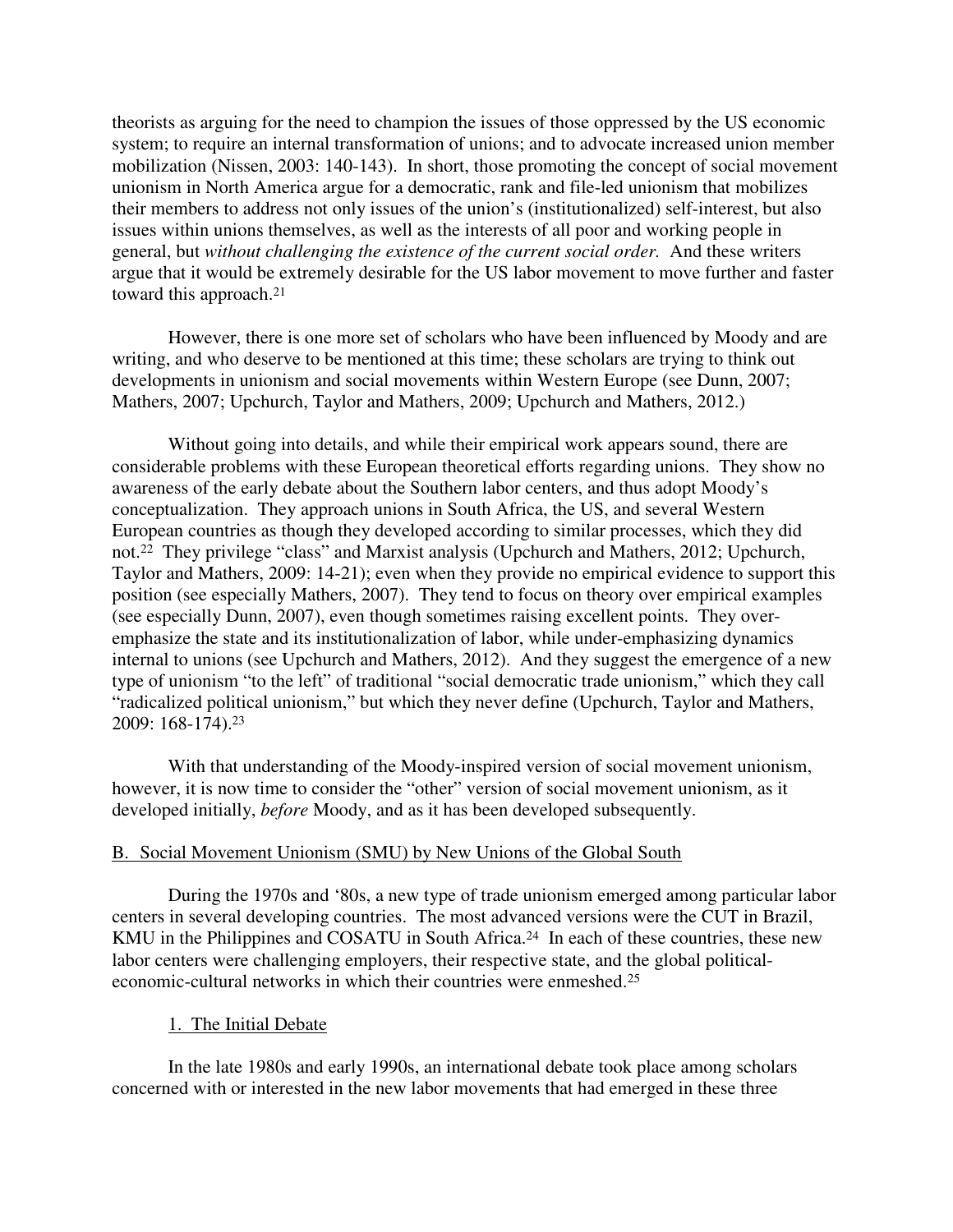countries (Scipes, 2000b; Von Holdt, 2002: 285-287; for the original arguments, see Waterman, 1988, 1991; Lambert and Webster, 1988; Scipes, 1992a, b; and for an early discussion of them, see Munck, 1988. See also Lambert, 1990; Scipes, 1996).26 Attempting to take advantage of the then-emerging developments in social movement theory (Waterman, 1988), these scholars were trying to theoretically understand the new phenomenon, and therefore advanced the concept of "social movement unionism" to understand these new labor movements. Peter Waterman, a long-time labor scholar and writer who coined the term, wanted to ensure that this concept was theoretically developed so that it would be much more than merely a terminological substitute:

I am concerned that the term be defined in such a way that it provides both a new theoretical tool and suggests a new political norm. In other words, that it be distinguished from both traditional terminologies and traditional practices (Waterman, 1988: 1).

Not surprisingly, the occasion of a new conceptualization yielded different understandings of what was meant by "social movement unionism," and the debate was an effort to refine the conceptualization for possible further generalization. The intention of this effort was to try to learn from the examples of the "advanced" labor movements of the late 20th Century so as to inform subsequent efforts, so this already-existing knowledge could hopefully be used to assist later-developing movements. However, unstated at the time but implicit in the methodology, was that by clarifying the understanding of these new labor movements and the social phenomena they represented, theorists could then reflect back on understandings of previously-existing unionism around the globe and hopefully further develop these understandings as well.

Rob Lambert and Eddie Webster, both of whom had been actively engaged in efforts to build the new, non-racial unions in South Africa, developed an argument in response to Waterman (1988), and presented a conceptualization of three types of trade unionism from their work on unions in South Africa: they called these "orthodox," "populist" and "political or social movement" types of trade unionism.<sup>27</sup> These types of unionism were conceptualized on the basis of sets of particular practices (Lambert and Webster, 1988: 20-21).

This author later followed, attempting to refine the thinking of Waterman and Lambert/Webster in two articles that were published in 1992:28 the *Kasarinlan* article, in which the discussion was drawn out in detail and to the greatest extent (Scipes, 1992a), and the *Critical Sociology* article, which differentiated social movement unionism from Leninist approaches (Scipes, 1992b). As an American shopfloor worker (printing press operator), labor activist and researcher/writer, this author was not satisfied with the Lambert/Webster conceptualization, although it was seen as better than Waterman's effort. Assessing Lambert and Webster's work, an alternative conceptualization that surpassed their's was advanced. In this alternative, again based on specific sets of practices, it was argued that there were three types of trade unionism in the world: economic, political, and social movement unionism.

Economic trade unionism was defined as:

... unionism that accommodates itself to, and is absorbed by, the industrial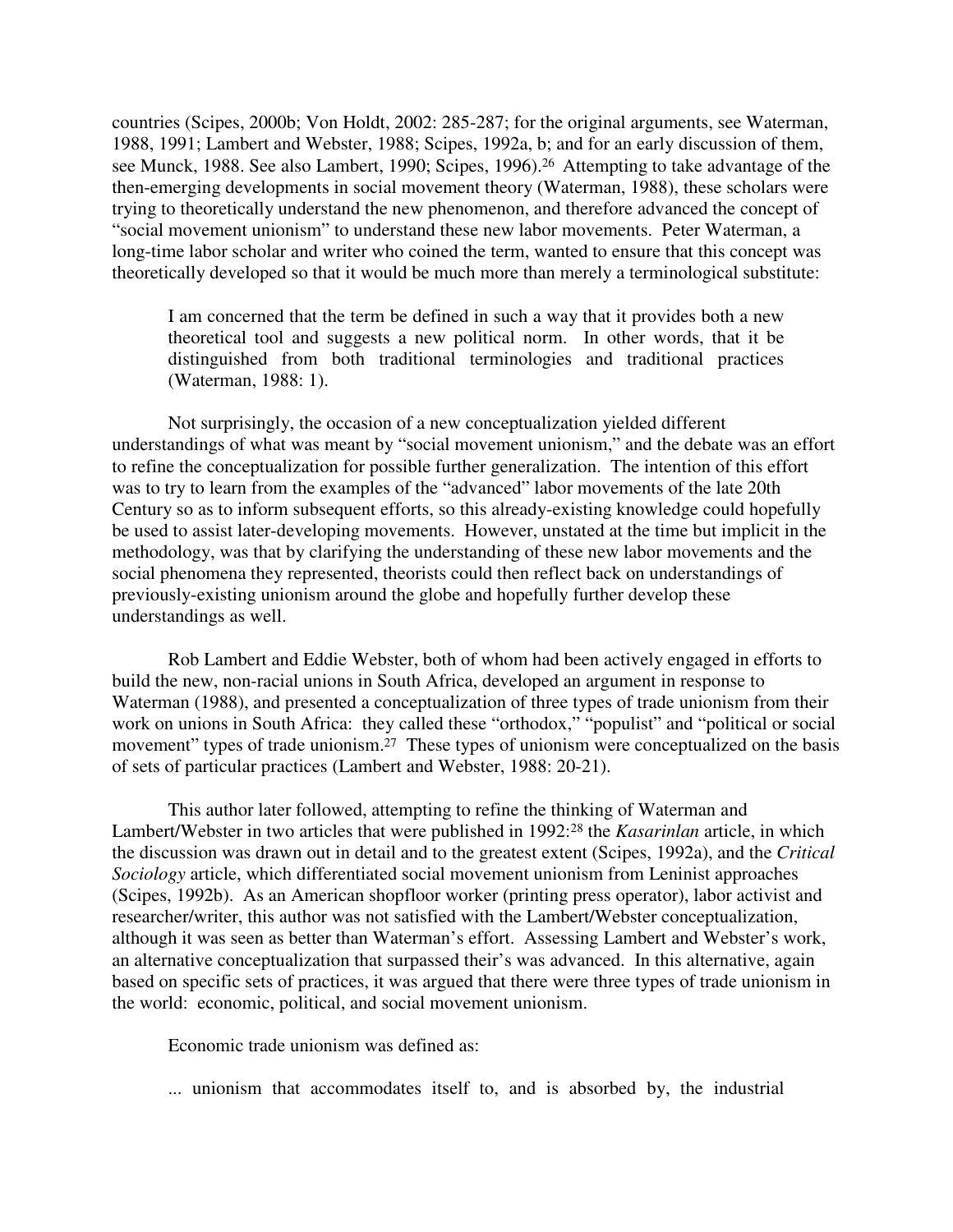relations system of its particular country; which engages in political activities within the dominant political system for the well-being of its members and its institutional self but generally limits itself to immediate interests... (Scipes, 1992a: 126).

Political unionism was defined as:

... unionism that is dominated by or subordinated to a political party or state, to which the leaders give primary loyalty—and this includes both the Leninist and "radical nationalist" versions. This results in generally but not totally neglecting workplace issues for "larger" political issues (Scipes, 1992a: 127).

And then, after detailing the debate over "social movement unionism" (Scipes, 1992a: 127-133), this version of social movement unionism was defined as:

… a model of trade unionism that differs from the traditional forms of both economic and political unionism. This model sees workers' struggles as merely one of many efforts to qualitatively change society, and not either the only site for political struggle and social change or even the primary site. Therefore, it seeks alliances with other social movements on an equal basis, and tries to join them in practice when possible, both within the country and internationally.

Social movement unionism is trade unionism democratically controlled by the membership and not by any external organization, which recognizes that the struggles for control over workers' daily work life, pay and conditions is intimately connected with and cannot be separated from the national sociopolitical-economic situation. This requires that struggles to improve the situation of workers confront the national situation—combining struggles against exploitation and oppression in the workplace with those confronting domination both external from and internal to the larger society—as well as any dominating relations within the unions themselves. Therefore, it is autonomous from capital, the state and political parties, setting its own agenda from its own particular perspective, yet willing to consider modifying its perspective on the basis of negotiations with the social movements [and political parties] with which it is allied with and which it has equal relations (Scipes, 1992a: 133).<sup>29</sup>

And this theoretical work was followed with a monograph on the KMU that attempted to use this conceptualization to understand an empirical study (Scipes, 1996).

To my knowledge, however, there has not been any direct responses to this conceptualization by the others in this initial debate, nor in whole by any other writers (Sluyter-Beltrão, 2010: 6, uses an attenuated version of my concept), although my work has been widely referenced, suggesting it is at least known by a number of writers who have tried to develop the concept. Neither Lambert nor Webster, together or individually, have responded directly to my conceptualization, positively or negatively, although Webster published an article discussing it in the newsletter of Research Committee 44 (Labor Movements) of the International Sociological Association (see Scipes, 2000b). Waterman (2004) *appears* to have responded to his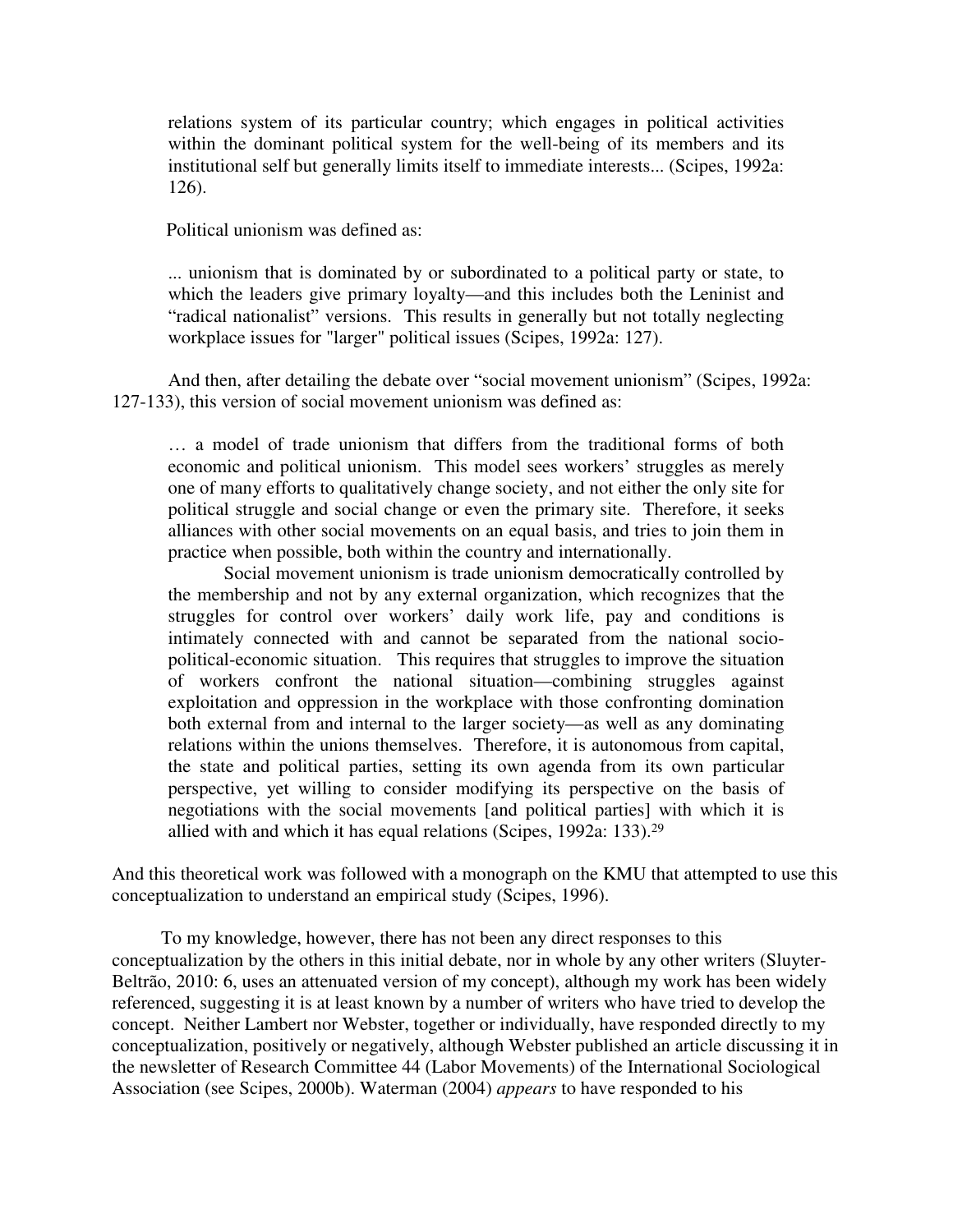conceptualization if one just looks at the bibliography of this piece which, as Waterman notes (2004: 243), "includes items beyond those referred to in the text above." However, in the body of his paper, instead of confronting my conceptualization or accurately describing my work, Waterman accuses this author (along with Lambert) of "identification with" the KMU.<sup>30</sup> My conceptualization of SMU, as can be seen, does not fit into either of Waterman's "Class/Popular-Community" or "Class + New Social Movement" understandings (Waterman, 2004: 217-220) from which Waterman builds his argument.<sup>31</sup>

In short, by ignoring a serious contribution to the debate on social movement unionism instead of substantively addressing it, these theorists have, in turn, helped further confuse the debate.

And at the same time, these other authors have shifted their foci from the subject at hand, leaving a vacuum in the discussion, without substantially announcing their change in focus. Waterman shifted his writings from focusing on *sets of practices* of the new unions to reflecting on his experiences, joining this with his increased knowledge and learning from his previous theoretical work; thus, his work has shifted from focusing on sets of practices to *normative prescriptions* of how he thinks this new unionism *should* develop (see Waterman, 1993), and has subsequently tried to apply this globally in what he calls "new social unionism" (Waterman, 1999), and then later "new international social unionism" (Waterman, 2004, 2008).<sup>32</sup>

From writing an important article on social movement unionism together, Rob Lambert and Eddie Webster (1988) have shifted as well. Lambert (1990), in a strong article, applied the concept of social movement unionism to the KMU, but as far as is known, never did further research in the Philippines, and subsequently shifted to writing about SIGTUR (Southern Initiative on Globalization and Trade Union Rights)<sup>33</sup> and global social movement unionism. Webster, along with Lambert, has been writing about SIGTUR (Lambert and Webster, 2001; see Lambert, 2002), and has written about strategic unionism with others (see Joffe, Maller and Webster, 1995; for an evaluation of this concept from a case study in South Africa, see Von Holdt, 2003). Webster and Lambert, along with Andries Bezuidenhout (2008), conducted an innovative three-country study on the "white goods" industry. Webster, most recently, has returned to the SMU debate (with Peter Fairbrother), but without addressing many of the developments since he last published on the subject in 1988 (see Lambert and Webster, 1988; Fairbrother and Webster, 2008).

For those who know of Lambert and Webster's involvement in the early debate, as well as Waterman's, but who have not gone back to read their earlier writings, there is a tendency to assume they have been on a consistent path to develop the concept of social movement unionism, when they clearly have not.

#### 2. Subsequent Debate and Development of Social Movement Unionism in regard to the Specific Labor Centers of the Global South (post 1992)

However, the general effort to develop the concept of social movement unionism in regards to this "new unionism" in the Global South has continued beyond the initial effort, particularly regarding unionism in South Africa, and has continued to be seen as a valid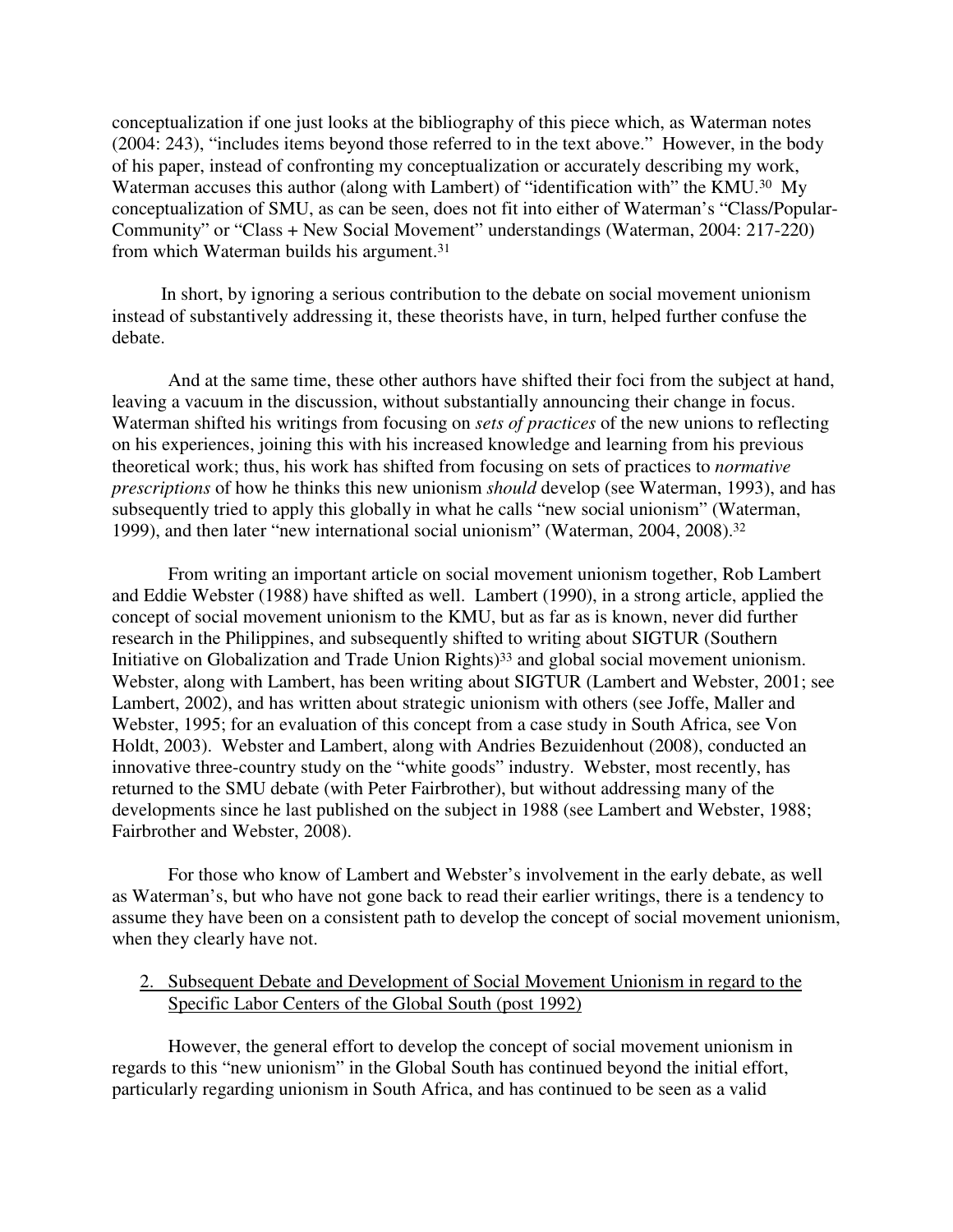perspective by a number of labor researchers (for South Africa, see Hirschsohn, 1998, 2007; Pillay, 2006: 169-172, 2013; Von Holdt, 2002, 2003; and see Barchiesi, 2007; Bramble, 2003; and Wood, 2003; and for Brazil, see Sluyter-Beltrão, 2010).<sup>34</sup>

In an article published in 1998, Philip Hirschsohn argues that COSATU (Congress of South African Trade Unions) exemplifies social movement unionism (Hirschsohn, 1998). Not surprisingly, but nonetheless, theoretically important, Hirschsohn builds on the earlier work on Brazil, the Philippines and South Africa. His work adds to the conception of social movement unionism:

The existing literature of SMU either explains how or why the phenomenon has emerged and what distinguishes it from economic and political unionism, but fails to explain its organizational development systematically. Furthermore, there has been limited effort to integrate the rich [social movement] literature into the analysis of SMU. I adopt the political process approach to SMs to explain the origins, emergence, and development of SMU in South Africa (Hirschsohn, 1998: 634).

Unaware of Hirschsohn's research, yet trying to further develop my conceptualization of social movement unionism—and to critically test this conceptualization to see if was applicable outside of the Philippines—this author wrote a subsequent article that has only been published on the Internet, reducing its impact. In this article, it was argued that COSATU of South Africa also fit my conceptualization of social movement unionism—strengthening the validity of the conceptualization—at least up until 1992<sup>35</sup> (Scipes, 2001).

In other words, while not trying to put these labor movements into a theoretical straightjacket—taking an activist-centered, but not determined, approach—this author argues that the workers in these specific labor centers in these particular developing countries collectively see themselves as actively trying to change the social order in which they are located as well as the global political-economic-cultural networks in which their respective countries are enmeshed.

Scipes argues that three criteria must be met before a labor center can be accurately described as embodying social movement unionism: (1) that this understanding of challenging the existing social order is at least the general understanding of workers and their leaders across the unions of the entire labor center; (2) that this understanding is developed and adopted through an interactive process between leaders, both formal and informal (i.e., activists), and worker-members; i.e., *that it is not imposed by the top-down by leaders on members;* and (3) that this understanding predominates within the unions that lead any particular labor center (Scipes, 2001). The level of understanding could go beyond that, and certainly any educational program developed from this perspective and carried out within the unions across the labor center would try to generalize this understanding among all members—the KMU, at least, has taken this approach in its educational program (see Scipes, 1986b, 1996).

In short, workers and leaders in unions that lead particular labor centers have come to a general understanding in which they see themselves as actively trying to change the social order in which they are located, as well as the global political-economic-cultural networks in which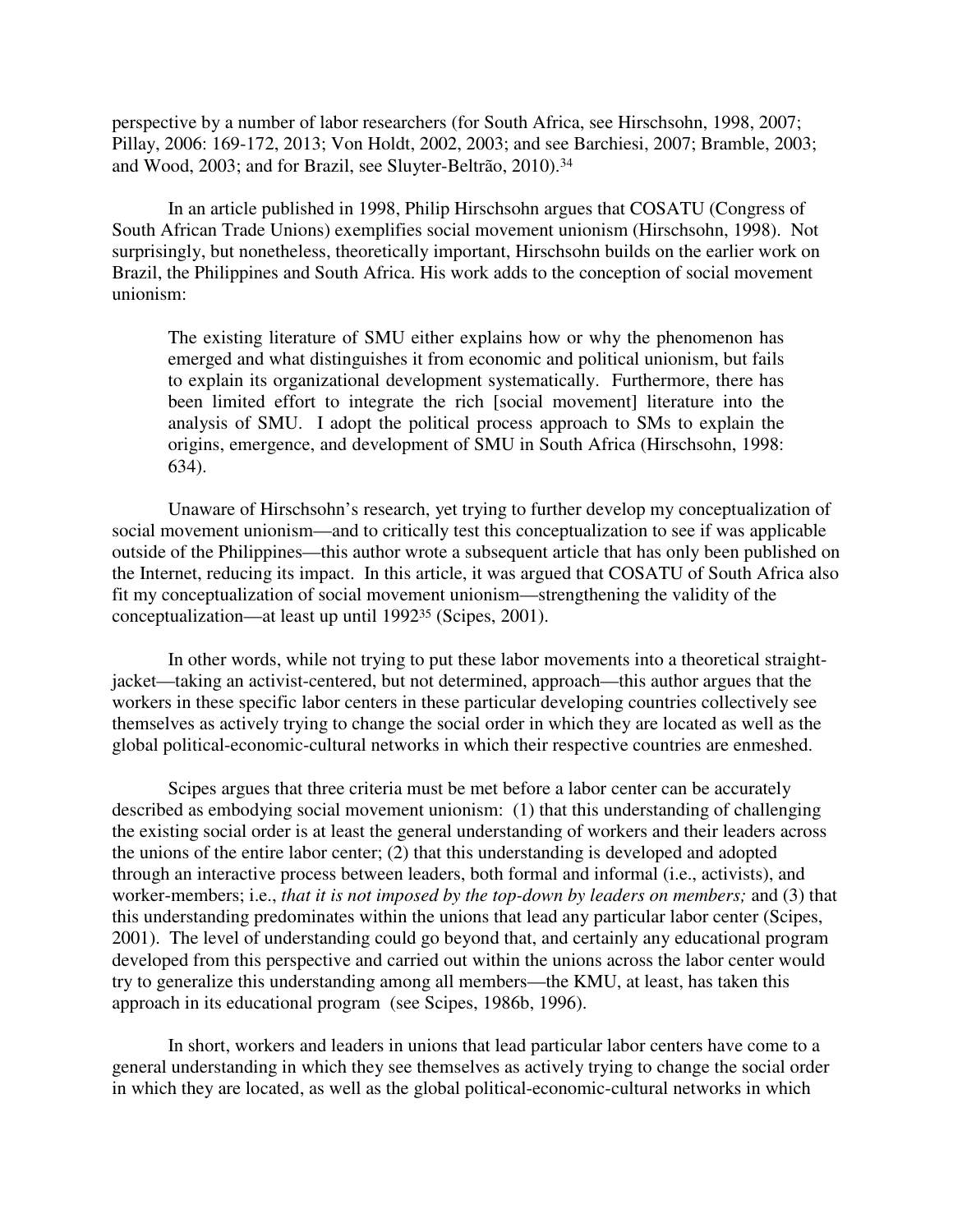their respective countries are enmeshed. Thus, these workers see themselves and their unions as being social change agents, but agents on behalf of themselves and their allies, and therefore *not* agents for external groups, such as a political party or a political candidate. They have collectively organized to change their world, with the help of allies at home and abroad, and to engage in mutual solidarity and support.

The discussion of social movement unionism has continued, with Karl von Holdt examining the development of SMU inside of a steel complex in South Africa, Highveld Steel. Here, Hirschsohn's plea for "systematic organizational development" gets met. In a carefully constructed monograph based on a case study,<sup>36</sup> Von Holdt defines social movement unionism

as a highly mobilized form of unionism based in a substantial expansion of semiskilled manufacturing work, which emerged in opposition to authoritarian regimes and repressive workplaces in the developing world. Social movement unionism is fiercely independent, but establishes alliances with community and political organizations. It demonstrates a commitment to internal democratic practices and to the broader democratic and socialist transformation of authoritarian societies (Von Holdt, 2003: 9).<sup>37</sup>

Von Holdt shows the erosion of social movement unionism during the period of transition to a post-apartheid society as NUMSA (the national union to which the metal workers' union at Highveld is affiliated) and COSATU shift towards "strategic unionism" wherein the union participates and engages in relations with both the state and management (Von Holdt, 2003: 305; see also Bramble, 2003, as well as Joffe, Maller and Webster, 1995).

The discussion of SMU has been supported, at least in part, by Geoffrey Wood's (2003) article on shop floor democracy in South Africa, and Sakhela Buhlungu's edited collection (2006) on "trade unions and democracy"—see, in particular, Devan Pillay's piece, pp. 169- 172—as well as Hirschsohn's work in South African auto and clothing plants to support his earlier claims (Hirschsohn, 2007). Pillay's (2013) latest piece argues that COSATU exemplified SMU in the 1980s, but subsequently has returned to political unionism, although he also argues that the previous experiences of SMU have not been eradicated within COSATU, and that there remains the possibility that COSATU can against return to its social movement type of unionism.

These approaches differ still from the latest contributions by Peter Fairbrother, Peter Waterman and Edward Webster (Fairbrother and Webster, 2008; Fairbrother, 2008; Waterman, 2008). These three scholars, as part of an international scholarly forum, try to "think out" the concept of social movement unionism. Yet, while very much aware of struggles in the Global South, they make a mistake similar to that of Moody (1997), yet from the other side: they don't question the generalization of the concept to unions in both the Global North and South, nor do they distinguish between the different types of unionism in the Global South (see Collombat, 2011, for a comparative study that specifically addresses this). In other words, they think they can generalize the conceptualization, once the "true nature" of social movement unions is explicated, which they try to do.

Nonetheless, regardless of how well or how poorly they do, the fact remains that there are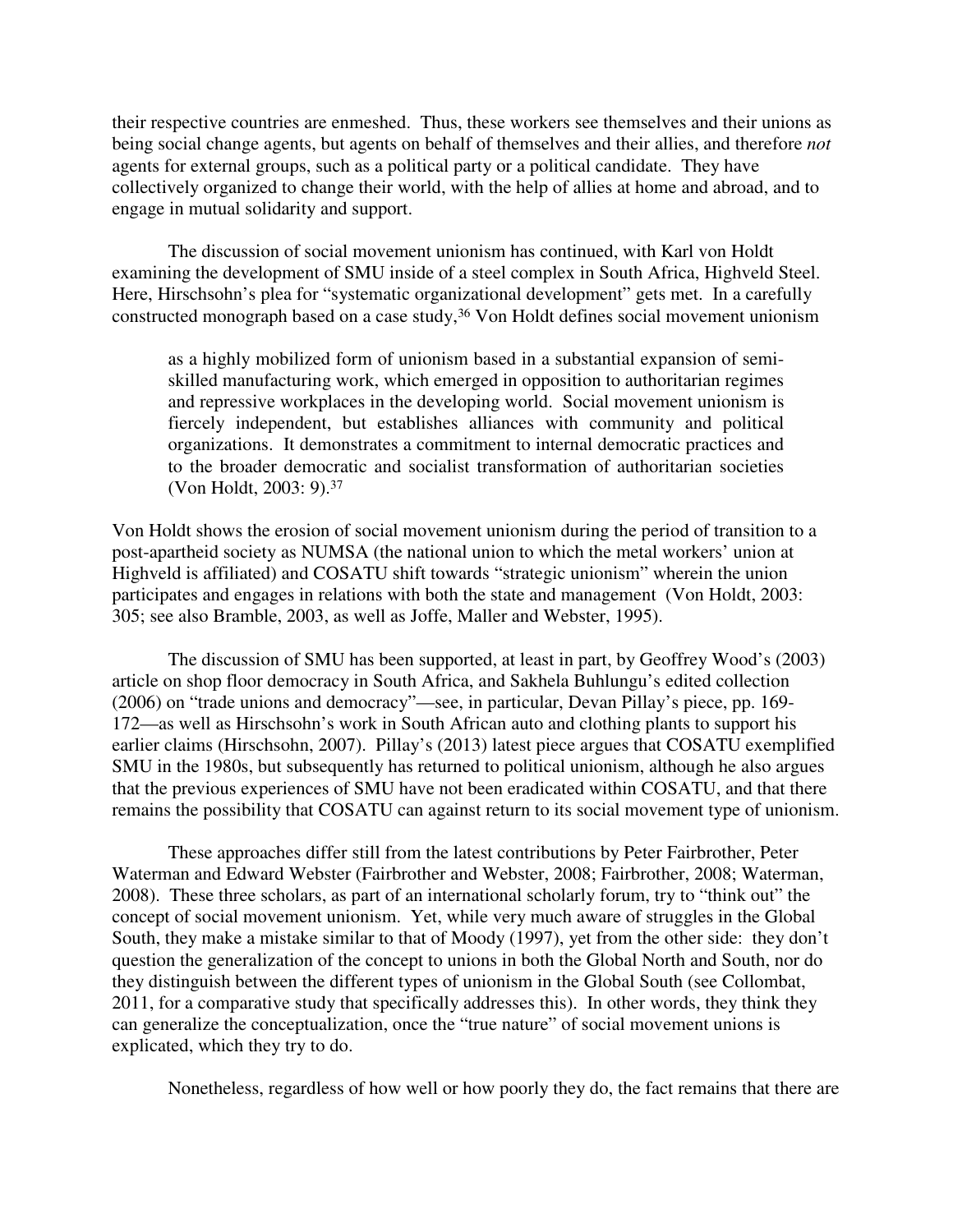a range of scholars who see the concept of social movement unionism as a vibrant concept, and one with enough "meat on the bones" to fight over. This author agrees. That is why it is so important to understand it on all levels—and to distinguish between what it is and is not.

#### C. Synopsis

There are three important points that must be recognized here. First is the *qualitative difference* between the *practices* of these particular labor centers in these developing countries and the practices of unions in North America. Specifically, specific labor centers in these developing countries—again, CUT, KMU, and COSATU—developed a type of trade unionism that consciously seeks to change the social order in which they are located, and the relations of their respective country with others.<sup>38</sup>

While nothing theoretically precludes any "developed country" union or labor center from consciously seeking to change the existing social order, the fact is that none of the contemporary unions in North America have been or are challenging the existing social order, nor are they challenging the global political-economic-cultural networks in which their countries are enmeshed. Some North American unions are, interestingly, beginning to challenge aspects of the neo-liberal regime—such as the Free Trade Agreement of the Americas (FTAA) and the shift of manufacturing to outside of the US—that directly affect them and their members, <sup>39</sup> but this is far from what has been developed by workers in these three specific labor centers. Thus, the qualitative differences in practices must be recognized, and terminology recognizing these qualitative differences must be adopted, so as to illuminate and distinguish between these different sets of practices.

Second, researchers on unions in the developing countries have continued to work from this social movement unionism framework when regarding these particular labor centers in these respective countries. Thus, this concept is established and remains useful theoretically, even if the proponents have not agreed upon one specific definition. Hopefully, this clarification of SMU will be seen as substantial, and that future scholars will use this in their work as they go forward.

And third, and following from the above, the different practices between these particular labor centers and progressive efforts in North America (and elsewhere) must be addressed on a theoretical level: it is not sufficient to understand them only at descriptive or analytical levels if we want to try to generalize findings from them to help guide developments of other labor centers and their affiliated unions. The trade union practices of social movement unionism-based labor centers are practices qualitatively different from other existing unions and labor centers, especially in the United States, and require a theoretical conceptualization that recognizes these differences.

And now that we have clarified the above, it is time to provide a theoretical understanding of trade unionism, and to locate efforts in North America in their proper "position."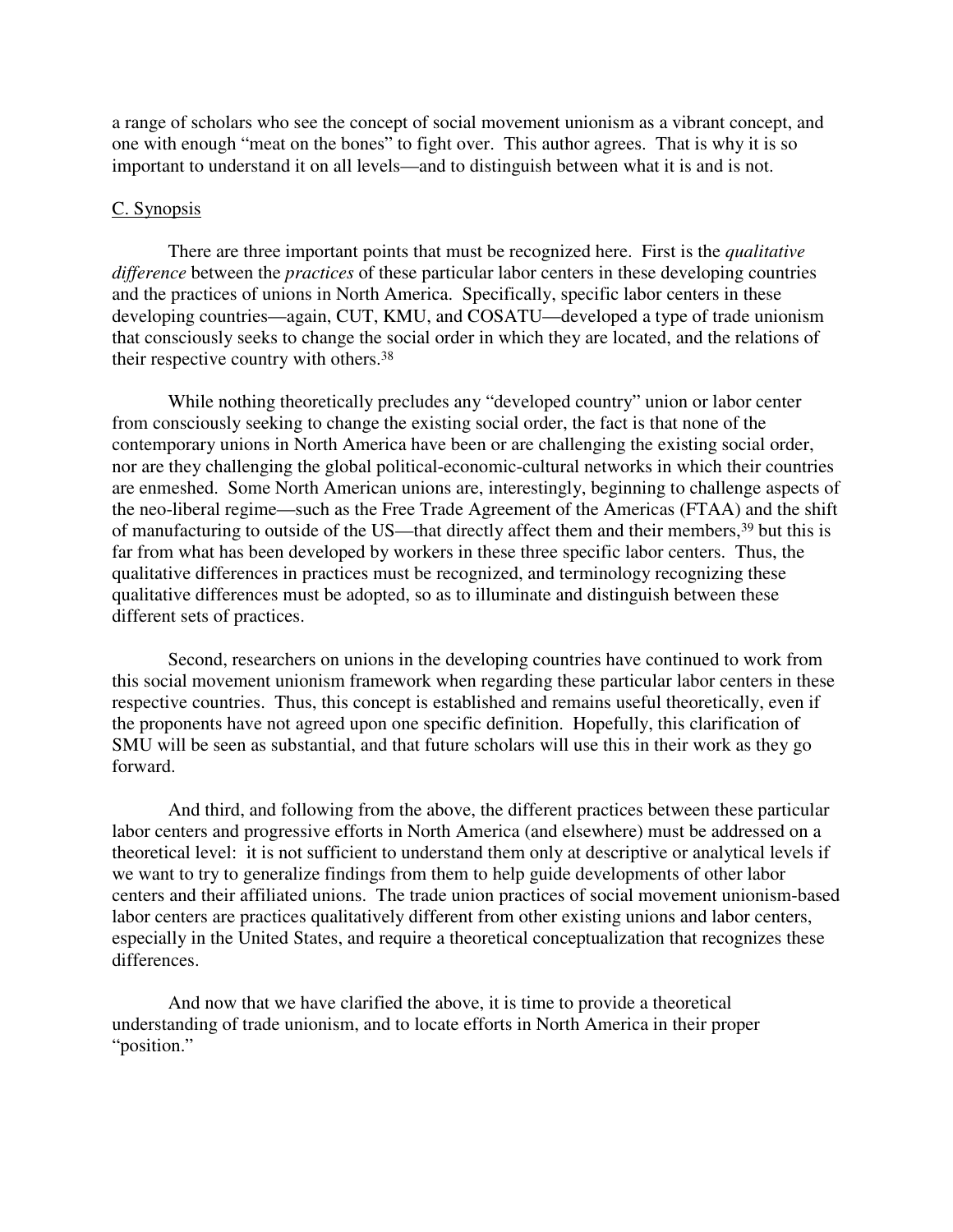## 2. Overcoming Theoretical Confusion

To overcome the theoretical confusion discussed above, it is useful to deploy a taxonomy of global trade unionism—encompassing economic, political, and social movement unions which allows commentators to theoretically locate the unionism they are referring to by separate type (see particularly Scipes, 1992a, 2001). Thus, once located, hopes, expectations, and challenges can be more realistically addressed for that particular type of unionism—one can focus on specificities, rather than simply on general union aims.

It is argued that the types of trade unionism can be distinguished by variations regarding which forces determine organizational dynamics, the relations to the established industrial relations system of the country, and relationship of the labor center to country's social order:

|                                                                                             | Economic                                                                                                          | <b>Political</b>                                                                                                                                                                     | <b>Social Movement</b>                                                                                                                                                                                                                                                                                                                                                                                                                                                                                                                                             |
|---------------------------------------------------------------------------------------------|-------------------------------------------------------------------------------------------------------------------|--------------------------------------------------------------------------------------------------------------------------------------------------------------------------------------|--------------------------------------------------------------------------------------------------------------------------------------------------------------------------------------------------------------------------------------------------------------------------------------------------------------------------------------------------------------------------------------------------------------------------------------------------------------------------------------------------------------------------------------------------------------------|
| Organizational<br>dynamics<br>determined by                                                 | Members                                                                                                           | Subordinated to and/or<br>subjugates itself to an<br>"outside" political party                                                                                                       | Members                                                                                                                                                                                                                                                                                                                                                                                                                                                                                                                                                            |
| <b>Relationship to</b><br>established<br>industrial<br>relations<br>system of the<br>county | Accommodates<br>to established IR<br>system                                                                       | Challenges IR system<br>until its political party<br>gains political control,<br>and then accommodates<br>to it                                                                      | Challenges IR system                                                                                                                                                                                                                                                                                                                                                                                                                                                                                                                                               |
| <b>Relationship to</b><br>social order of<br>the country                                    | Accommodates<br>to social order,<br>although tries to<br>improve situation<br>of its members<br>within such order | Challenges social order<br>until its political party<br>gains political control,<br>and then accommodates<br>to it—tries to improve<br>situation of its members<br>within such order | Challenges social order and<br>international political-<br>economic-social-cultural<br>networks in which country is<br>enmeshed. Builds counter-<br>hegemonic political-<br>economic-social-cultural<br>power through location in<br>production-distribution-<br>exchange sphere of society;<br>represents and fights for<br>"larger" worker, urban poor<br>and peasant interests; and<br>demonstrates willingness to<br>use such power to challenge<br>established social order in<br>conjunction with political<br>allies, both domestic and<br>internationally. |

**Table 1: Types of Trade Unionism** (based on sets of practices)<sup>40</sup>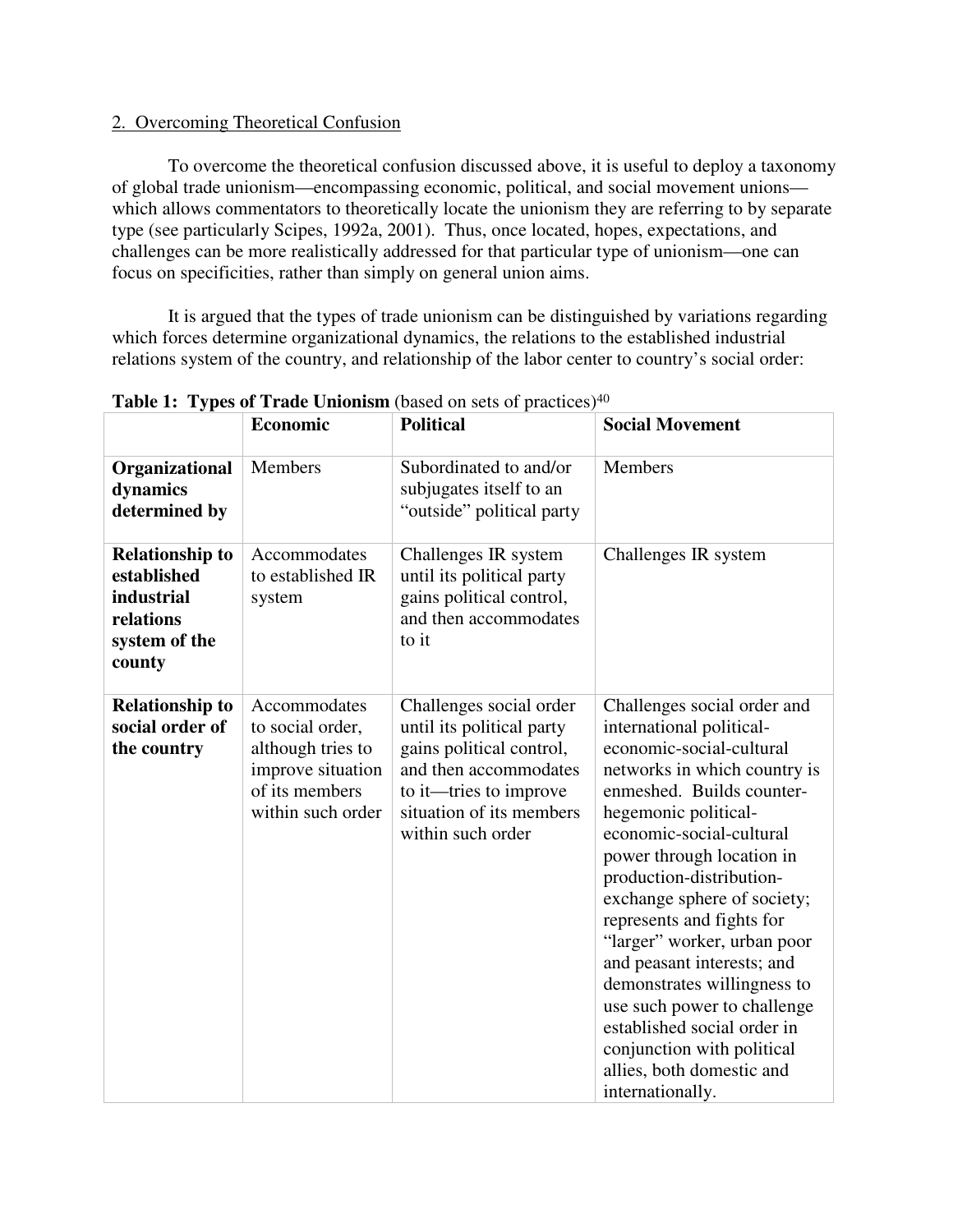It seems, however, that delineating by type, while necessary, is not sufficient. Different sets of practices can be empirically distinguished between unionism types, but are there differences in union behavior *within* unionism types?

It is argued there *can* be qualitative differences in union behavior *within* union types,<sup>41</sup> and to delineate behaviors within types, this author has advanced the concept trade union "form": forms are different sets of practices *within* a particular type of trade unionism (Scipes, 2003). Thus, there are two different *levels* of trade union conceptualizations—"types" and "forms" with forms being *subsets* of types.

Therefore, if *social movement unionism in North America* is not the same type as social movement unionism developed in these particular labor centers in certain developing countries, as established above, then what is it; how can it be understood? To understand these recent developments in North American unionism, a comparative-historical study specifically designed to establish theoretically the concept of trade union "forms" is discussed below, and the implications are helpful for today.

#### Part II: Social Justice Unionism

To try to resolve the question of just what *is* going on in North America—again, confining our comments to the US and Canada, but not Mexico—we suggest that the new unionism emerging in North America is not SMU, but rather one form of the economic type of trade unionism. Therefore, the term SMU should *not* be applied to labor centers or unions in North America to date, whose unionism is of a qualitatively different type.

The second part of this paper reports a study completed in 2003 that was designed to specifically see if it were possible to identify and delineate different "forms" of the economic type of trade unionism, and to theoretically distinguish them. It involves a naturalistic, historical-comparative study of union organizing in steel and meatpacking in the Chicago area as developed during the "CIO period," 1933-1955.

#### A. Steel and Packinghouse Unionism in the Chicago Area, 1933-1955

By examining the emergence and development of unions in the steel and packinghouse industries in the Chicago area between 1933-55 for my Ph.D. dissertation, this author sought to discover if these unions differed in how they addressed racial oppression in the union, workplace and community and, if so, how this could be theoretically explained (Scipes, 2003).<sup>42</sup>

To do this in light of the discussion in the first part of this paper, these unions had to be theoretically located. Economic trade unionism has been defined by this author as:

... unionism that accommodates itself to, and is absorbed by, the industrial relations system of its particular country; which engages in political activities within the dominant political system for the well-being of its members and its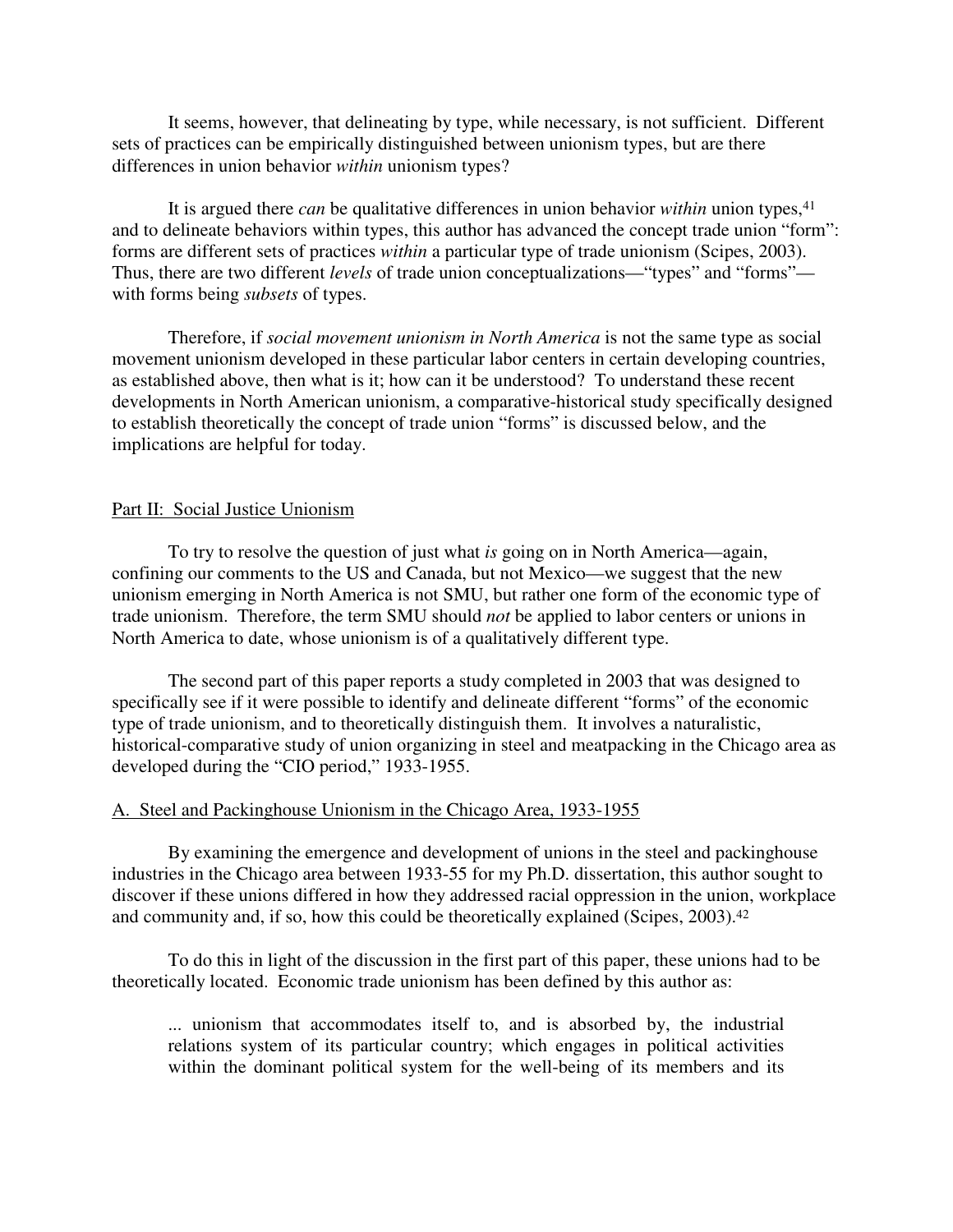institutional self but generally limits itself to immediate interests... (Scipes, 1992a: 126).

In this study from Chicago, it was specifically confirmed that both unions—Steel Workers Organizing Committee/United Steelworkers of America (SWOC/USWA) and Packinghouse Workers Organizing Committee/United Packinghouse Workers of America (PWOC/UPWA)—were of the economic type: both accepted the industrial relations system of the particular country (the United States), and both engaged in political activities within the dominant political system for the well-being of their members and their institutional selves challenging neither the established social order, nor the legitimacy of the established industrial relations system. Neither union has been dominated by nor subjugated itself to an external organization (political unionism), nor did either try to challenge the dominant social order (social movement unionism). Accordingly, both unions were recognized as being representatives of the economic type of trade unions.

A naturalistic, historical-comparative study of two comparable trade unions was undertaken to see if two qualitatively different sets of practices (forms) could be delineated among these unions that were of the economic type of unionism, and if they could be theoretically differentiated. To do this, it looked at the development of two unions in fairly similar industries (regarding the process-nature of production)<sup>43</sup> and with similarities in workplace conditions (long hours, low pay, dangerous conditions) in the same area (the greater Chicago area, including Northwest Indiana), during the same time (1933-55), and with workers drawn from the exact same labor pool (white ethnic groups from Eastern and Southern Europe, African Americans from the rural southern US, and a smaller group of Mexican workers). This also meant that the workers shared the same general demographics and cultures: similar immigration origins and histories, same ethnic and racial compositions, same languages, same religious backgrounds, same cultures, same educational attainment, same skill levels, etc. In other words, the two unions were in industries more similar than generally expected, and their respective memberships were as similar as possible in a natural setting (Scipes, 2003: 45-50).

An issue was sought in which the two unions differed. How each union addressed the issue of racial oppression, in the workplace, the union, and the community was examined. A close examination showed that the unions radically differed: the packinghouse workers "aggressively tackled this social evil that had caused and was continuing to cause so much harm and hurt to its members, both workers of color and whites," while the steelworkers "either acquiesced to or actively collaborated in the continued existence of racial oppression" (Scipes, 2003: 343-344).

However, it was found that the unions not only qualitatively differed in how they addressed racial oppression, but they also differed qualitatively in the form of trade unionism that each had developed. And when the differences of approaches to racial oppression were explained, it was found that *the form of trade unionism developed determined whether or not each union would address racial oppression.*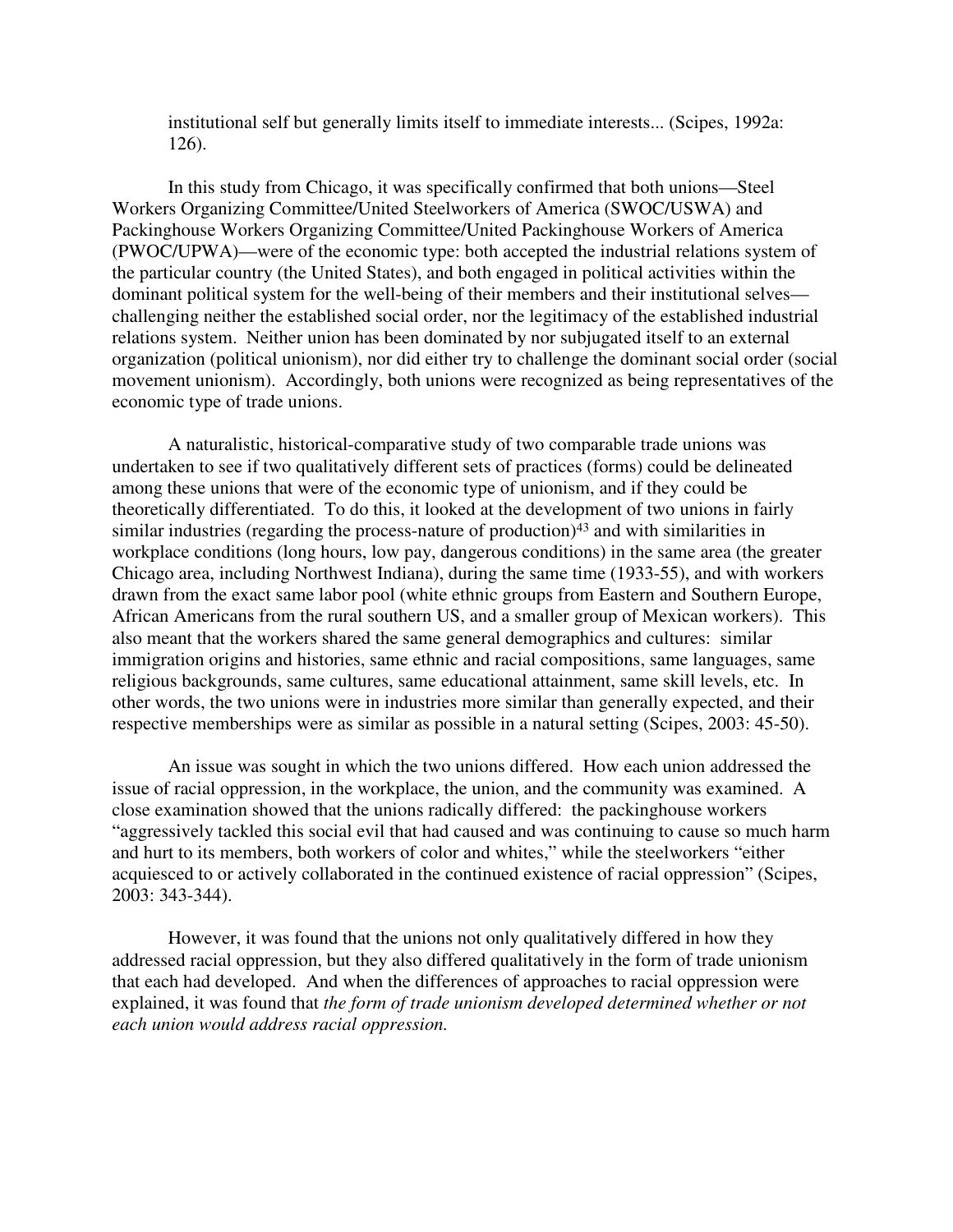#### B. Different Conceptualizations of Trade Unionism

This study from Chicago focuses on both internal factors and processes by which a union is constructed, and the results it has achieved; accordingly

… its explanation differs from those who argue that structural position determines development, and [differs] from those who focus on the results of leadership differentiation and political struggles around institutional issues. It is argued that it is the collective identity suggested by activists, when negotiated and finally adopted by rank and file members, that creates an organizational collective identity (see Melucci, 1989, 1995). [From] this organizational collective identity, [members] establish the form of trade unionism chosen and this, in turn—by mediating members' understandings and actions—effects trade union activities in regard to other relationships; in this case, it is argued that the different forms of unionism effect how a union approaches working people's oppression in general, and in this project, racial oppression in the union, the workplace and in the local community (Scipes, 2003: 28).

Close examination of these two unions' respective development reveals qualitatively different ways of understanding unionism.<sup>44</sup> The argument is that a union's willingness to address the issue of racial oppression—as well as other non-economistic caused oppression, such as gender oppression—depends on the organizational form of trade unionism that it has developed—whether its members have adopted what is known as "business" or "social justice" unionism.45 These forms of trade unionism are based on different conceptualizations of trade unionism, and the processes by which they are adopted, and are developed below.

While it is well known that, in general, members of the proletariat have different interests than do members of the bourgeoisie, and that these interests are antagonistic (Marx and Engels, 1978/1848), this does not necessarily hold in specific situations. Workers, as we know, can be opposed to their bosses; can ignore/disregard their bosses; can work with them; and/or a combination of these different approaches. And they can act in solidarity with other workers, ignore/disregard them, and work against them; and/or a combination of these different approaches. In short, we cannot assume that workers' general interest holds specifically, or at all times and all places (see Hodson, 1991).<sup>46</sup> Accordingly, by examining the social processes by which a group of workers construct their own organizations, we can see how they define their particular interests within specific situations.

This approach is supported on a theoretical level by Alberto Melucci's (1989, 1995) work on social movements. It is argued that Melucci provides guidance here for the establishment of trade unions and their amalgamated organizations, as he can, arguably, for any organization.<sup>47</sup> Melucci critiques most research on social movements because it assumes any social movement is an empirical reality; he argues that to understand a social movement, one must understand the *constitutive* processes by which any social movement emerges and develops (Melucci, 1989). Similarly, this author argues that it is the constitutive processes that determine how an organization emerges, which will effect subsequent developments. Key to this in regard to the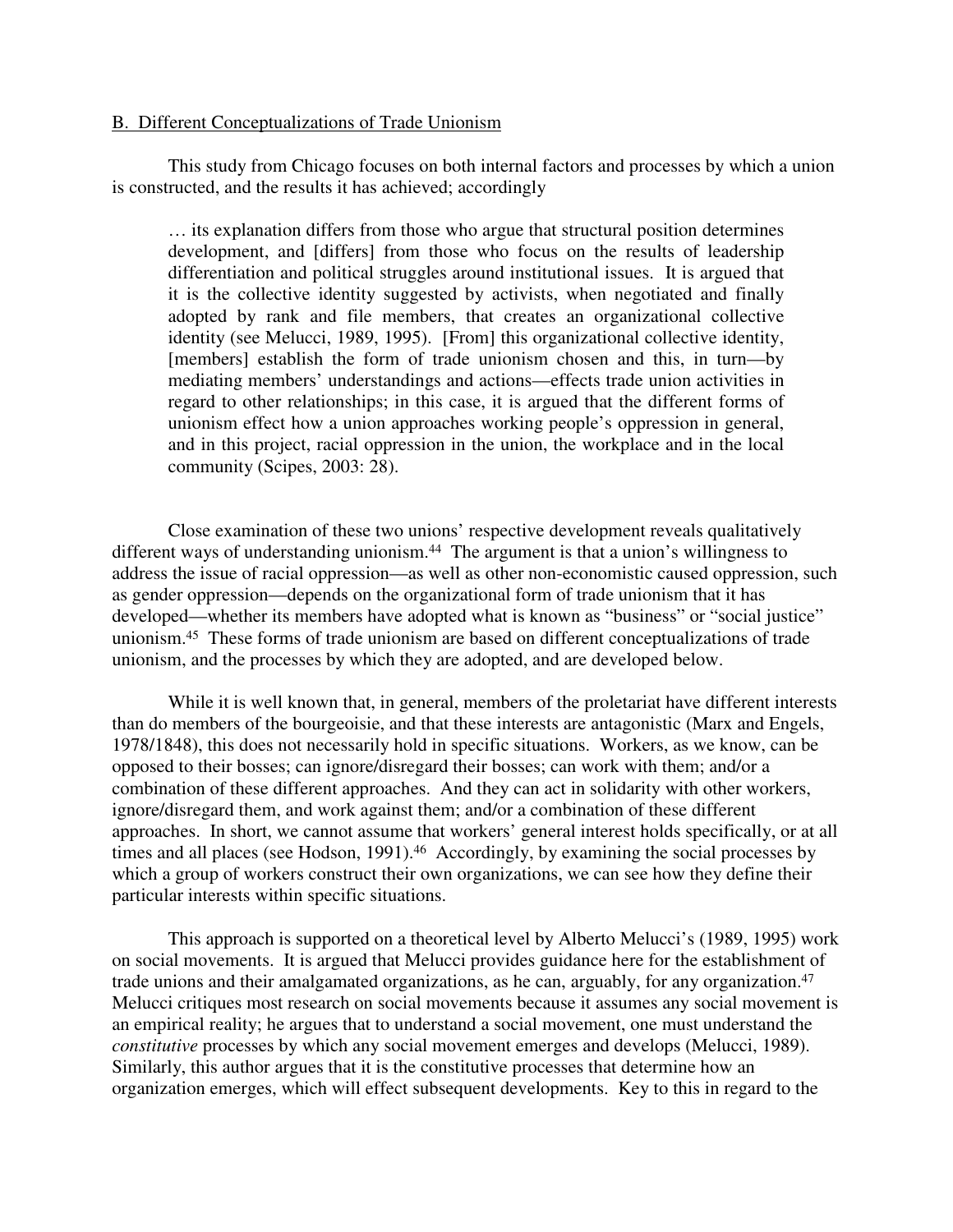development of a trade union (or similar organizations) is the form of unionism chosen to guide subsequent development.

The form of trade unionism chosen is based on different conceptualizations of trade unionism. Both conceptualizations—business and social justice unionism—see unions as organizations created by workers and based in the production sphere of society, but one sees the unions taking a *narrow* approach, limiting its concerns and operations to benefit those groupings that are dominant within the union, and even sometimes at the expense of other working people ("business unionism"), while the other takes a *broad* approach, working for the well-being of their members and working people in general throughout society ("social justice unionism").

In my 2003 study, business unionism was formally defined as:

... one form of the economic type of trade unionism. While its internal decisionmaking processes can range from a top-down, results-oriented model to a bottomup, process-oriented model, *its scope is narrow,* limiting its interests to those of the dominant members of the organization, and not necessarily to all members of the organization. These self-defined interests can be seen as separate from those of working people as a whole, and sometimes even opposed to this larger group interest. Because of this limited vision of trade unionism, business unionism depends on the ability of unions to win demands by themselves, or if they get the support of other organizations which adopt the business union's interests and goals as corresponding to their own, it is without the union making any commitment of reciprocation to its allies. It is a form of trade unionism ultimately based on individualism, albeit expressed in a collective manner (emphasis added) (Scipes, 2003: 373-374).

Social justice unionism was formally defined as another

... form of the economic type of trade unionism. While its internal decisionmaking processes can range from a top-down, results-oriented model to a bottomup, process-oriented and democratic model, *its scope is broad,* seeing the necessity of addressing the needs and concerns of all its members, in the union, in the workplace and in the community. In short, these self-defined interests are integrated with those of working people as a whole. It builds support through solidarity with other people-focused organizations and projects, working in mutual efforts to improve the well-being of all concerned. It is a form of trade unionism ultimately based on collectivity and mutual respect (emphasis added) (Scipes, 2003: 375).<sup>48</sup>

The adoption of a particular conceptualization of unionism by any union at best is a product of a three-way interaction between members, activists (informal leaders) and formal leaders,49 although obviously, once established, formal union leadership in some cases can encourage or hinder membership and/or activist involvement in such choice. In other words, the form of trade unionism chosen is more than just a product of the presence or absence of activists and their particular politics: activists *are* important, but how they are facilitated or constrained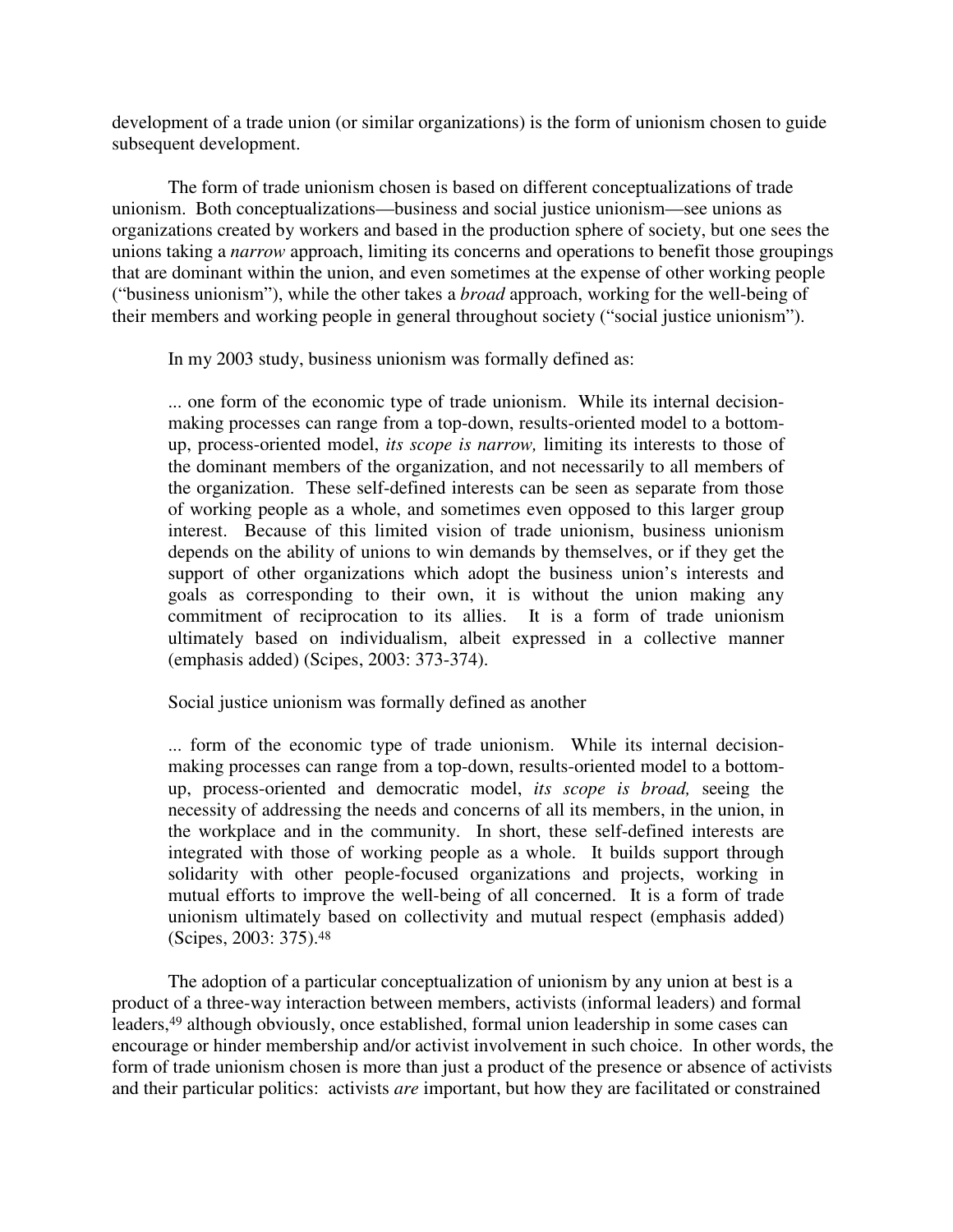by formal leaders is a factor, as is how the membership responds or does not respond to their ideas/activities/proposals, etc.

At the same time, this is a process critically affected by how collective decisions are made, whether inclusively from the bottom-upwards, or exclusively from the top-downwards: unions whose positions are based on inclusive rank-and-file participation and collective decisionmaking are more likely to have greater membership participation and maintain vibrant internal democracy than are unions that exclude rank-and-file members from decision-making processes (see Ross, 2008: 148-153). Further, support for any form of unionism based on inclusion and collective decision-making is much more likely to survive difficult times than those with exclusive decision-making.

This process is developed in detail elsewhere (Scipes, 2003). However, it is important to recognize that the steel workers' union adopted a business union (narrow) conceptualization of trade unionism early-on, while the packinghouse workers' union adopted a social justice (broad) conceptualization from the beginning.<sup>50</sup> These findings were developed after a close and extensive analysis of the development of each of these unions in the Chicago area across the period 1933-55 (Scipes, 2003: 139-314).

One final question remains: while these forms of trade unionism are obviously different, how can we make sure they are *qualitatively* different; i.e., how can we be sure the differences are significant? To address this question, in addition to a very detailed historical examination of the development of the respective unions—which showed these two unions were unquestionably different—this author developed a 30-point measurement scale to see if the differences were significant.<sup>51</sup> The measurement scale used business unionism as the referent, and required a union to get a minimum of 20 points out of 30 to be confirmed as a social justice union (Scipes, 2003: 412-415). The findings: "when measured across the years 1936-1954, the packinghouse workers' organizations in Chicago scored 29 out of a possible 30 points, while the steelworkers' organizations in the same region scored only two out of 30 points" (Scipes, 2003: 52).52 The findings were deemed significant.

Accordingly, the argument herein is that the form of unionism based on a broad conceptualization of trade unionism (i.e., social justice unionism)—creates unions that are qualitatively more likely to address racial (and/or other) oppression than are unions based a narrow conceptualization of trade unionism (business unionism).

#### C. The Correct Precedent: United Packinghouse Workers of America (UPWA)

Despite not getting a lot of attention at least until 1997 within the genre of work that perhaps can be called collectively "CIO Studies," unionism in meatpacking—in both the Packinghouse Workers Organizing Committee between 1937 and 1943 and, after October 1943, the United Packinghouse Workers of America—developed further than almost any other union within the CIO. The union was by far the best on addressing racial oppression—by 1961, 100 percent of all UPWA collective bargaining agreements banned discrimination based on race, creed and national origin, not only in employment but even in employment applications—and one of the better unions in addressing gender oppression, although their work on gender was not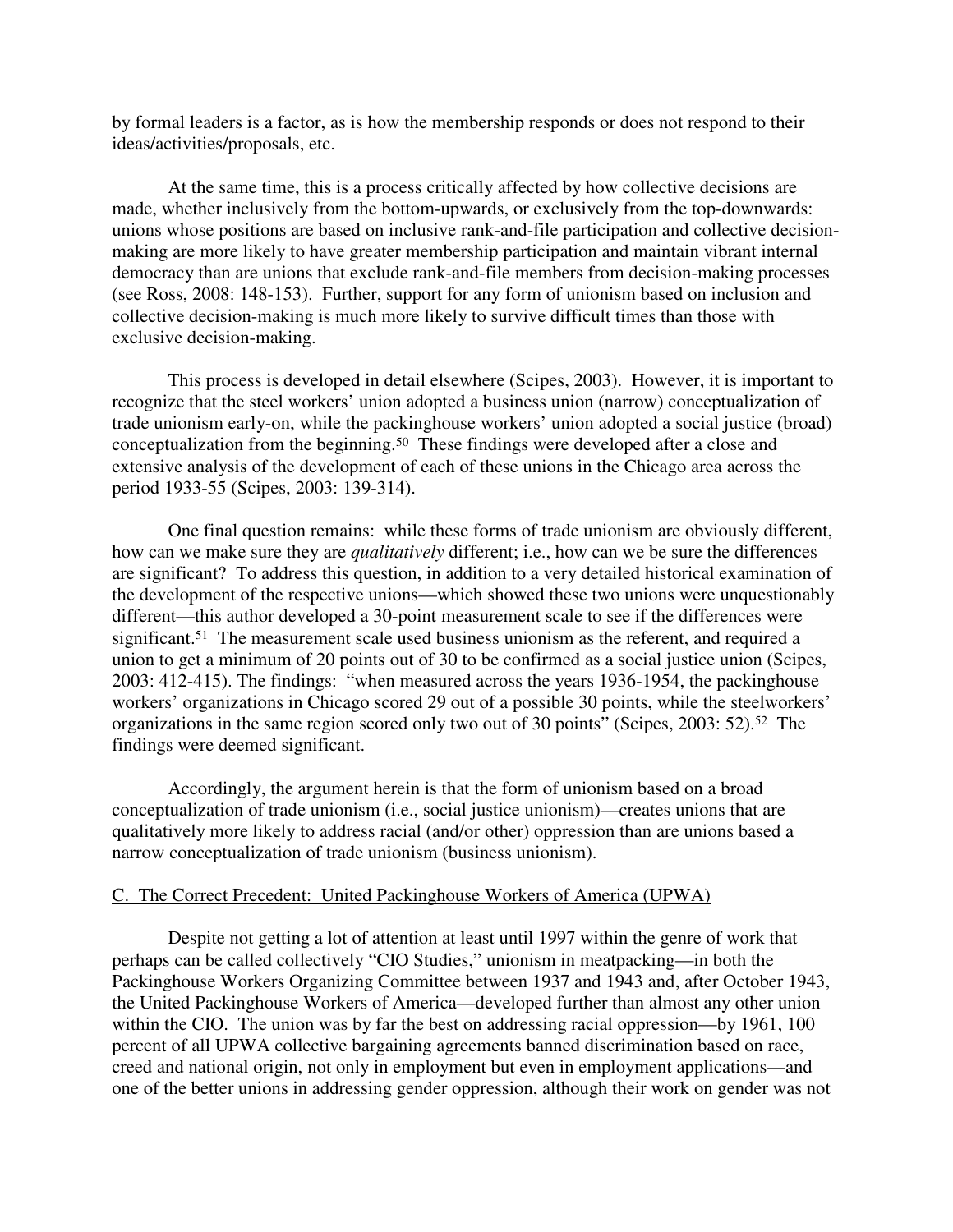as strong as on race. It was responsible for considerable economic gains, and definitely improved working conditions. Throughout its entire existence—until it was forced to join the Amalgamated Meat Cutters and Butcher Workmen in 1968 due to industry restructuring (the Amalgamated, in turn, was one of the founding members of the United Food & Commercial Workers' Union in 1979)—the United Packinghouse Workers of America (UPWA) was a democratically-run, rank and file-led, militant union that not only addressed issues in the workplace, but also in the union and the communities in which it was located (see Street, 1993; Halpern, 1997; Horowitz, 1997; Halpern and Horowitz, eds., 1999; and Scipes, 2003).

As suggested in the introduction to this paper, the relatively recent "emergence" of a militant and broad unionism that addresses issues in the workplace, union and community is, in reality, the re-emergence of the form of trade unionism developed by the United Packinghouse Workers of America and a few others—such as the United Electrical Workers (see Filipelli, 1994), the International Longshore and Warehouse Union (see Wellman, 1995), and Local 22 of the Food, Tobacco, Agricultural and Allied Workers (see Korstad, 2003)—in the 1930s and '40s.

Does this conceptualization—social justice unionism—better describe the forms of unionism currently re-emerging in North America than social movement unionism?

#### D. Discussion: Social Movement Unionism or Social Justice Unionism?

To answer this question, we must turn to the work of Kim Moody, the writer who popularized the term "social movement unionism" in North America, to see if he can provide guidance to resolve this question. Unfortunately, Moody's work does not give us the tools to resolve this issue, nor does the work of others who have built on Moody's conceptualization. His conceptualization of social movement unionism is quite limited, as is Seidman's (1994) on which Moody's is based: neither are theoretically located; they are presented only at an analytical level.

Nonetheless, there is another way to approach this issue. It is argued that using a theoretically-based model offers us a way forward to resolve this issue. The way to resolution is to remember that all unions can be theoretically categorized as one of three types of unions: economic, political, or social movement (Scipes, 1992a, b, 1996, 2001). As indicated above, these North American unions do not fit into either the social movement or political types of trade unionism, but do fit in the economic type.

However, within the economic type of trade unionism, where do they fit? This author has argued that there are two forms or subsets of the economic type of unionism: business and social justice unionism. Based on the analysis above, and learning from the experiences of the United Packinghouse Workers of America, it seems quite clear that they fit in the social justice form of economic trade unionism.

Accordingly, *social justice unionism* is the best term to describe the broad form of economic trade unionism currently developing in North America. Accordingly, it is argued that now and in the foreseeable future, those writing on this "new" unionism in the US and Canada (and Western Europe) should use the term "social justice unionism," replacing the term "social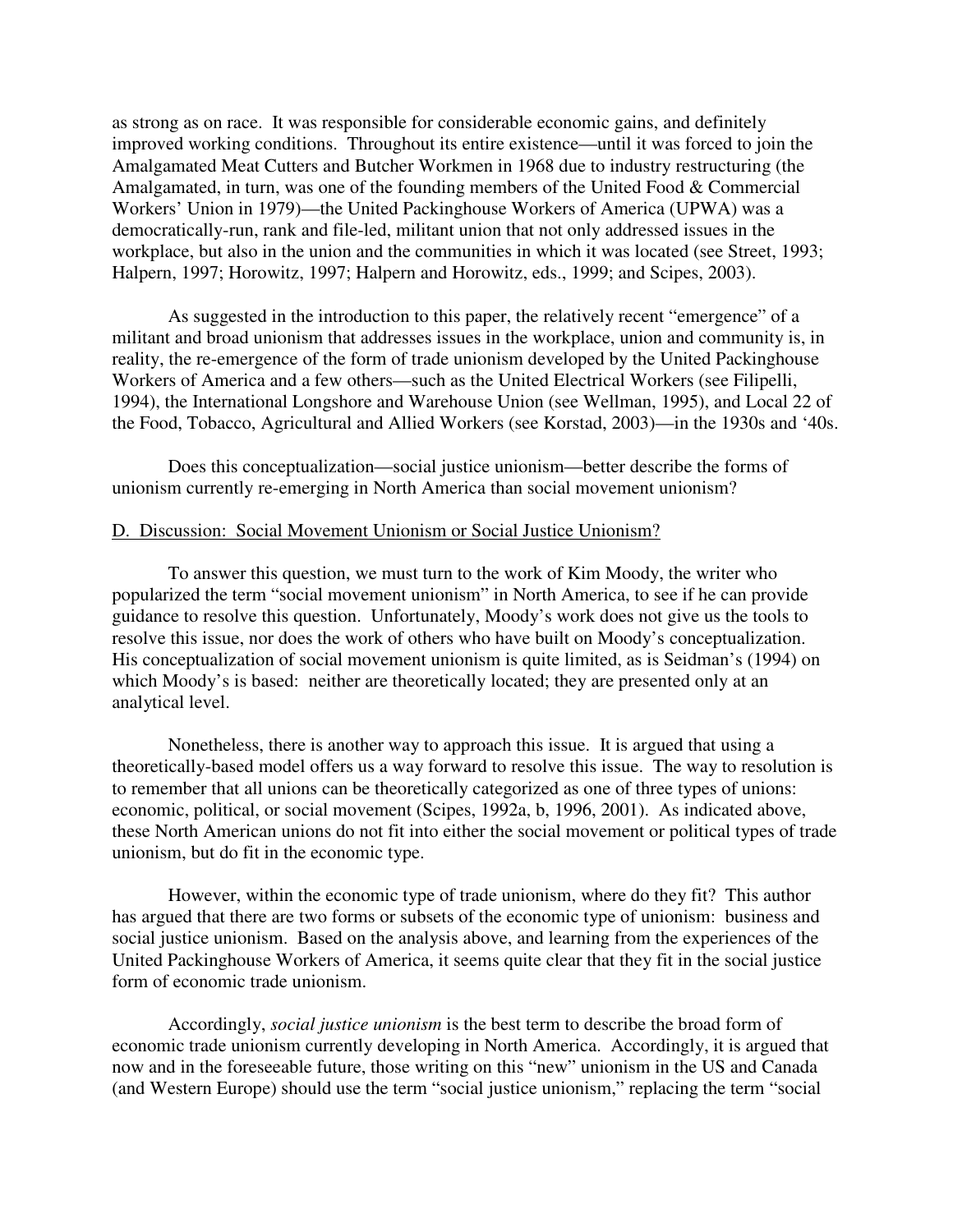movement unionism," and that the term "social movement unionism" be reserved for those types of unionism that seek qualitative social, political and/or systemic economic change in their respective social order as well as in the global political-economic-cultural networks.

#### E. Synopsis

In the second part of this paper, revolving around the term "social justice unionism," we delved into US labor history to seek historical precedents for developments in contemporary North American trade unionism. Utilizing a comparative-historical study of the development of unionism in steel and meatpacking in the Chicagoland area between 1933 and 1955 (Scipes, 2003), we discovered qualitative differences between the two unions in their conceptualization of unionism, in their decision-making processes, and their approaches to racial oppression in the workplace, union and communities. Based on close archival work on the development of both unions, and developing a measurement scale of their practices, we established both the concept of trade union *form* and established that the unionism of these two labor organizations differed qualitatively, enabling us to theoretically establish both *business unionism* and *social justice unionism* as two *forms* of the economic type of trade unionism.

We then argued that the form of trade unionism developed by the United Packinghouse Workers of America, as well as a few others, should serve as the historical predecessor of contemporary progressive unionism in North America.

And finally, we argued that a theory-based approach to trade unionism allowed us to delineate today's progressive unionism as *social justice unionism.*

#### Conclusion

This paper has argued that as North American labor writers and theorists have tried to develop "new" thinking about trade unionism that has emerged in Canada and the United States over the past two decades, their chosen terminology has conflicted with previously-developed terminology. This has led to the use of the same term to refer to two qualitatively different types of trade unionism, therefore causing considerable theoretical confusion and undermining clear communication by activists and labor scholars globally. This, it has been argued, hinders our understanding of global trade unionism, and it was suggested that it should be reconsidered. At the same time, because "social movement unionism" in North America has not been placed within a global theoretical context, writers have been, in fact, unknowingly overriding a theoretically developed model with one that has not been theoretically developed.

To untangle the problem of terminological confusion and to advance theoretical understanding, this work took four general steps over two parts of this paper. First, emergence of the "social movement unionism" school in North America was discussed (Nissen, 2003), with particular attention being paid to the work of Kim Moody (1997). Much of the work to establish social movement unionism in North America, unfortunately, was conducted without knowledge of the already-existing theoretical work done on social movement unionism, a term used to describe the "new unionism" that developed in three specific labor centers—CUT in Brazil,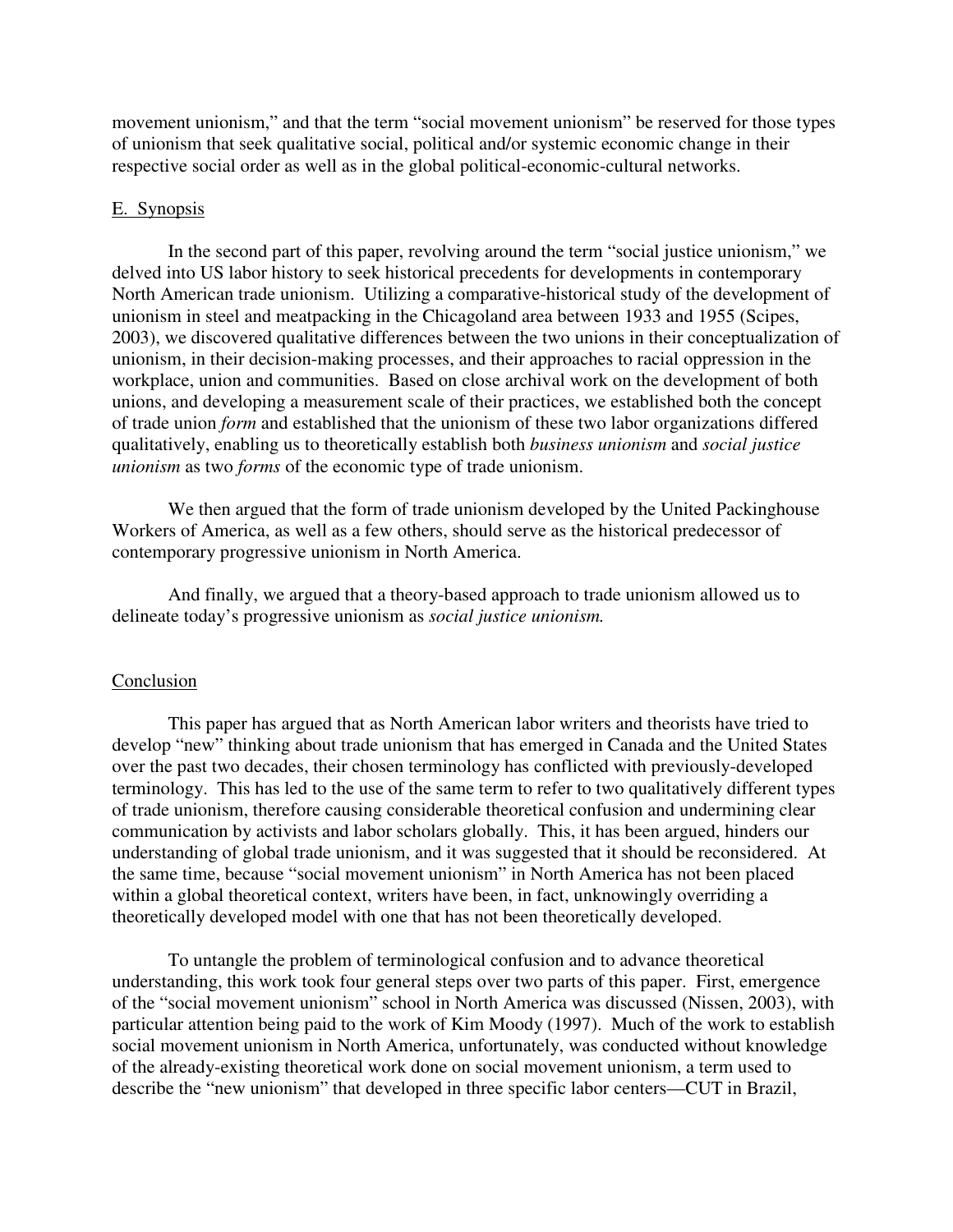#### KMU in the Philippines, and COSATU in South Africa—in the 1970s and '80s.

In step two, we discussed the origins of the concept of "social movement unionism." Efforts to understand the unionism of these specific labor centers led to an initial theoretical debate that was discussed, as were subsequent efforts to refine the concept of social movement unionism. By examining the development of social movement unionism, we were able to restore the concept to its original purpose, which was to understand the type of unionism developed by three specific labor centers. However, we were able to use this empirical work done on these particular labor centers to further develop global labor theory. Accordingly, in the first part of this paper, this led to a theoretical understanding of global trade unionism, seeing there being three different *types* of trade unionism globally: economic, political and social movement unionism (Scipes, 1992a, b, 1996, 2001).

After theoretically distinguishing between different *types* of trade unionism to help resolve the issue, we asked: could there be qualitative differences within the types of trade unionism identified? The theoretical concept of trade union *form* was advanced, suggesting an affirmative answer to the question, in the second part of this paper. A form was advanced as a subset of a type of trade unionism. To establish this theoretical concept empirically, a comparative-historical study of the development of two CIO unions was briefly considered, identifying two qualitatively different forms of the economic type of trade unionism—business unionism and social justice unionism—and the theoretical concept of trade union form was established (Scipes, 2003).<sup>53</sup>

Fourth and finally, arguing that a theoretical model is the only orientation developed to date that is capable of giving us tools to resolve this issue, it was suggested that this theoretical model proposed herein be adopted to provide resolution on the issue: accordingly, the broadscope form of trade unionism that is currently developing in North America should now be seen theoretically as a form of economic trade unionism properly titled "social justice unionism."

Thus, this author argues that labor writers and theorists should use the term "social justice unionism" for union activities (where appropriate) in North America as well as in other countries, and no longer use the term "social movement unionism" to describe union activities in North America.<sup>54</sup>

This allows us to recognize the different practices among unions in a number of countries, and to understand theoretically the form of trade unionism currently developing among some unions in North America, while not ignoring or denigrating the accomplishments of workers elsewhere. Once the literature ceases to mis-identify global unionism as identical to that occurring in North America, linguistic precision will enhance the accuracy of these writers discussing global labor issues.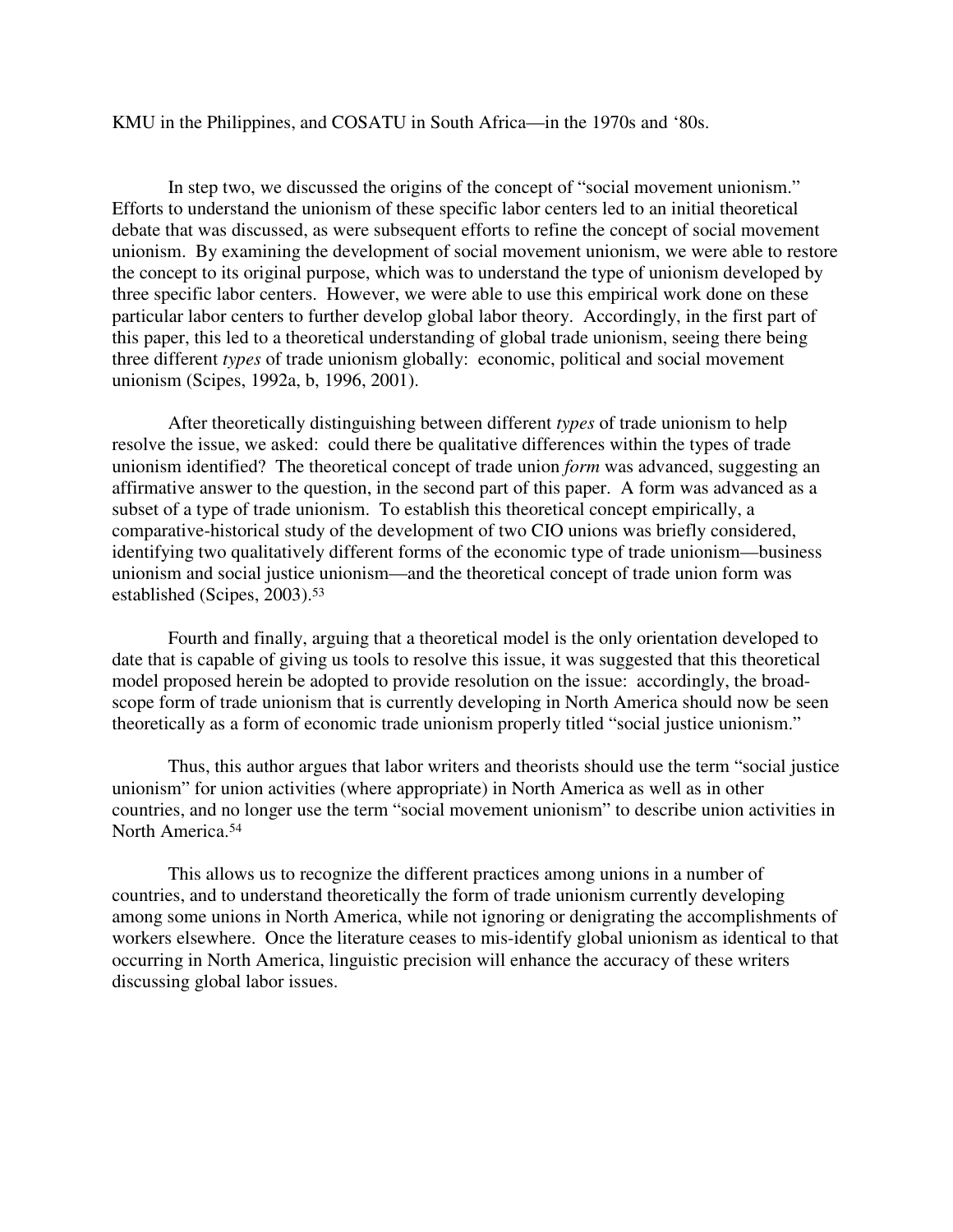# Appendix: Measuring Different Forms of Trade Unionism<sup>55</sup>

A 20-question scale has been developed by which to measure different forms of [economic] trade unionism. While a study involving more than two unions would need a more elaborate scale devised to help determine relationships among the unions, this is not needed in a qualitative study with only two unions being studied. Nevertheless, there are several issues that need to be specifically considered in any effort to distinguish between business and social justice forms of unionism.

The sets of questions have been divided into two categories—institutional and programmatic concerns—so as to indicate differences between how things are formally organized and how they work in practice. Ideally, a union is formally organized in a way so as to encourage its program, but whether it is remains an empirical question. In any case, it is suggested that actual practice is the more important of the two factors—i.e., any conception of "structural determinism" is rejected—and thus double the weight is accorded to the answers in the "programmatic concerns" section.

In asking the following questions, *business unionism is used as the referent,* so a specific threshold must be reached for a union to qualify as a social justice union: it is assumed that a US-based union is based on business unionism unless it "proves" otherwise. Accordingly, in this measurement scale, one or two points (depending on section) is awarded for attributes associated with social justice unionism. There are 30 possible points than can be accumulated, and *to qualify for classification as a social justice union, a minimum of 20 points (66.7%) must be attained:* this sets the threshold at a high but not impossible level, suggesting that the finding that a union is a social justice union denotes a qualitative difference between that and a business union.

A key feature in any determination is the issue of union democracy (Lipset, Trow and Coleman, 1956/1962). Judith Stepan-Norris and Maurice Zeitlin (1995: 830-836) specifically focus on requirements for union democracy based on the work of Franz Neuman. They argue the standard for union democracy "is the same standard met by any political system qualifying as a democracy." Therefore, union democracy must combine (1) a democratic constitution, with "guarantees of basic civil liberties and political rights"; (2) an institutionalized opposition, which is "the freedom of members to criticize and debate union officials and to organize, oppose, and replace officers through freely contested elections among contending political associations"; and (3) an active membership, which they define as "maximum participation by its members in the actual exercise of power within the union and in making the decisions that affect them" (Stepan-Norris and Zeitlin, 1995: 830). This measurement scale includes these requirements in it, but then goes beyond them as well. While ultimately I believe that all 20 questions relate to the issue of union democracy, I believe that the following relate to the Stepan-Norris/Zeitlin explication: 2, 3, 4, 7, 8, 9, 10, 11, 17, 18 and 19.

However, the question must be asked: is "social justice unionism" simply the same as "union democracy"? No. On my scale, affirmative responses to these items identified immediately above provide 15 of 30 possible points. This, a social justice union conceptualization, by definition (i.e., needing a minimum of 20 points on my scale), requires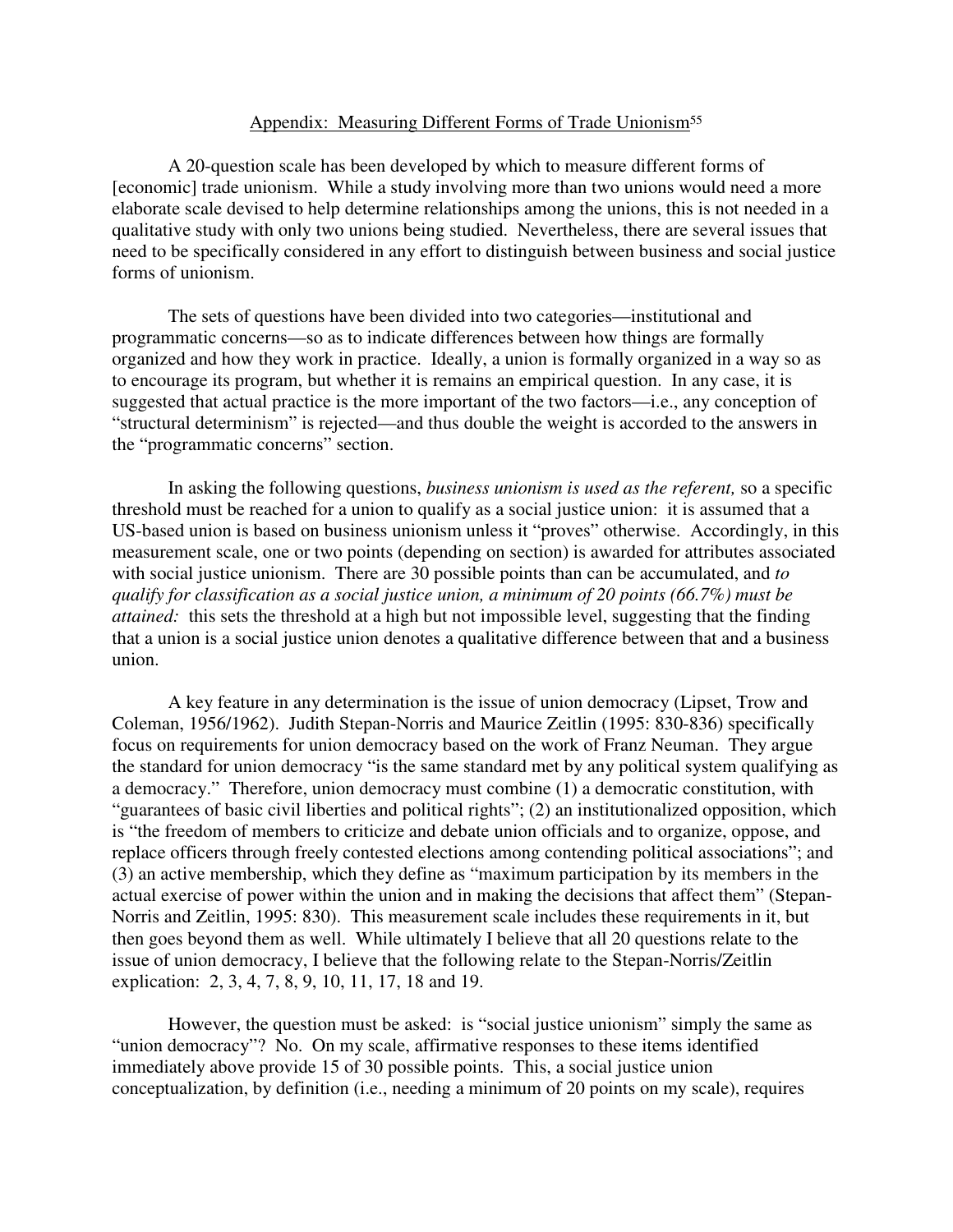more than just affirmative answers to these specific questions; a social justice conceptualization cannot be reached through union democracy alone.

Institutional concerns

- 1. How was the union founded?
	- 0 points if founded by another union
	- 1 point if the union is the product of rank and file efforts or 1 point if the initial organization bequeathed by the founding union is rejected by the subsequent union
- 2. Does the Union Constitution ensure freedom of speech and association for members?
	- $\bullet$  0 points if no
	- $\bullet$  1 point if yes
- 3. Are leaders elected or appointed?
	- 0 point if they are generally appointed
	- 1 point if they are generally elected
- 4. What is the length of term of office?
	- 0 points if three or more years
	- 1 point if less than three years
- 5. Do top officers reflect rank and file racial demographics?
	- 0 points if rarely
	- 1 point if generally
- 6. Do top officers reflect rank and file gender demographics?
	- 0 points if rarely
	- 1 point if generally
- 7. How often are union conventions held?
	- 0 points if at a three year or longer interval
	- 1 point if more often than three years
- 8. Are elections for top-level officers publicly held with roll call votes recorded?
	- 0 points if rarely
	- $\bullet$  1 point if usually
- 9. Must collective bargaining agreements (contracts) be ratified by the general membership covered?
	- $\bullet$  0 points if no
	- $\bullet$  1 point if yes
- 10. Are members encouraged to participate in union activities?
	- 0 point if generally no
	- 1 point if generally yes

# Programmatic concerns:

- 11. Do union leaders try to ascertain members' concerns and desires?
	- 0 if rarely
	- 2 points if usually
- 12. Do union concerns extend beyond workplace issues such as wages, working conditions and benefits?
	- 0 points if rarely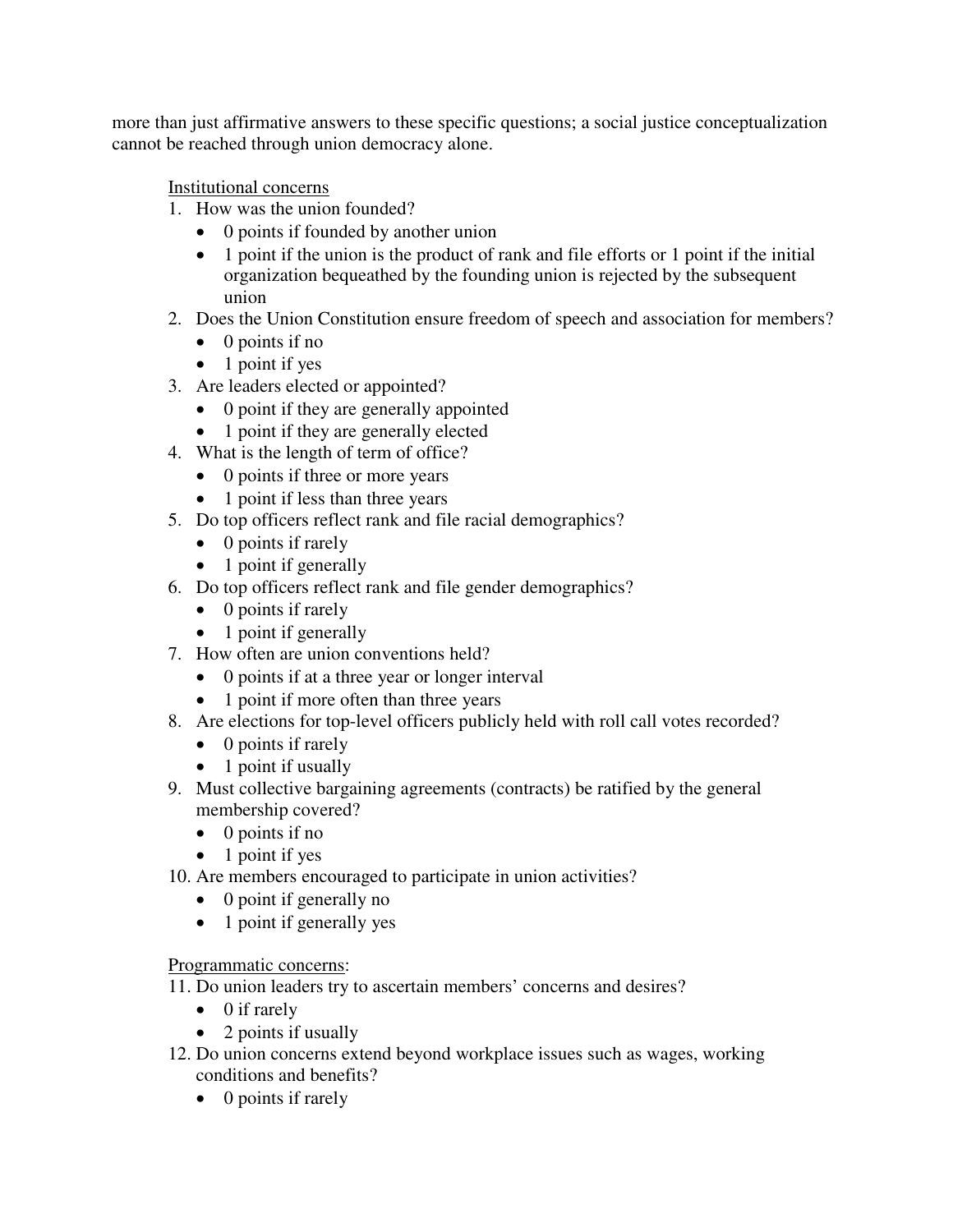- 2 points if usually
- 13. Does the union actively target continuing discriminations (such as race, gender)?
	- 0 points if rarely
	- 2 points if usually
- 14. Does the union develop and present on-going education programs?
	- 0 points if rarely
	- 2 points if usually
- 15. Does the union initiate leadership development programs?
	- 0 points if rarely
	- 2 points if usually
- 16. Does the union join with grassroots community-based groups to work for social and/or economic justice?
	- 0 points if rarely
	- 2 points if usually
- 17. Is convention discussion limited to officers' and committees' concerns, or are broad rank and file concerns addressed?
	- 0 points if generally limited
	- 2 points if generally broad
- 18. Are issues discussed/debated on floor of convention or confined tin committees?
	- 0 points if generally confined to committees
	- 2 points if generally debated on the floor of convention
- 19. Are bargaining committees limited to full-time staff/officers or broadened to include rank and filers and/or stewards?
	- 0 points if generally limited
	- 2 points if generally broadened
- 20. When bargaining committees are broad, are members active participants or for "decoration" (i.e., mainly observers)?
	- 0 points if generally for decoration
	- 2 points if generally active

From answers to the above questions, a union can be categorized as either a business or social justice union: if a union is awarded 19 or fewer points, it is classified as a business union; 20 or more points gets it classified as a social justice union.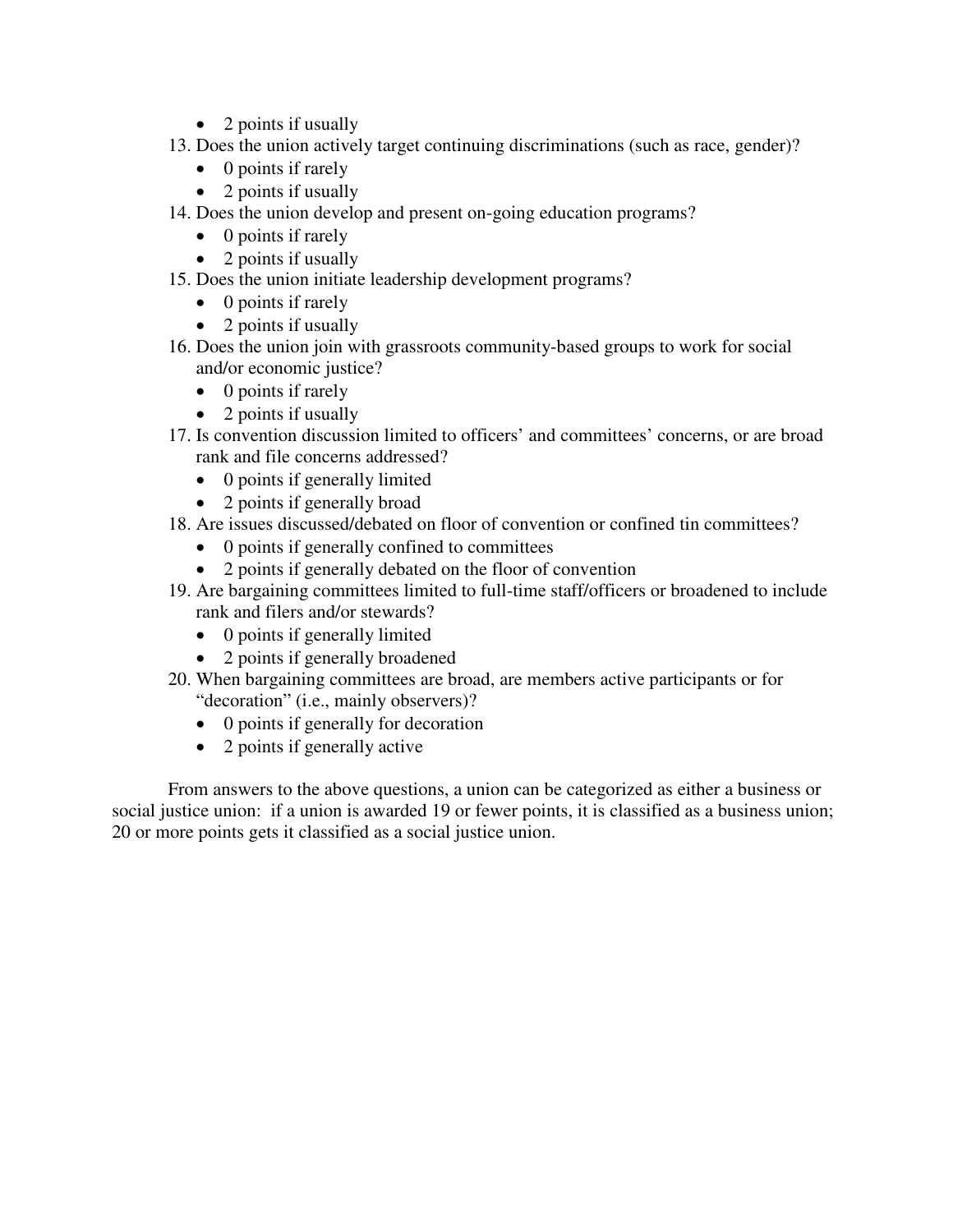#### References

- Barchiesi, Franco. 2007. "Privatization and the Historical Trajectory of 'Social Movement Unionism': A Case Study of Municipal Workers in Johannesburg, South Africa." *International Labor and Working Class History,* No. 71, Spring: 50-69.
- Baskin, Jeremy. 1991. *Striking Back: A History of COSATU.* Johannesburg: Ravan Press.
- Beynon, Huw and Jose Ramalho. 2000. "Democracy and Class Struggle in Brazil" in Leo Panitch and Colin Leys, eds., 2000. *Socialist Register, 2001.* London: Merlin Press: 219-237.
- Bezuidenhout, Andries. 2002. "Toward Global Social Movement Unionism? Trade Union Responses to Globalization in South Africa" in Jose, ed.: 373-406.
- Bloom, Jack M. 2014. *Seeing Through the Eyes of the POLISH Revolution: Solidarity and the Struggle Against Communism in Poland.* Chicago: Haymarket Books.
- Bonnell, Victoria. 1983. *Roots of Rebellion: Workers' Politics and Organization in St. Petersburg and Moscow, 1900-1914.* Berkeley and Los Angeles: University of California Press.
- Bramble, T. 2003. "Social Movement Unionism Since the Fall of Apartheid: The Case of NUMSA on the East Rand" in T. Bramble and F. Barchiesi, eds., *Rethinking the Labour Movement in the New South Africa.* Aldershot: Ashgate: 187-204.
- Buhlungu, Sakhela, ed. 2006. *Trade Unions and Democracy: COSATU Workers' Political Attitudes in South Africa.* Cape Town: HSRC Press.
- Burowoy, Michael. 2009. "The Global Turn: Lessons from Southern Labor Scholars and Their Labor Movement." *Work and Occupations,* Vol. 36, No. 2, May: 87-95.
- Chun, Soonok. 2003. *They Are Not Machines: Korean Women Workers and Their Fight for Democratic Trade Unionism in the 1970s.* Aldershot, UK: Ashgate.
- Clawson, Dan. 2003. *The Next Upsurge: Labor and the New Social Movements.* Ithaca and London: Cornell University Press.
- Collombat, Thomas. 2011. "Several Souths: The Dynamics of the International Labor Movement in the Americas." Unpublished Ph.D. Dissertation, Political Science Department, Carleton University, Ottawa, Ontario, Canada. On-line at www.ieim.uqam.ca/IMG/pdf/these-Collombat-2010.pdf (put into browser--accessed November 28, 2014).
- Dennis, Michael.
- --- 2010. *The Memorial Day Massacre and the Movement for Industrial Democracy.* New York: Palgrave Macmillan.
- --- 2014. *Blood on Steel: Chicago Steelworkers and the Strike of 1937.* Baltimore: Johns Hopkins University Press.
- Devinatz, Victor G. 2008. "Social-Movement Unionism and U.S. Labor's Uncertain Future." *Journal of Collective Negotiations,* Vol. 32, No. 3: 203-213.
- Dobrusin, Bruno. 2014. "South-South Labor Internationalism: SIGTUR and the Challenges to the Status Quo." *Working USA: The Journal of Labor and Society,* Vol. 17, No. 2, June: 155-167.
- Dreiling, Michael and Ian Robinson. 1998. "Union Responses to NAFTA in the US and Canada: Explaining Intra- and International Variation." *Mobilization,* Vol. 3, No. 1, October: 163-184.
- Dunn, Bill. 2007. "Problems of Social Movement Unionism" in Andrew Gamble, Steve Ludham, Andrew Taylor, and Stephen Wood, eds. *Labor, The State, Social Movements and the Challenge of Neo-liberalism.* Manchester: Manchester University Press: 131-146.
- Early, Steve.
- --- 2009. *Embedded with Organized Labor: Journalist Reflections on the Class War at Home.* New York: Monthly Review Press.
- --- 2011. *The Civil Wars in US Labor: Birth of a New Workers' Movement or Death Throes of the Old?* Chicago: Haymarket Books.
- 2013. *Save Our Unions: Dispatches from a Movement in Distress.* New York: Monthly Review Press.
- Eckstein, Enid. 1986. "What is the AFL-CIO Doing in the Philippines?" *Labor Notes,* July: 5.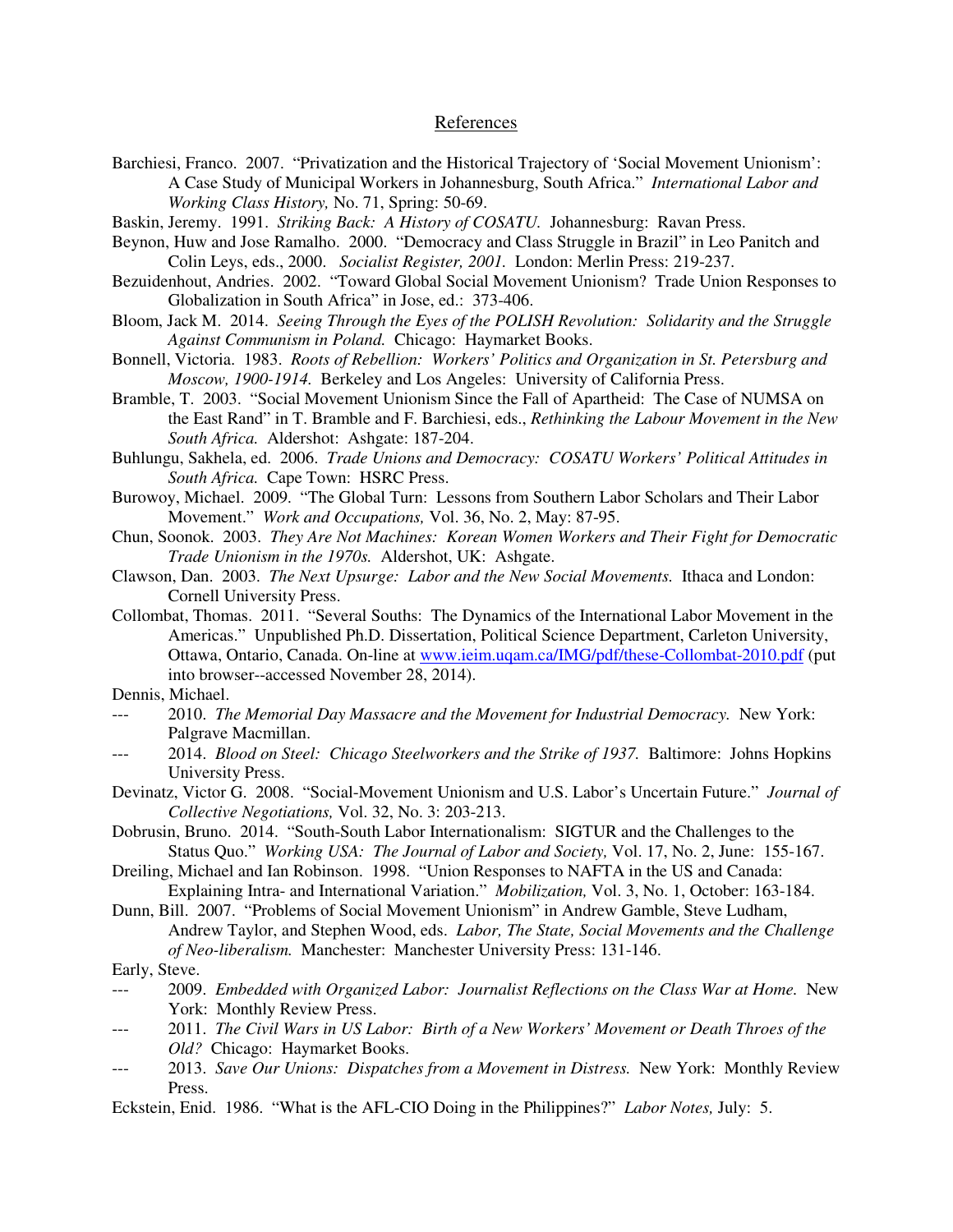- Eimer, Stuart. 1999. "From 'Business Unionism' to "Social Movement Unionism': The Case of the AFL-CIO Milwaukee County Labor Council." *Labor Studies Journal,* Vol. 24, No. 2, Summer: 63-81.
- Eisenhower, Kay. 1991. "AFL-CIO Agency Offers Cash to Filipino Union Leader for Vote on US Bases Treaty." *Labor Notes,* November: 1, 6.
- Fairbrother, Peter. 2008. "Social Movement Unionism or Trade Unions as Social Movements." *Employee Responsibilities and Rights Journal,* Vol. 20: 213-220.
- Fairbrother, Peter and Charlotte Yates, eds. 2003. *Trade Unions in Renewal: A Comparative Study.* London: Continuum.
- Fairbrother, Peter and Edward Webster. 2008. "Social Movement Unionism: Questions and Possibilities." *Employee Responsibilities and Rights Journal,* Vol. 20: 309-313.
- Fantasia, Rick and Kim Voss. 2004. *Hard Work: Remaking the American Labor Movement.* Berkeley and Los Angeles: University of California Press.
- Filipelli, Ronald L. 1994. *Cold War in the Working Class: The Rise and Decline of the United Electrical Workers.* Albany: State University of New York Press.
- Fletcher, Bill, Jr., and Fernando Gapasin. 2008. *Solidarity Divided: The Crisis in Organized Labor and a New Path Toward Social Justice.* Berkeley and Los Angeles: University of California Press.
- Friedman, Steven. 1987. *Building Tomorrow Today: African Workers in Trade Unions, 1970-1985.* Johannesburg: Ravan Press.
- Gindin, Sam. 1995. *The Canadian Auto Workers: The Birth and Transformation of a Union.* Toronto: Lorimer.
- Gray, Kevin. 2008. *Korean Workers and Neoliberal Globalization.* London and New York: Routledge.
- Guidry, John A. 2003. "Not Just Another Labor Party: The Workers' Party and Democracy in Brazil." *Labor Studies Journal,* Vol. 28, No. 1, Spring: 83-108.
- Halpern, Rick. 1997. *Down on the Killing Floor: Black and White Workers in Chicago's Packinghouses, 1904-54.* Urbana and Chicago: University of Illinois Press.
- Halpern, Rick and Roger Horowitz, eds. 1999. *Meatpackers: An Oral History of Black Packinghouse Workers and Their Struggle for Racial and Economic Equality.* New York: Monthly Review. Hirschsohn, Philip.
- --- 1998. "From Grassroots Democracy to National Mobilization: COSATU as a Model of Social Movement Unionism." *Economic and Industrial Democracy,* Vol. 19: 633-666.
- --- 2007. "Union Democracy and Shopfloor Mobilization: Social Movement Unionism in South African Auto and Clothing Plants." *Economic and Industrial Democracy,* Vol. 28: 6-48.
- Hodson, Randy. 1991. "The Active Worker: Compliance and Autonomy at the Workplace." *Journal of Contemporary Ethnography,* Vol. 20, No. 1, April: 47-78.
- Horowitz, Roger. 1997. *Negro and White: 'Unite and Fight!' A Social History of Industrial Unionism in Meatpacking, 1930-90.* Urbana and Chicago: University of Illinois Press.
- Huber, Sonia and Stephanie Luce. 2001. "Building Social Movement Unionism: Jobs With Justice at 14." *Labor Notes,* October.
- Ince, Anthony. 2007. "Beyond 'Social Movement Unionism'? Understanding and Assessing New Wave Labour Movement Organizing." Paper presented at conference on *Networked Politics: Rethinking Political Organisation in an Era of Movements and Networking,* June 3-5. Berlin: Rosa Luxemburg Foundation. (Thanks to Peter Waterman for this item.)
- Joffe, Avril, Judy Maller and Eddie Webster. 1995. "South Africa's Industrialisation in the Challenge Facing Labour" in S. Frenkel and J. Harrod, eds. *Changing Labor Relations in Industrializing Countries.* Ithaca: Cornell University Press: 88-109.
- Johnston, Paul.
- --- 1994. *Success While Others Fail: Social Movement Unionism and the Public Workforce.* Ithaca: ILR Press.
- 2001. "Organize for What? The Resurgence of Labor as a Citizenship Movement" in Turner, Katz and Hurd, eds.: 27-58.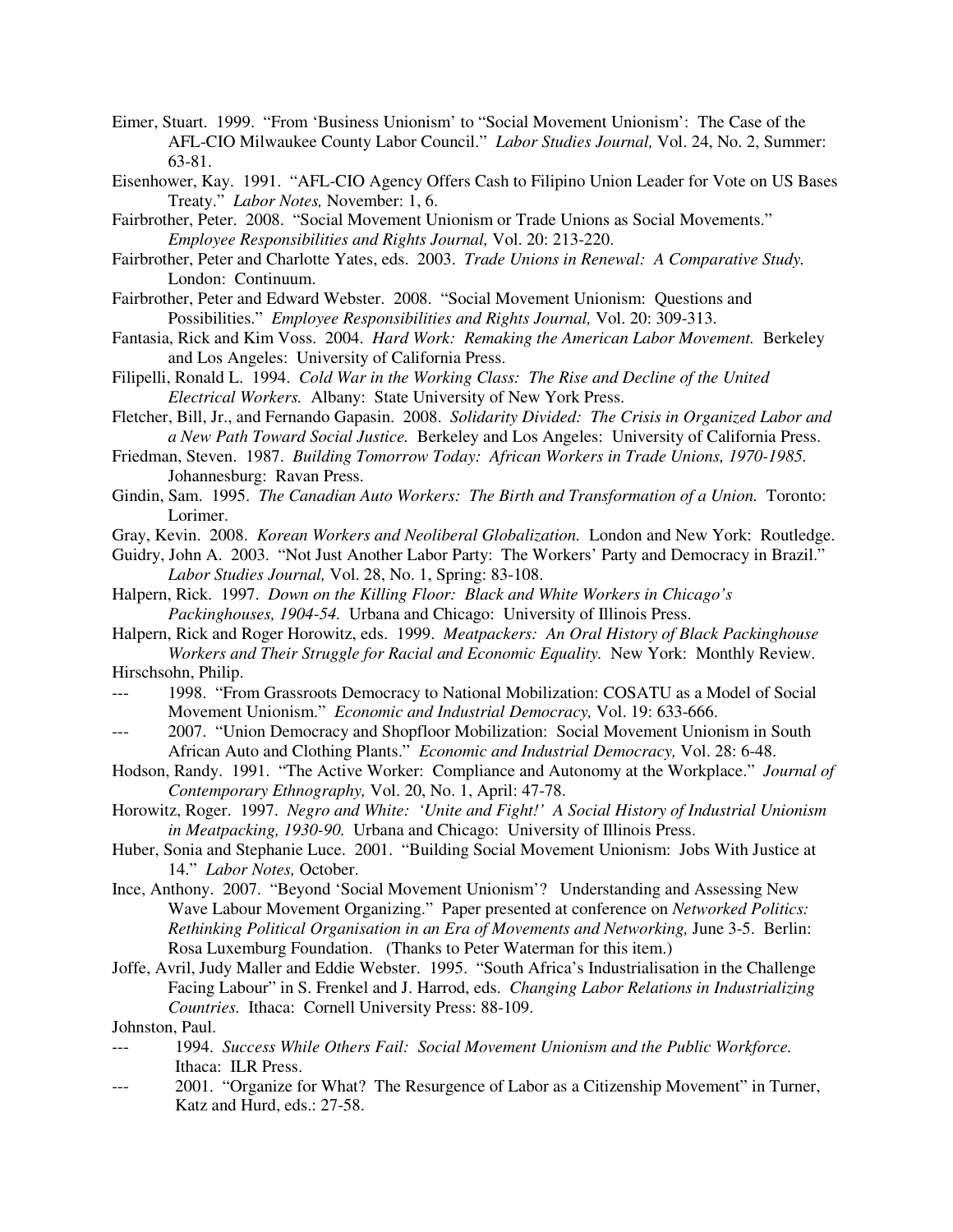- Jose, A.V., ed. 2002. *Organized Labour in the 21st Century.* Geneva: International Institute for Labour Studies.
- Kerkvliet, Benedict J. and Resil B. Mojares, eds. 1991. *From Marcos to Aquino: Local Perspectives on Political Transition in the Philippines.* Manila: Ateneo de Manila University Press and Honolulu: University of Hawaii Press.
- Kollros, James. 1998. "Creating a Steel Workers Union in the Calumet Region, 1933 to 1945." Unpublished Ph.D. Dissertation, Department of History, University of Illinois at Chicago.
- Koo, Hagen. 2001. *Korean Workers: The Culture and Politics of Class Formation.* Ithaca and London: Cornell University Press.
- Korstad, Robert Rogers. 2003. *Civil Rights Unionism: Tobacco Workers and the Struggle for Democracy in the Mid-Twentieth-Century South.* Chapel Hill and London: University of North Carolina Press.
- Kraak, Gerald. 1993. *Breaking the Chains: Labour in South Africa in the 1970s and 1980s.* London and Boulder, Colorado: Zed Press.
- Kumar, Pradeep and Gregor Murray. 2006. "Innovation in Canadian Unions: Patterns, Causes and Consequences" in Kumar and Schenck, eds., 2006.
- Kumar, Pradeep and Chris Schenk, eds. 2006. *Paths to Union Renewal: Canadian Experiences.* Peterborough, Ontario: Broadview.

Labor Notes.

- --- 1986a. "International Solidarity Highlights Labor Notes Conference." *Labor Notes,* December: 8-9.
- --- 1986b. "Philippine Union Leader Murdered, Military Blamed." *Labor Notes,* December: 9. Lambert, Rob.
- 1990. "*Kilusang Mayo Uno* and the Rise of Social Movement Unionism in the Philippines." *Labour and Industry,* Vol. 3, No. 2 & 3, June-October: 258-280.
- 2002. "Labor Movement Renewal in the Era of Globalization: Union Responses in the South" in Jeffrey Harrod and Robert O'Brien, eds. *Global Unions? Theory and Strategies of Organized Labour in the Global Political Economy.* London and New York: Routledge: 185- 203.

Lambert, Rob and Eddie Webster.

- --- 1988. "The Re-emergence of Political Unionism in Contemporary South Africa?" in William Cobbett and Robin Cohen, eds., *Popular Struggles in South Africa.* London: James Currey: 20- 41.
- 2001. "Southern Unionism and the New Labor Internationalism." *Antipode*, Vol. 33, No. 3: 337-362.
- Lipset, Seymour Martin, Martin A. Trow and James S. Coleman. 1962/1956. *Union Democracy: The Internal Politics of the International Typographical Union.* Garden City, NY: Doubleday Anchor.
- Lopez, Steven Henry. 2004. *Reorganizing the Rust Belt: An Inside Study of the American Labor Movement.* Berkeley and Los Angeles: University of California Press.
- MacShane, Denis, Martin Plaut and David Ward. 1984. *Power! Black Workers, Their Unions, and the Struggle for Freedom in South Africa.* Boston: South End Press.
- Marx, Karl and Friedrich Engels. 1978/1848. "Manifesto of the Communist Party" in Robert C. Tucker, ed. *The Marx-Engels Reader*, 2<sup>nd</sup> Edition. New York and London: W.W. Norton and Company: 469-510.
- Mathers, Andy. 2007. *Struggling for a Social Europe: Neoliberal Globalization and the Birth of a European Social Movement.* Aldershot, Hampshire: Ashgate.
- McCoy, Alfred W. 2009. *Policing America's Empire: The United States, the Philippines, and the Rise of the Surveillance State.* Madison: Center of Southeast Asian Studies, University of Wisconsin Press: 433-451.

Melucci, Alberto.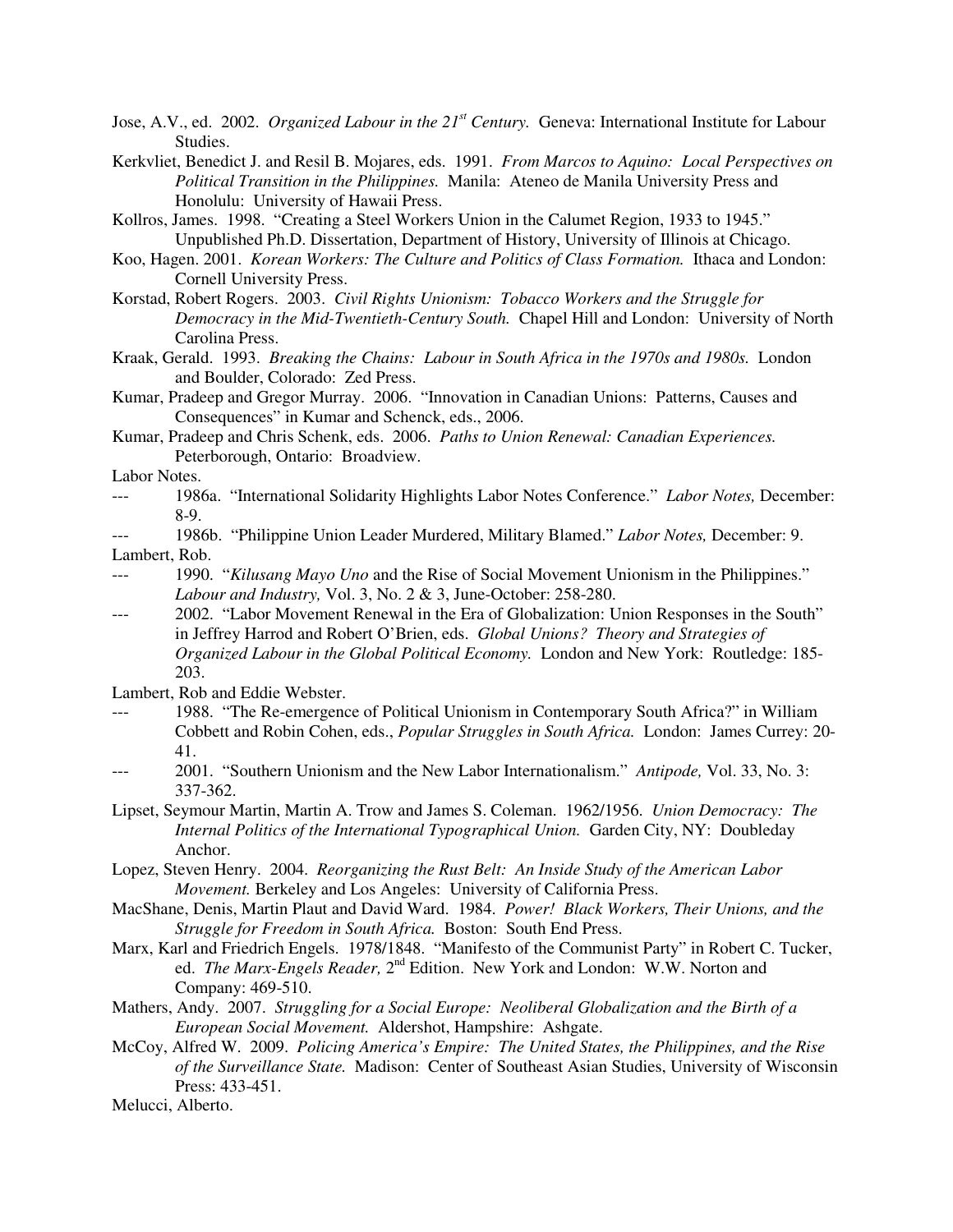- --- 1989. *Nomads of the Present: Social Movements and Individual Needs in Contemporary Society.* London: Hutchison Radius.
- 1995. "The Process of Collective Identity" in Hank Johnston and Bert Klandermanns, eds., *Social Movements and Culture.* Minneapolis: University of Minnesota Press: 41-63.
- Milkman, Ruth. 2006. *L.A. Story: Immigrant Workers and the Future of the U.S. Labor Movement.* New York: Russell Sage Foundation.
- Milkman, Ruth and Kim Voss. 2004. "Introduction" in Ruth Milkman and Kim Voss, eds., *Rebuilding Labor: Organizing and Organizers in the New Union Movement.* Ithaca and London: Cornell University Press: 1-16.
- Moody, Kim. 1997. *Workers in a Lean World: Unions in the International Economy.* London and New York: Verso.
- Mueller, Carol. 1994. "Conflict Networks and the Origins of Women's Liberation" in Enrique Laraña, Hank Johnston and Joseph R. Gusfield, eds., *New Social Movements: From Ideology to Identity.* Philadelphia: Temple University Press: 234-263.

Munck, Ronaldo. 1988. *The New International Labour Studies: An Introduction.* London: Zed Press.

- Nederveen Pieterse, Jan P. 1989. *Empire and Emancipation: Power and Liberation on a World Scale.*  New York: Praeger.
- Needleman, Ruth. 2003. *Black Freedom Fighters in Steel: The Struggle for Democratic Unionism.* Ithaca and London: Cornell University Press.
- Nissen, Bruce. 2003. "Alternative Strategic Directions for the US Labor Movement: Recent Scholarship." *Labor Studies Journal,* Vol. 28, No. 1: 133-155.
- Park, Mi. 2007. "South Korean Trade Union Movement at the Crossroads: A Critique of 'Social-Movement' Unionism." *Critical Sociology,* Vol. 33: 311-344.
- Perlman, Selig. 1968/1928. *A Theory of the Labor Movement.* New York: Augustus M. Kelley, Publishers.
- Pillay, Devan.
- --- 2006. "COSATU, Alliances and Working-Class Politics" in Buhlungu, ed.: 167-198.
- --- 2008. "Holding the Centre: Workers and 'Popular-Democratic' Politics in South Africa." *Journal of Asian and African Studies,* Vol. 3, No. 3: 279-305.
- 2013. "Between Social Movement and Political Unionism: COSATU and Democratic Politics in South Africa." *Rethinking Development and Inequality,* Vol. 2, Special issue: 10-27. Online at http://rdi.andir-south.org/index.php/rdi/article/view/9/9 (accessed November 28, 2014).
- Robinson, Ian. 2002. "Does Neoliberal Restructuring Promote Social Movement Unionism? U.S. Developments in Comparative Perspective" in Bruce Nissen, ed. *Unions in a Global Environment: Changing Borders, Organizational Boundaries, and Social Roles.* Armonk, NY and London: M.E. Sharpe: 189-235.
- Robinson, William I. 1996. *Promoting Polyarchy: Globalization, US Intervention, and Hegemony.* Cambridge: Cambridge University Press.
- Ross, Stephanie. 2008. "Social Unionism and Membership Participation: What Role for Union Democracy?" *Studies in Political Economy,* No.81, Spring: 129-157. On-line at http://spe.library.utoronto.ca/index.php/spe/article/view/4957/1861 (accessed November 28, 2014).

Schiavone, Michael.

- 2004. "Social Movement Unionism in North America: An Evaluation of Kim Moody's Account." Unpublished Ph.D. Dissertation, School of Social Sciences, Australian National University, Canberra.
- 2007. "Moody's Account of Social Movement Unionism: An Analysis." *Critical Sociology*, Vol. 33: 279-309.
- 2008. *Unions in Crisis? The Future of Organized Labor in America.* Westport, CT: Greenwood.

Scipes, Kim.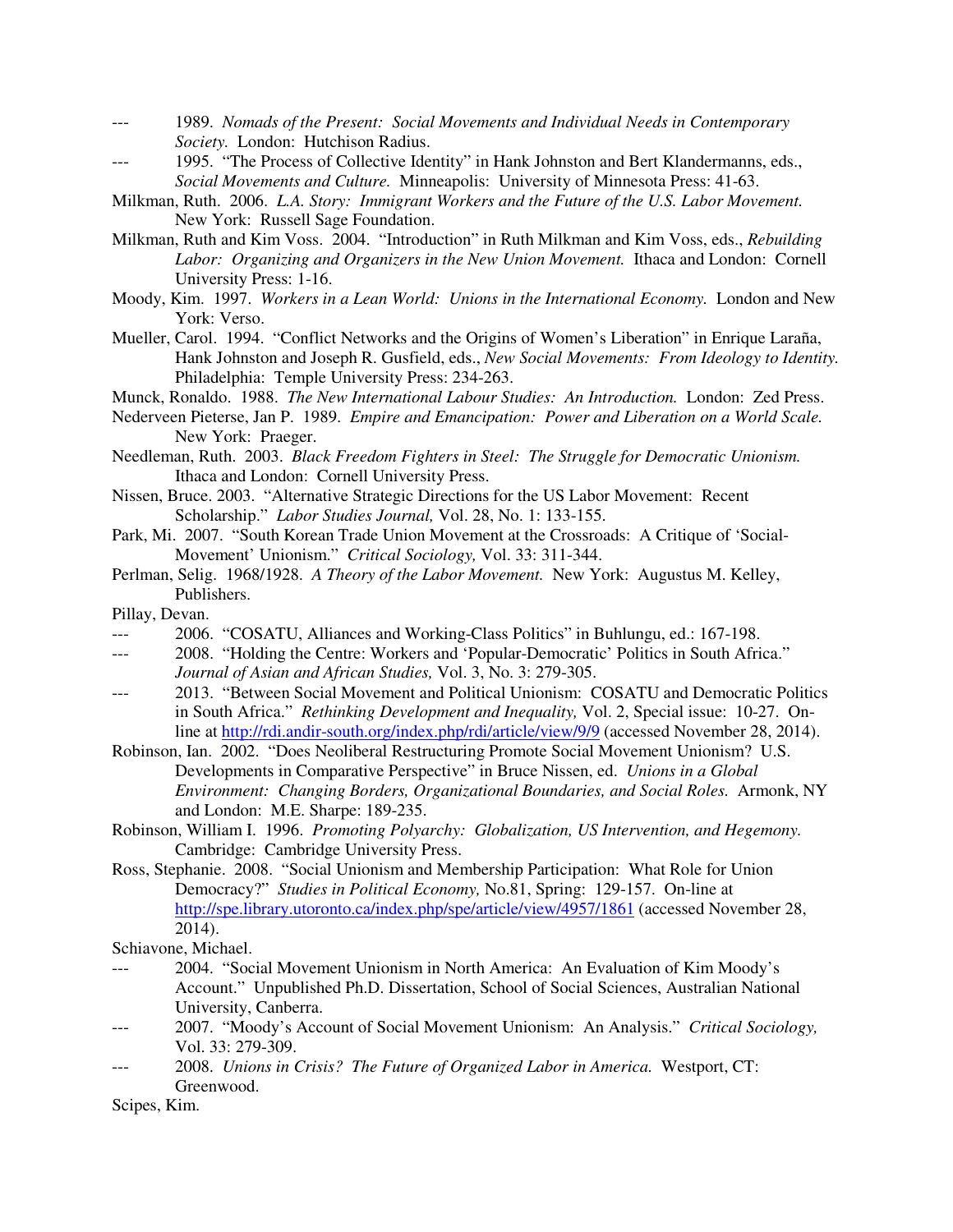- --- 1986a. "The Labor Movement in the Philippines." *Labor Notes,* April: 8-9, 13.
- --- 1986b. "Trade Union Education in the Philippines: Its Role in the National Liberation Struggle." *Trade Union Studies Journal* [London, England], No. 13, Summer: 18-19.
- 1989. "International Union of Food Workers Expels Philippine Affiliate." *Labor Notes*, April: 12.
- 1992a. "Social Movement Unionism and the Kilusang Mayo Uno." *Kasarinlan* [Third World Studies Center, University of the Philippines], Vol. 7, Nos. 2 & 3 (4th Qtr. 1991-1st Qtr. 1992): 121-162. On-line at http://journals.upd.edu.ph/index.php/kasarinlan/article/view/1393/pdf\_38 (Put in browser--accessed November 28, 2014).
- --- 1992b. "Understanding the New Labor Movements in the 'Third World': The Emergence of Social Movement Unionism." *Critical Sociology,* Vol. 19, No. 2: 81-101. On-line at http://labournet.de/diskussion/gewerkschaft/smu/The\_New\_Unions\_Crit\_Soc.htm. [Incorrectly dated June 5, 2003.] (Accessed November 28, 2014.)
- 1996. *KMU: Building Genuine Trade Unionism in the Philippines, 1980-1994.* Quezon City, Metro Manila: New Day Publishers.
- 1999. "Global Economic Crisis, Neoliberal Solutions, and the Philippines." *Monthly Review*, Vol. 51, No. 7, December: 1-14. On-line at http://monthlyreview.org/1999/12/01/globaleconomic-crisis-neoliberal-solutions-and-the-philippines (accessed November 28, 2014).
- 2000a. "Communicating Labor Internationalism: The KMU's 'International Solidarity Affair'." January 3, 29pp. On-line at www.antenna.nl/~waterman/scipes.html. (Accessed November 28, 2014.)
- --- 2000b. "Social Movement Unionism: A Call for Theoretical Clarification." Comparative Labour Movements Research Committee (RC44) *Newsletter* [Johannesburg], International Sociological Association, December: 6.
- --- 2001. "Social Movement Unionism: Can We Apply the Theoretical Conceptualization to the New Unions in South Africa--And Beyond?" Posted on-line in English on LabourNet Germany at http://labournet.de/diskussion/gewerkschaft/smuandsa.html. [Incorrectly dated as 2003.] (Accessed November 28, 2014.)
- 2003. "Trade Union Development and Racial Oppression in Chicago's Steel and Meatpacking Industries, 1933-1955." Unpublished Ph.D. Dissertation, Department of Sociology, University of Illinois at Chicago.
- 2010a. *AFL-CIO's Secret War against Developing Country Workers: Solidarity or Sabotage?* (Lanham, MD: Lexington Books).
- 2010b. "Why Labor Imperialism? AFL-CIO Foreign Policy Leaders and the Developing World." *Working USA: The Journal of Labor and Society,* Vol. 13, No. 4, December: 465-479.
- 2012. "Globalization from Below: Labor Activists Challenging the AFL-CIO Foreign Policy Program." *Critical Sociology,* Vol. 38, No. 2: 303-323.
- --- 2014a. "Theoretical Reflections on the Emergence of *Global* Labor Solidarity." *Working USA,* Vol. 17, No. 2, June: 145-154.
- --- 2014b. "Building Global Labor Solidarity Today: Learning from the KMU of the Philippines." *Class, Race and Corporate Power,* Vol. 2, No. 1. (On-line at http://digitalcommons.fiu.edu/classracecorporatepower/vol2/iss2/2--accessed November 28, 2014).
- Seidman, Gay W.
- --- 1994. *Manufacturing Militance: Workers' Movements in Brazil and South Africa, 1970-1985.*  Berkeley and Los Angeles: University of California Press.
- --- 2011. "Social Movement Unionism: From Description to Exhortation." *South African Review of Sociology,* Vol. 42, No. 3: 94-102.
- Sharpe, Teresa. 2004. "Union Democracy and Successful Campaigns: The Dynamics of Staff Authority and Worker Participation in an Organizing Union" in Milkman and Voss, eds.: 62-87.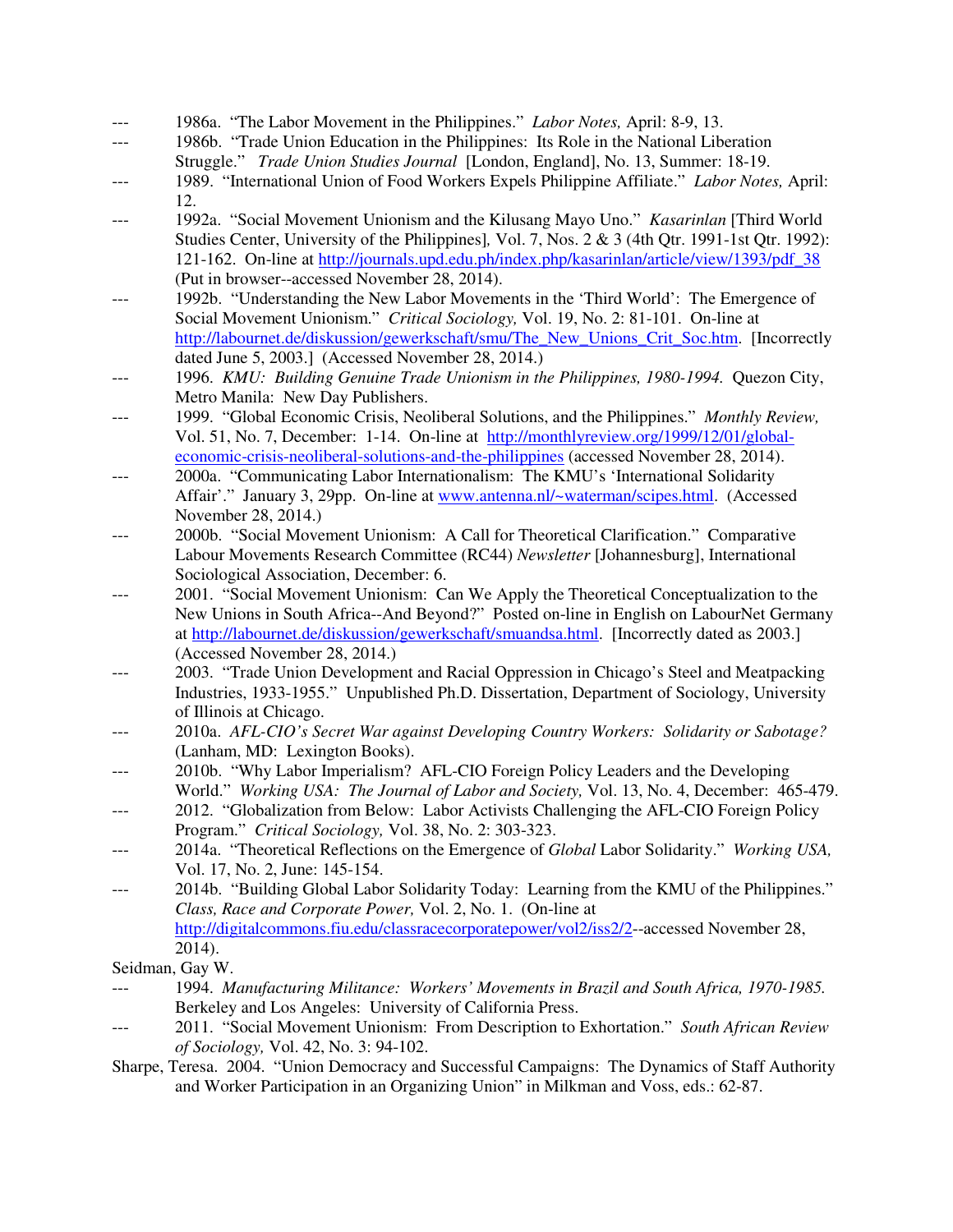- Sluyter-Beltrão, Jeffrey. 2010. *Rise and Decline of Brazil's New Unionism: The Politics of the Central Única dos Trabalhadores.* Bern: Peter Lang.
- Song, Ho Keun. 2002. "Labour Unions in the Republic of Korea: Challenge and Choice" in Jose, ed.: 199-237.
- Stepan-Norris, Judith and Maurice Zeitlin. 1995. "Union Democracy, Radical Leadership, and the Hegemony of Capital." *American Sociological Review,* Vol. 60, No. 6, December: 829-850.
- Street, Paul. 1993. "Working in the Yards: A History of Class Relations in Chicago's Meatpacking Industry, 1860-1960." Unpublished Ph.D. Dissertation, Department of History, SUNY at Binghamton.
- Tait, Vanessa. 2005. *Poor Workers' Unions: Rebuilding Labor From Below.* Cambridge, MA: South End Press.
- Tattersall, Amanda. 2009. "A Little Help from Our Friends: Exploring and Understanding When Labor-Community Coalitions Are Likely to Form." *Labor Studies Journal,* Vol. 34, No. 4, December: 485-506.
- Turner, Lowell and Richard W. Hurd. 2001. "Building Social Movement Unionism: The Transformation of the American Labor Movement" in Lowell Turner, Harry C. Katz and Richard W. Hurd, eds. *Rekindling the Movement: Labor's Quest for Relevance in the 21st Century.* Ithaca and London: Cornell University Press: 9-26.
- Upchurch, Martin and Andy Mathers. 2012. "Neoliberal Globalization and Trade Unionism: Toward Radical Political Unionism?" *Critical Sociology,* Vol. 38, No. 2, March: 265-280.
- Upchurch, Martin, Graham Taylor and Andrew Mathers. 2009. *The Crisis of Social Democratic Trade Unionism in Western Europe: The Search for Alternatives.* Farnham, Surry: Ashgate.
- Vandenberg, Arthur. 2006. "Social-movement Unionism in Theory and in Sweden." *Social Movement Studies,* Vol. 5, No. 2, September: 171-191.
- Von Holdt, Karl.
- --- 2002. "Social Movement Unionism: The Case of South Africa." *Work, Employment and Society,* Vol. 16, No. 2, June: 283-304.
- 2003. *Transition from Below: Forging Trade Unionism and Workplace Change in South Africa.* Pietermaritzburg (South Africa): University of Natal Press.
- Voss, Kim and Rachel Sherman. 2000. "Breaking the Iron Law of Oligarchy: Union Revitalization in the American Labor Movement." *American Journal of Sociology,* Vol. 106, No. 2: 303-349.

Wallerstein, Immanuel. 1974. *The Modern World System.* New York: Academic Press. Waterman, Peter.

- --- 1988. "Social Movement Unionism: A Brief Note." Unpublished paper. The Hague: Institute of Social Studies.
- 1991. "'Social Movement Unionism': Beyond 'Economic' and 'Political' Unionism." *Working Paper,* No. 19. Amsterdam: International Institute for Research and Education.
- 1993. "Social Movement Unionism: A New Model for a New World." *Review*, Vol. 16, No. 3: 245-278.
- --- 1999. "The New Social Unionism: A New Union Model for a New World" in Ronaldo Munck and Peter Waterman, eds. 1999. *Labour Worldwide in the Era of Globalization.* London: Palgrave Macmillan: 247-264.
- 2004. "Adventures of Emancipatory Labour Strategy as the New Global Movement Challenges International Unionism." *Journal of World Systems Research,* Vol. 10, No. 1, Winter: 217-253.
- --- 2008. "Social Movement Unionism in Question: Contribution to a Symposium." *Employee Responsibilities and Right Journal,* Vol. 20: 303-308.
- Webster, Eddie, Rob Lambert and Andries Bezuidenhout. 2008. *Grounding Globalization: Labor in the Age of Insecurity*. Oxford: Blackwell.
- Wellman, David. 1995. *The Union Makes Us Strong: Radical Unionism on the San Francisco Waterfront.* New York: Cambridge University Press.

West, Lois.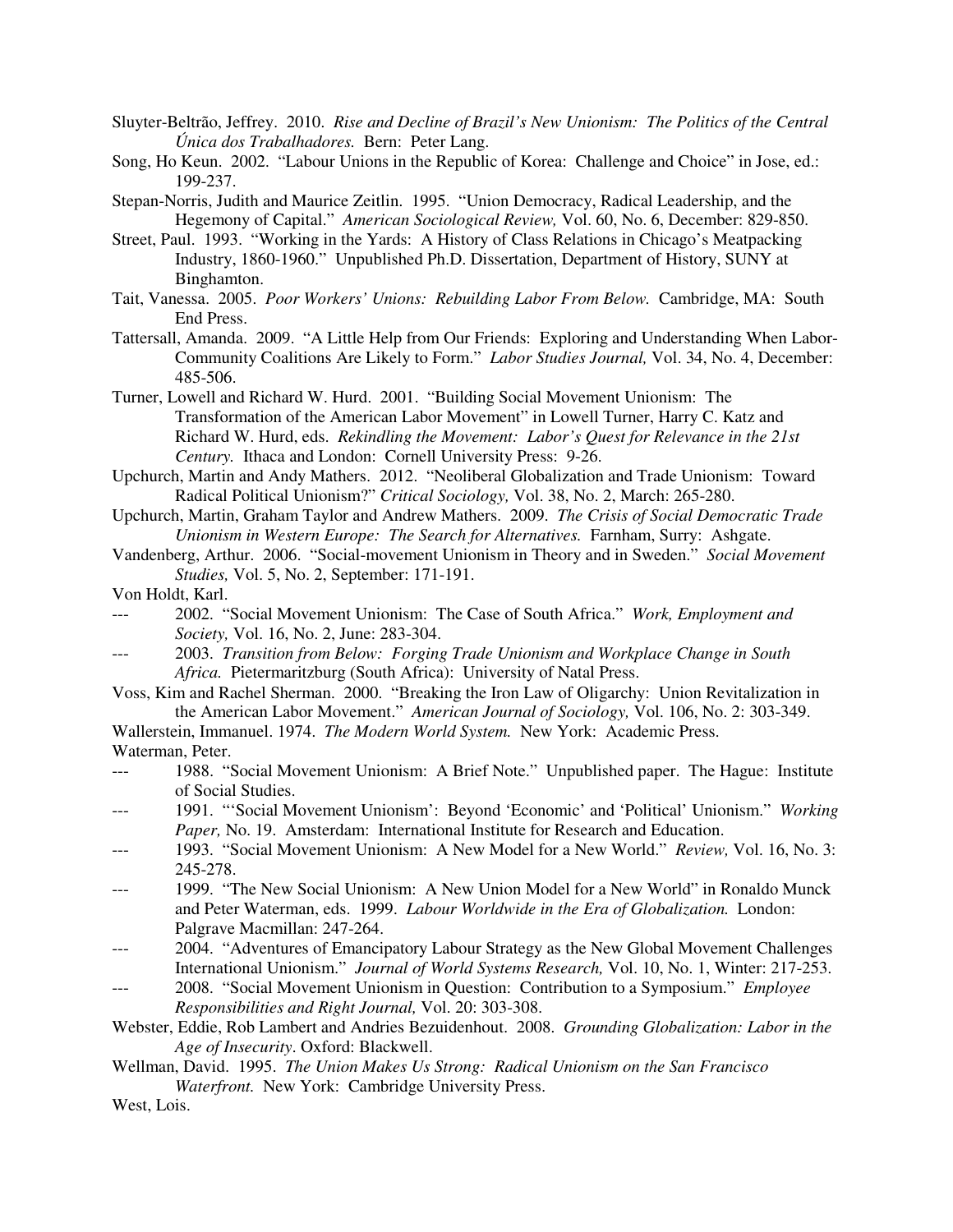- --- 1991. "US Foreign Labor Policy and the Case of Militant Political Unionism in the Philippines." *Labor Studies Journal,* Vol. 16, No. 4, Winter: 48-75.
- --- 1997. *Militant Labor in the Philippines.* Philadelphia: Temple University Press.
- Wilton, Robert D. and Cynthia Crawford. 2002. "Toward an Understanding of the Spatiality of Social Movements: Labor Organizing at a Private University in Los Angeles." *Social Problems,* Vol. 49, No. 3, August: 374-394.
- Wood, Geoffrey. 2003. "Solidarity, Representatively and Accountability: The Origins, State and Implication of Shopfloor Democracy within the Congress of South African Trade Unions." *Journal of Industrial Relations,* Vol. 45, No. 3, September: 326-343.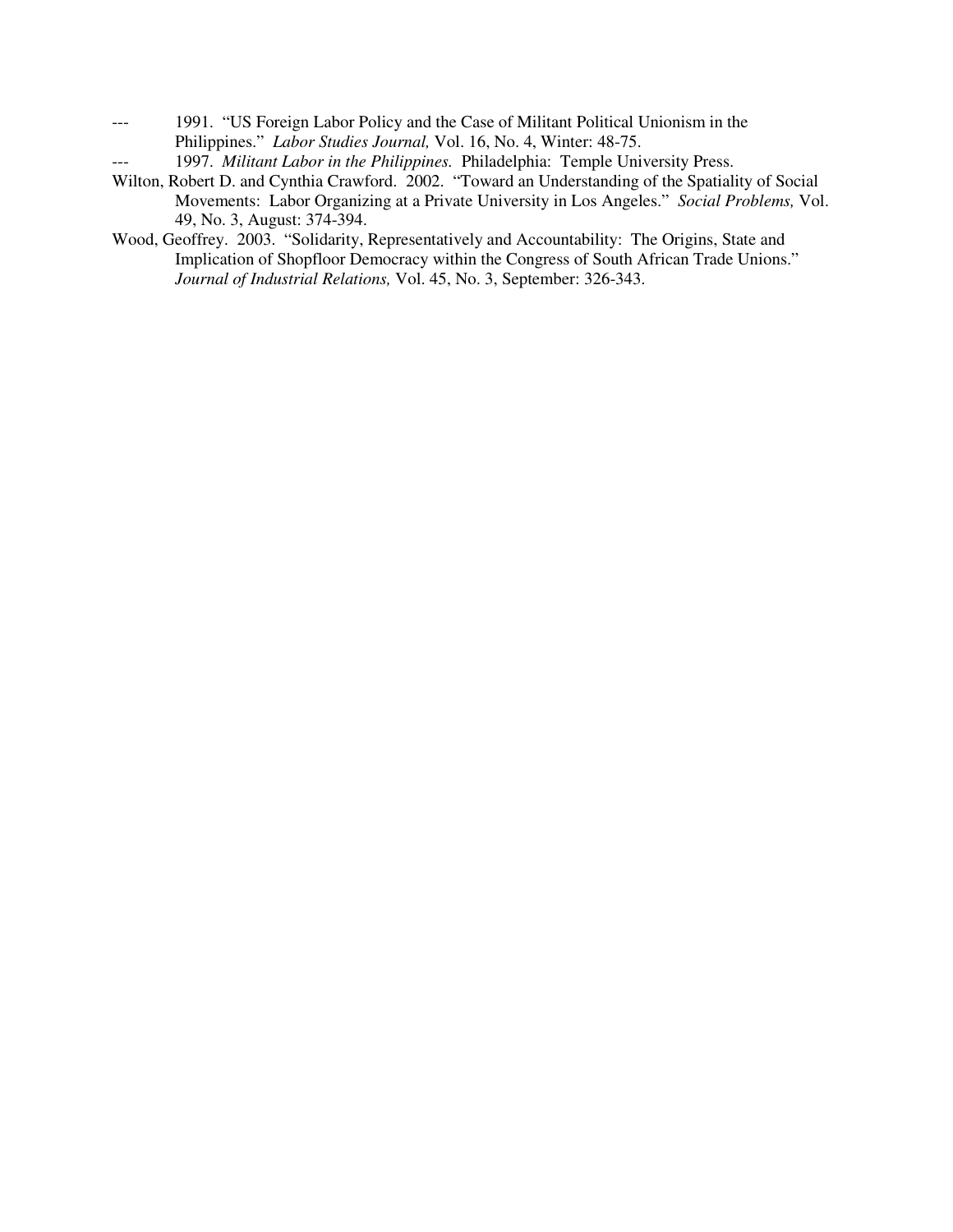1 For a set of articles by an American labor activist that covers many of the struggles and much of the writings on US labor over the past 30 years—particularly by activists, but also some academic studies—and which particularly focuses on issues related to revitalization, see Early, 2009. See also his more recent collection: Early, 2013.

 $\overline{a}$ 

 The broadest compilation of writings on the contemporary US labor movement (along with a fair collection on selected labor movements around the world) that this author is aware of, including books and articles, is the on-line "Contemporary Labor Issues Bibliography" at http://faculty.pnc.edu/kscipes/LaborBib.htm (accessed November 28, 2014). While this does not claim to be complete, the listings cover a wide range of particular subject areas, are updated fairly regularly, and include writings by academics as well as labor activists. These references are also linked to Internet sources whenever possible.

 It should be noted that, the Canadian labor movement has been facing many of the problems faced by that in the US, although they are not in quite as bad of shape (see Gindin, 1995). Nonetheless, other Canadian scholars—see, for example, Fairbrother and Yates, eds. (2003), Kumar and Murray (2006), Kumar and Schenk, eds. (2006), and Ross (2008)—have joined the discussion about labor movement revitalization, focusing primarily on the Canadian labor movement. As Ross' bibliography (2008: 153-157) indicates, this is in interaction with the relevant American literature as well as their own.

- 2 There is growing interest in "social movement unionism" (SMU) in developed countries outside of North America—see in particular Vandenberg (2006) for Sweden; and Dunn, 2007; Mathers, 2007; Upchurch, Taylor and Mathers, 2009; and Upchurch and Mathers, 2012 for Western Europe in general—but Ince (2007) says it is mostly confined to the "Anglophone world." An important part of this is due to the popularization and dissemination of the concept by Kim Moody (1997), and the North American network in and around the English-language labor activist journal, *Labor Notes.* Contemporary discussions of social movement unionism herein, unless specifically identified otherwise, are confined to North America, but it is important to recognize that discussions on SMU in the developed countries are not just confined to Canada and the United States.
- 3 This author served as an elected board member of RC 44 from 2006-2010, being elected at the International Sociological Association's World Congress of Sociology in Durban, South Africa in 2006.
- 4 Although the South Korean labor movement was included in my earliest writings on social movement unionism (see Scipes, 1992a, b)—based largely on early reports of the 1987 "Great Worker Struggle"—and Siedman (1994: 264-272) suggested that social movement unionism would emerge in that country, this author has been convinced by Hagen Koo (2001), author of a wonderful study of the Korean labor movement, that the South Korean unions and labor centers should not be classified as exemplars of social movement unionism: "the South Korean labor movement did not develop … what Seidman (1994) calls 'social movement unionism'" (Koo, 2001: 203).

 Nonetheless, Korean workers have engaged in heroic struggles to build independent, worker-controlled unions, and while they do not meet the requirements of social movement unionism, their struggles still must be respected. For writings on these struggles and how Korean workers developed class consciousness, see Koo (2001); for an excellent account of the emergence and development of the garment and textile workers' union in South Korea, mostly populated by young women and which played a central role in the emergence of popular, democratic and independent (from the state) trade unionism, see Chun (2003). Although written from a more traditional industrial relations approach, see Song (2002) for an overview of developments in Korean unions. Park (2007), on the other hand, examines the KCTU (Korean Confederation of Trade Unions) experience, and argues that the KCTU experience invalidates the concept of social movement unionism. For an examination of the Korean workers and the affects of neoliberal globalization, see Gray (2008).

 For discussion of other possibilities of SMU, see Scipes, 1992a: 123, footnote #6. For a recent and excellent discussion of *Solidarnosc,* the radical labor center of Poland, see Bloom, 2014.

5 Note that it is the trade union *organization* that is the independent variable, not the country—any country could have two or three different types of trade unionism. Again, specifically, this is not a "third worldist" type of trade unionism.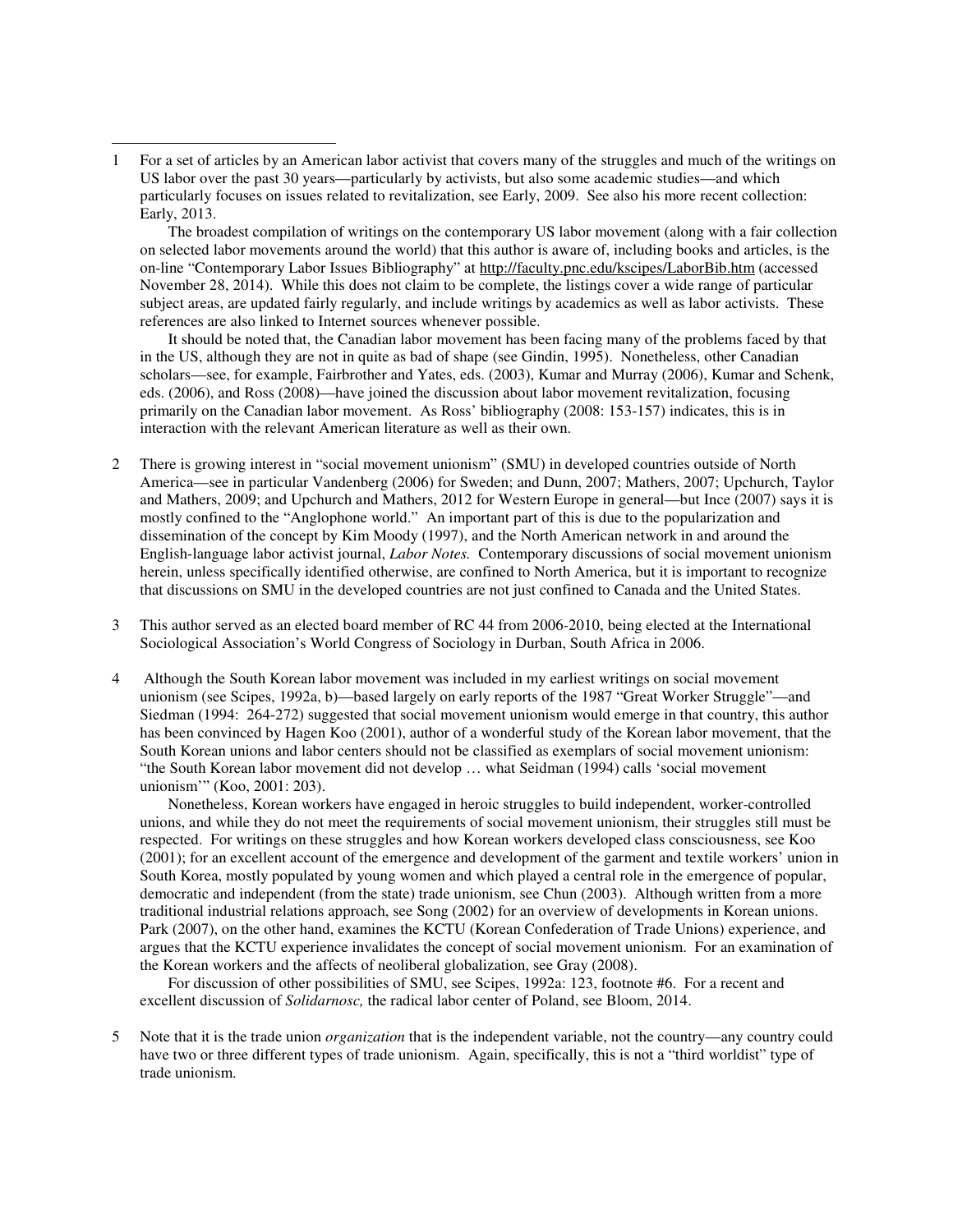- $\overline{a}$ 6 Thus, this paper addresses the problem of applying the same term to qualitatively different social phenomena, and is not merely a focus on terminology, as one previous reviewer initially claimed.
- 7 Stephanie Ross discusses "social unionism" in Canada. In it, she notes, "There is a great deal of confusion about the definition of social unionism, and a wide variety of terms and practices are associated with it in both labor movement documents and academic literature. In particular, 'social unionism', 'social movement unionism', 'community unionism', and the 'organizing model' are used interchangeably to refer to a common set of North American union orientations and revitalization strategies" (Ross, 2008: 131).
- 8 Gay Seidman (2011) discusses some of the confusion around this term as well, although I don't think her analysis is as clear as is needed.
- 9 While Mexico is geographically located in North America, it is not included in this discussion because of a number of distinct factors—including colonial history, social structure, political system, culture, dominant language, level of economic development, form of trade unionism, etc.—that qualitatively differ from the US and Canada, which are much more similar among themselves. This is not to imply that the social situations in the US and Canada are superior vis-à-vis Mexico—they are in some ways, but not in others—but for this discussion, Mexico is not included.
- 10 This is not to suggest that, in the future, additional types and/or forms could not be added to this theoretical approach. However, these would be limited to being based on identified sets of practices. The normative prescriptions suggested by Waterman (1993, 1999, 2004, 2008), ostensibly part of this discussion, might guide future trade union development, but until sets of practices of how this works in practical terms are identified, it is argued that these should not be included in this theoretical model.
- 11 After accepting the three types of trade unionism—economic, political and social movement types—and in parallel with this argument, Pillay (2013) argues that there are three "sub-types" of the political type of unionism: Marxist-Leninist, Nationalist and Social Democratic. I replace the term "sub-type" with "form." However, while there are some specific differences, we are generally in accord with our approaches, and our work is compatible, albeit needing some continued refinements. Nonetheless, we now have two scholars who have developed basically the same theoretical understandings.

 In his references to the article (Pilay, 2013), there is one listing as "Anonymous, 2010." Unknown to Pillay—it appears he was reviewing this paper in a "double-blind" process, and he didn't know who the author was of the piece—that was an earlier version of this paper, a version that was not published.

- 12 Again, there is no theoretical reason that social movement unionism could not appear in the Global North; however, to date, it has not.
- 13 Paul Johnston (1994), in an excellent study that has not received the attention it deserves, was the first to use this term regarding unionism in North America as far as I can ascertain. Nonetheless, almost all references to this subject refer to Moody, 1997.
- 14 Schiavone (2007: 281), who is the first to analyze Moody's conceptualization of SMU in regard to actual trade union practices, uses the exact same quote from Moody to define Moody's conceptualization. Waterman (2004: 217-218), discussing Moody's concept theoretically, uses another quote from p. 276 of the same book (Moody, 1997), as does Fairbrother (2008: 214-215). Neither quotation, in this author's opinion, is a theoretical explanation of social movement unionism, despite suggestions otherwise.
- 15 For some unknown reason that he has apparently never publicly explained, Moody totally ignores the KMU *(Kilusang Mayo Uno* or May First Movement) Labor Center of the Philippines in his book on "Unions in the International Economy" (Moody, 1997). This is surprising in light of the considerable amount of published material available on the KMU before 1997, including a number of articles in *Labor Notes,* of which he was a founder and long-time staffer. *Labor Notes* also had Leto Villar, KMU National Vice Chairman, speak at their November 1986 conference—this author stood next to Villar while at the conference as he made a call to the Philippines during which he learned about the assassination of KMU Chairman Rolando Olalia. See Labor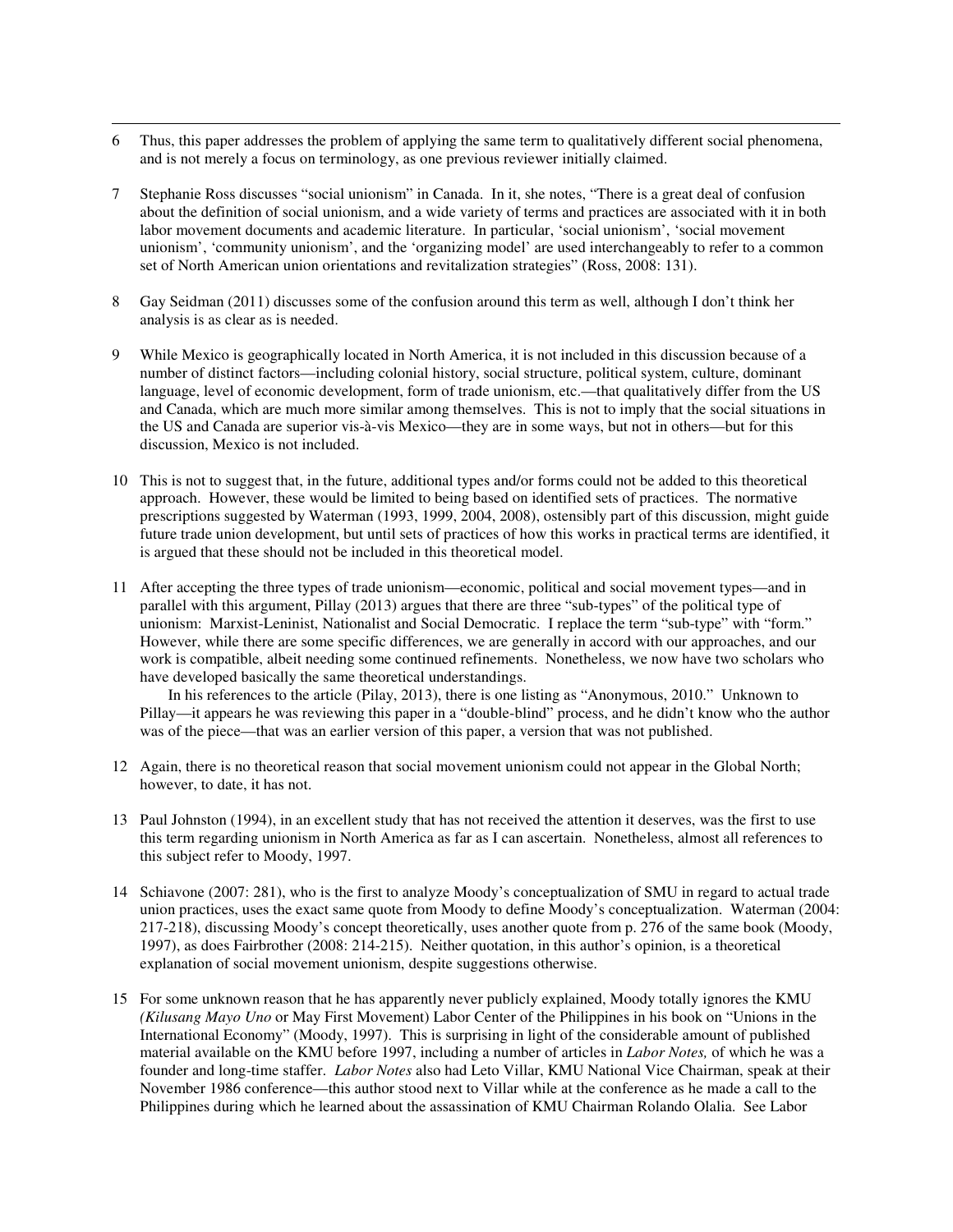Notes, 1986a, b. Even if the KMU did not fit his understanding, I argue that Moody should have recognized its existence (see Lambert, 1990; Eckstein, 1986; Eisenhower, 1991; Scipes, 1986a, 1989, 1996; also West, 1991, 1997).

16 In one of a number of conversations during 1993-94, when I was studying with her at the University of Wisconsin-Madison, Seidman told me—although I cannot date the conversation—that her use of SMU was stimulated by Eddie Webster at the University of the Witwatersrand in Johannesburg in the mid-1980s. Webster, as will be discussed below, later engaged in an international debate on different types of trade unionism, and especially on the new unions of the Global South. Seidman, although using Webster's terminology, was apparently unaware of this international debate, for she did not participate in it.

 $\overline{a}$ 

17 Writers who have used the concept of SMU in discussing labor organizations in the Global South, subsequent to the initial debate, have also focused recognized challenges to the state as being a key aspect of SMU. Philip Hirschsohn (1998: 634) specifically focuses on challenges to the state as part of his understanding of social movement unionism. Jeffrey Sluyter-Beltrão, in his study of the CUT, builds off of Scipes, 1992b, and defines SMU as having three "core commitments": participatory democracy, political autonomy, and societal transformation. He further amplifies: "Although western labor observers and organizers have often neglected SMU's commitments to societal transformation, that third basic dimension is *an equally essential characteristic"* (emphasis added) (Sluyter-Beltrão, 2010: 6-7.)

 In a later piece, Gay Seidman (2011: 96) supports this broader understanding: "… industrial workers discovered they could use factory-based unions as a vehicle for political demands, their movements often became central to broad challenges to what Brazilian unionists often called the 'savage capitalism' of elitist, inegalitarian growth."

- 18 Although it had been previously suggested that this author was, in fact, referring to capitalism here, I disagree: while the economic base of these respective social orders was and is capitalist, it is incorrect to conflate the social order with capitalism. By larger social order, I mean the entire range of social relations within a stratified social order, and while including the economic system, this definitely goes beyond it. However, there is a range of positions within these labor centers as to whether capitalism must be replaced or not. Further discussion is beyond the scope of this argument.
- 19 Writers who have been influenced by the work of Immanuel Wallerstein would refer to these global politicaleconomic-cultural networks as the "world system" (Wallerstein, 1974). This conceptualization is rejected—I do not accept that there is a world "system"—hence, this particular terminology. For the best theoretical critique of Wallerstein's work, see Nederveen Pieterse, 1989, especially Chapter 2.
- 20 Voss and Sherman (2000), while not adopting this terminology specifically in this article are aware of it, refer a number of times to social movements, and this author thinks it would be fair to place them within this "school" of studies.
- 21 Beginning in 2008, SEIU (Service Employees International Union)—which has served for many writers as the epitome of North American "social movement unionism"—became involved in several conflicts, both internally and with other unions in the US and Puerto Rico, especially raising issues of union democracy and member control over their organization. There are several articles regarding this listed on Scipes' "Contemporary Labor Issues" Bibliography, and see in particular Early, 2011. Despite knowing of some of these developments, I chose not to address them herein, as they are not relevant to this specific argument.
- 22 Gay Seidman discusses how this has differed from the earlier industrialization experiences:

Despite some similarities, industrialization in what are sometimes called 'semiperipheral' areas may not mirror the European and North American experiences.... ... patterns of industrialization in the late twentieth century have often involved reliance on imported technologies developed in core industrialized areas, as well as on infusions of foreign capital, and have depended on links to international markets. While de-skilling of artisans has occurred from place to place, the new technologies have frequently been put in place without many of the labor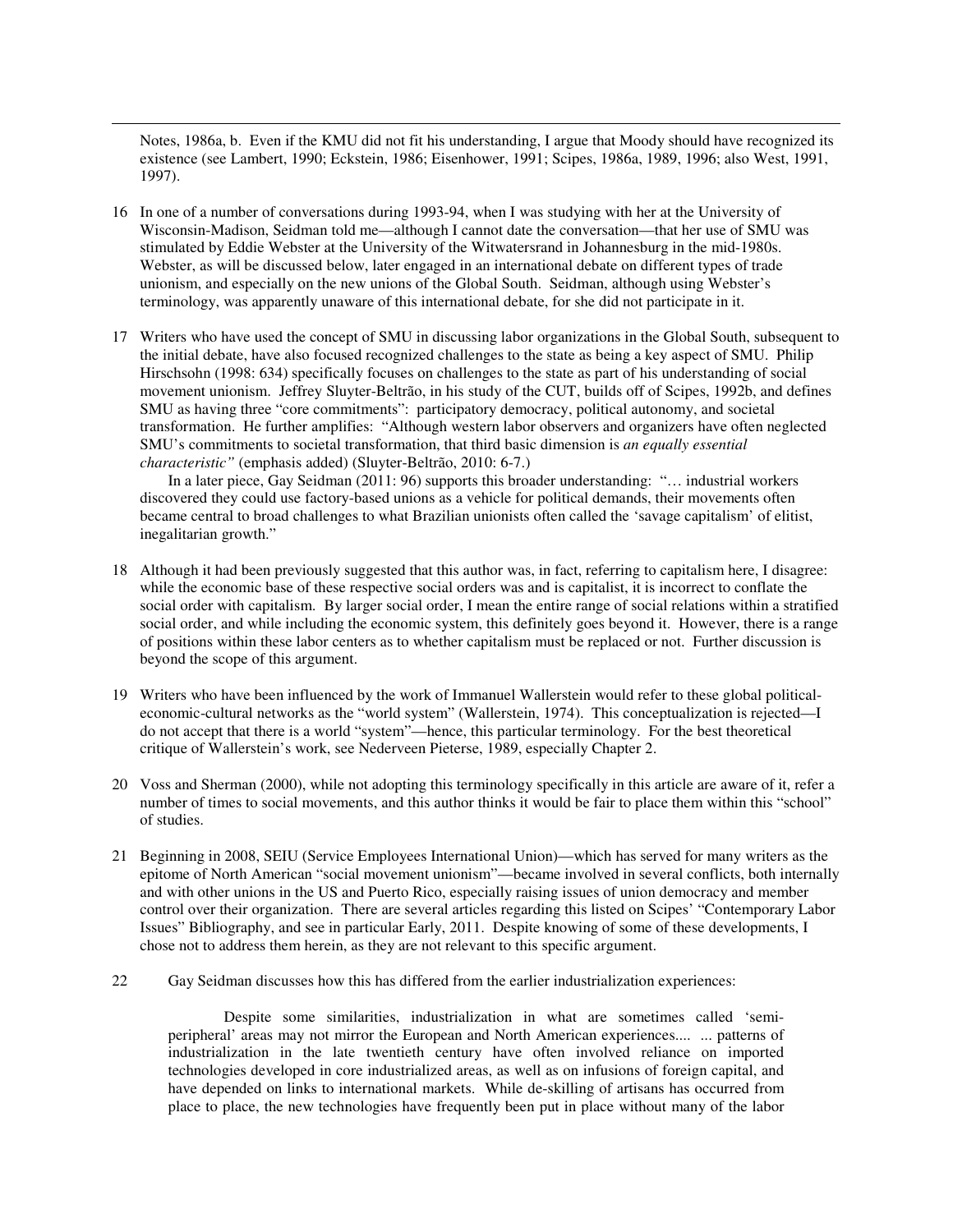process conflicts that apparently marked earlier industrialization. Mass production processes using semi-skilled workers have been in place from the start of industrial growth... (Seidman, 1994: 6).

- 23 All of that being said, I think their work *is* important. This will make more sense after reading this entire article, but I would place what they have found as social justice unionism (SJU), a subset of the economic type of trade unionism. However, their findings suggest a need to differentiate between institutionalized SJU and non-institutionalized SJU, which would broaden and perhaps deepen our understanding of SJU, in itself, thereby making an important contribution to our collective theoretical project.
- 24 Again, it is the trade union *organization* that is the independent variable, not the country.

 $\overline{a}$ 

- 25 There are considerable writings on these new labor organizations. For some of the best books on development of the new unions in South Africa, see Baskin (1991), Buhlungu, ed. (2006), Friedman (1987), Kraak (1993), MacShane, Plaut and Ward (1984), and Von Holdt (2003), and and for additional references, see Barchiesi (2007), Bezuidenhout (2002), Bramble (2003), Hirschsohn (1998, 2007), Pilay (2008, 2013), Scipes (2001), Von Holdt (2002), and Wood (2003). For books on the development of the new unions in the Philippines, see Scipes (1996) and West (1997); for a strong article on the development of the KMU between 1980-86, see Lambert (1990); for an in-depth look at the social context in which the KMU operates, which has been subject to—at that time—37 years of neoliberal economic policies, see Scipes (1999); for an in-depth look at how the KMU builds international labor solidarity, see Scipes (2000); and to see what this author thinks can be learned from the KMU to help us build global labor solidarity, see Scipes (2014b). Jeffrey Sluyter-Beltrão (2010) published a book in English on the "new" unions in Brazil, fulfilling a massive hole in the literature, although two excellent articles that focus on the new unions in Brazil, at least in part, had been published before his monograph—see Beynon and Ramalho (2000), and Guidry (2003). Also, Thomas Collombat's (2011) innovative yet unpublished Ph.D. dissertation, compares Brazilian and Mexican unions, and their efforts to build international labor solidarity throughout the Americas, providing another perspective on Brazilian Labor.
- 26 While this early debate began with a consideration of "labor movements," it was quickly seen that there were competing "labor movements" within each of these countries, and thus the debate shifted to considering "labor centers." In international labor terminology, the AFL-CIO, for example, is a labor center. Scipes (2001:4) specifically discusses the relationship between labor movements and labor centers.

 The larger point here is that the initial debate was around how do we understand these newly emerging types of trade unionism at the labor center level. Subsequent theoretical development, as shown below, has been to try to discuss the emergence of this type of trade unionism at more specific (and "lower") levels, such as at the industry-wide level (see Hirschsohn, 2007) and at the individual firm level (Von Holdt, 2003); see also Barchiesi (2007) for a discussion of municipal-based unions. Developments at these levels have subsequently been used to try to reflect upon, if not refine, the type of unionism exemplified at the labor center level.

- 27 These were based on "workerist," "populist," and "popular-democratic" visions of trade unionism that had developed in South Africa. For a recent discussion of this, see Pillay, 2008: 282-284.
- 28 Waterman's and Lambert/Webster's conceptualizations are described and critiqued in Scipes (1992a: 124-134).
- 29 By "national socio-political-economic situation," this author was not only referring to the national situation within the country, but to each country's specific position within global political-economic-military-cultural networks; i.e., this was being placed within the global context.

 Incidentally, disagreement arises with Gay Seidman, who states, "But the concept [of social movement unionism] was not ever clearly defined; even those of us who used it freely weren't entirely sure of its meaning" (Seidman, 2011: 98). However, as far as I can determine, Seidman has never engaged with my work on this subject, and I would argue that I have been quite clear on his conceptualization since putting forth this specific conceptualization.

30 This appears to be an effort to discredit my position (as well as that of Rob Lambert) regarding this issue, instead of seriously addressing my arguments, which Waterman has never done, here or anywhere else. And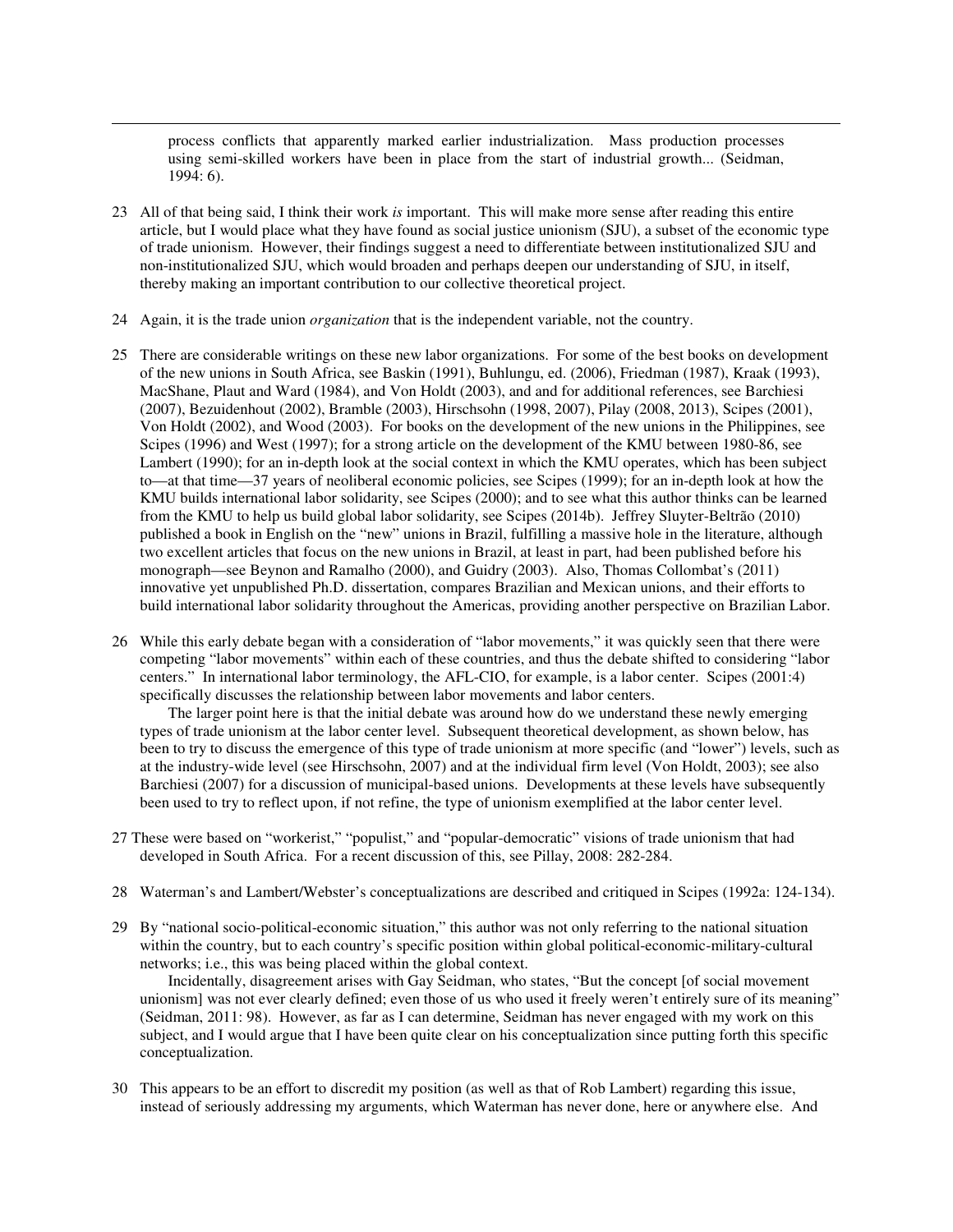interestingly, especially in light of Waterman's emphasis on "internationalism," Waterman does not include an article that specifically discusses the very innovative international program of the KMU, which Waterman placed on his very own "Global Solidarity Dialogue" web site (Scipes, 2000a).

- 31 This author has developed a new theoretical understanding for macrosociology that he calls "Polyconflictualism." See Scipes, 2010a: 130-150, where this approach is explicated.
- 32 This claim that Waterman's prescriptions are normative has also been made by Von Holdt, 2002: 285. Fairbrother and Webster (2008: 310) specifically point out that Waterman's 2008 contribution "is normative." Devan Pillay (2013: 13) also describes Waterman's work at "normative."

 Although I have problems with Dunn's (2007) larger argument, he also challenges the theoretical basis of Waterman's positions.

33 For a much more recent article about SIGTUR, see Dobrusin (2014).

 $\overline{a}$ 

- 34 The latest set of articles published on SMU (Fairbrother, 2008; Fairbrother and Webster, 2008; Waterman, 2008) does not really fit into this specific discussion on SMU; the first two articles generalize a global perspective, unifying the concept across both the North and South instead of discussing the actions within certain labor centers, while Waterman continues his foray into his prescriptive normativism, arguing how unions should develop around the globe.
- 35 Hirschsohn (1998: 635) also limits his consideration of COSATU, stopping at 1990. It may be possible to decide whether Hirschsohn or Scipes were more accurate or not on this point, but it is basically irrelevant for this paper: the point is that both recognize that COSATU fit their respective conceptualization up to a certain point in time, and then things became unclear. Pillay (2013: 17) subsequently clarified this, arguing that "COSATU proceeded to play the leading role in the anti-apartheid struggle inside the country in the late 1980s, and inspired labour scholars and activists throughout the world as a model of social movement unionism." He continues, "However, since 1990, when the ANC [African National Congress] and SACP [South African Communist Party] were unbanned and took over the leadership of the Alliance [of which COSATU was also a member-KS], there was a gradual narrowing of focus for COSATU."

 This raises an important point: one never achieves "social movement unionism-ness"; it is a process of construction that continues over time. Accordingly, even labor centers seen to be social movement union-type centers can revert back to economic or political types of unionism. Pillay (2013) specifically argues that post-1990, COSATU reverted back to a political type of unionism.

 In fact, Sluyter-Beltrão's (2010) project is to try to understand what happened with the CUT in Brazil (which he argues no longer is a social movement-type center), so that people can try to prevent this "reversion" in the future.

- 36 Von Holdt (2002, 2003) has provided us with a truly excellent case study of the development and disintegration of social movement unionism within a single industrial organization. Key to his study is the *internal contestation* (i.e., within the union) over the understanding, meaning and activities of SMU within one organization. There is a tremendous amount to be learned by his carefully done study. However, while agreeing with him that "national reality counts" (Von Holdt, 2002: 299)—arguing against general prescriptions such as put forth previously by Moody (1997) and Waterman (1993)—this author argues that Von Holdt overgeneralizes the results from his study: he assumes that things he found in the specific case of Highveld Steel (specifically intra-union violence) to be representative of social movement unionism overall, for which he provides little evidence to support, but which is contradicted by research findings from the Philippines (see Lambert, 1990; Scipes, 1996; West, 1997), where this was not found.
- 37 Von Holdt (2003) specifically includes the Philippines, along with Brazil and South Africa in his understanding of social movement unionism. However, although he knows of Lambert's 1990 study and Scipes' (1992a), he does not really make use of either in his conceptualization: he refers to Munck (1988), Waterman (1993—after Waterman took his more normative approach), Seidman (1994) and—most surprisingly—Moody (1997) (Von Holdt, 2003: 24-25, FN #4).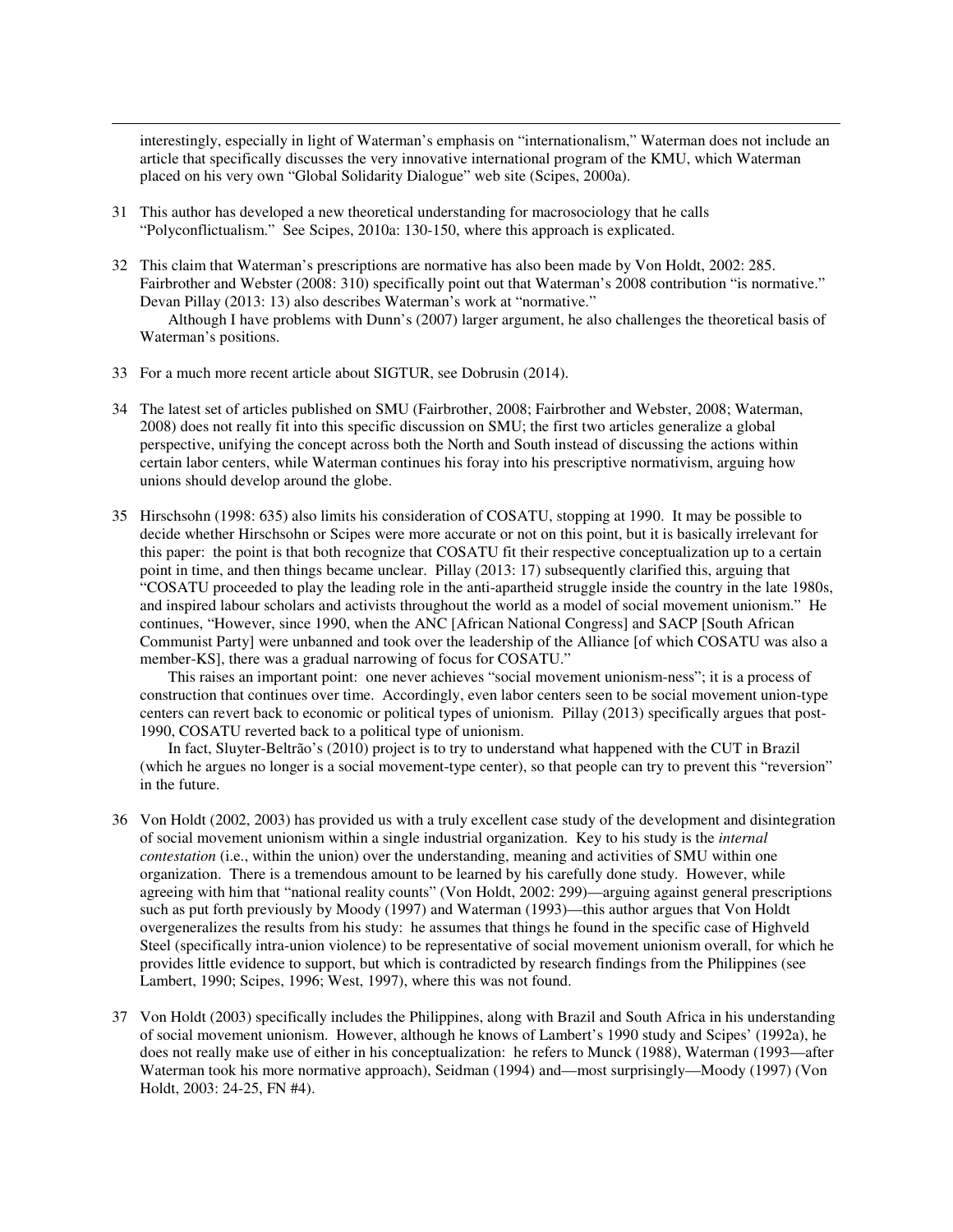Had Von Holdt been aware of this author's monograph (Scipes, 1996), he would have seen that at least in the Philippines, SMU emerged in sugar plantations, capitalist agriculture, and extractive mining in addition to semi-skilled manufacturing, therefore emerging in both colonial and post-colonial production systems. Accordingly, Von Holdt (hopefully) would not have confined his definition to "semi-unskilled manufacturing work."

 $\overline{a}$ 

38 Development of SMU has not been linear, nor continuous; in fact, it seems likely that the transition to democracy and some sort of accommodation between the labor-supported political parties that took political office and the respective labor center in Brazil and South Africa directly affected social movement unionism, "diluting" it and perhaps leading back to some form of economic or politial unionism. Bramble (2003) and Barchiesi (2007) raise similar questions about COSATU, while Pillay (2013) specifically claims that COSATU has reverted back to political unionism; Sluyter-Beltrão (2010) makes a similar claim for CUT. [Upchurch and Mather (2012: 11) argue that SMU theorists have not considered sufficiently the role of the state, and argue that the changing institutional context could have an important impact on subsequent development.]

 The transition from the dictatorship of Ferdinand Marcos to the "democracy" led by Corazon Aquino in the Philippines really was only a resumption of "traditional elite democracy" (see Kerkvliet and Mojares, eds., 1991; McCoy, 2009: 433-451), which did not lead to substantial change and, in fact, led to continued—and, in fact, worsened—repression against the KMU (Scipes, 1996), precluding any political accommodation.

 Theoretically, this suggests that social movement unionism can arise during periods of authoritarianism—it does not have to—but that does not guarantee that unions who adopt social movement unionism as their type of trade unionism will always keep it; it seems clear that they can change—for better of worse—when they see their particular situation requiring it (such as the imposition of popular democracy—see W.I. Robinson, 1996). However, any change of regime to popular democracy must be "in fact," not just a "name change," as the experiences of the Philippines warns.

- 39 Devinatz (2008) provides an overview of how "social movement unionism" (based on Moody's conceptualization) has been used by unions and community organizations in the United States.
- 40 Historical examples are used to illustrate his three types of trade unionism. From Selig Perlman's (1968/1928) comparative study of labor movements in Germany, Britain, the US and Russia in the nineteenth and early twentieth centuries, this author uses Perlman's work on trade unionism in the US—which was described as "an economic institution," based on "job consciousness" that limits itself to "wage and job control" (Perlman, 1969/1928: 169)—to illustrate what is called "economic unionism." Victoria Bonnell's (1983) study of workers in St. Petersburg and Moscow between 1900-1914, whereby workers ultimately decided to subordinate themselves and their unions to a group of intellectuals' organization (Bolshevik Party) (Bonnell, 1983: 7-8), is used to illuminate what is called "political unionism." This author's study of the KMU over the years 1980- 1994 (Scipes, 1996) is used to explicate what is advanced as "social movement unionism."
- 41 Pillay (2013: 14) agrees, specifically discussing three different "sub-types" of political unionism: Marxist-Leninist, Nationalist and Social Democratic.
- 42 The study herein is limited to examining qualitative differences among economic types of trade unionism, and does not examine differences among political or social movement types of trade unionism.
- 43 Meaning that once production started, then the iron or animals had to be processed to at least the "semifinished" stage before stopping, otherwise the steel or the meat would be ruined.
- 44 This analysis was based on extensive archival research at the Chicago History Museum, particularly of the steelworkers' efforts in the Chicagoland area. There has been little published on steel in this area—most importantly has been Needleman (2003), but see Dennis' (2010) study of the 1937 Memorial Day Massacre, as well as his subsequent 2014 study. Also, there is an excellent, unpublished Ph.D. dissertation by James Kollros (1998). There have been two important monographs published on meatpacking—Halpern (1997) and Horowitz (1997), and they have published together an oral history of their efforts (Halpern and Horowitz, eds., 1999). There is also an excellent, unpublished Ph.D. dissertation by Paul Street (1993). This was also accompanied by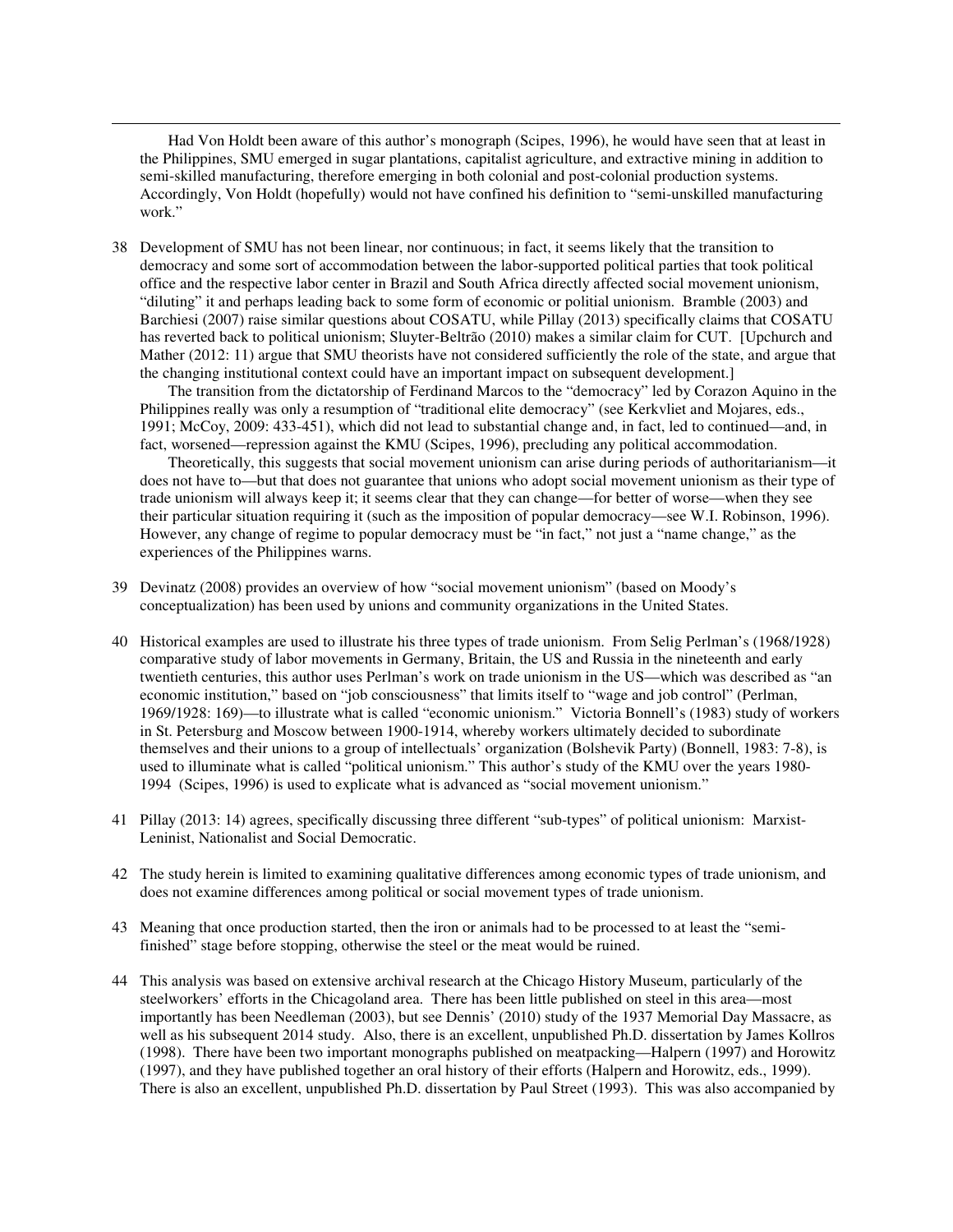extensive archival research at the Wisconsin Historical Society, where the papers of the United Packinghouse Workers of America are located.

45 As far as I can tell, the term "social justice unionism" (SJU) was first developed in my study (Scipes, 2003), although Tait (2005) and Fletcher and Gapasin (2008) have subsequently adopted the term, each independently from me. I wanted a term that both differentiated a form of economic trade unionism distinct from business unionism, and one that specifically referred to struggles for social justice, as that is how the packinghouse workers saw their efforts (see especially Halpern and Horowitz, eds., 1999).

 What I am now calling "social justice unionism" has long been known within North American labor studies as "social" unionism (see Horowitz, 1997; and see Ross, 2008). This, however, was generally superseded by Moody's (1997) version of SMU. And now, this author is suggesting that SMU in North America be replaced with SJU, which I suggest is a much more accurate term for this type of unionism than either social or social movement unionism, and differentiates progressive trade unionism in North America from the type of unionism practiced, at least initially, by CUT, KMU, and COSATU.

46 For an initial effort to theorize these different approaches, see Scipes, 2010a: 130-152.

 $\overline{a}$ 

47 Melucci (1989) developed his work on the "new social movements" such as feminism, the counter cultures, etc., of the 1970s and '80s, particularly in, but not limited to, Italy. He went to considerable lengths to differentiate them from the "old" social movements of "labor" and "nationalism."

 However, Carol Mueller challenges this limited view: "Although Melucci argues that the process of constructing collective identities is a unique characteristic of highly complex societies, *he may also underestimate how universal the process of cultural transformation has been as a prelude to previous periods of mass mobilization.* The development of a collective identity centered on class consciousness among the working class in England (1780-1830), France (1830-1833), and Russia (1900-1914) point to a similar combination of social analysis contained within a new collectivite identity and institution building…" (emphasis added) (Mueller, 1994: 238).

Mueller's analysis is convincing, and allows Melucci's approach to be extended to labor movements.

48 Ross (2008) argues that not all social unions are democratically run and criticizes this; as shown, I antipated her understanding into my conceptualization of both forms of economic trade unionism.

 My conceptualization recognizes that not all social justice unions are democratically run—for example, I would place the UAW (United Auto Workers) and the SEIU (Service Employees International Union) in this category, as well as, following Ross (2008: 134), the Canadian District of the United Steelworkers of America. However, I would place social justice unions as a whole not in a dichotomy between democratic/not democratic unionism, but on a continuum, with the UAW and SEIU toward the "not democratic" end, with CUPE (Canadian Union of Public Employees), CUPW (Canadian Union of Postal Workers), the UE (United Electrical Workers), the ILWU (International Longshore and Warehouse Union) and the late UPWA (United Packinghouse Workers of America) toward the more democratic end. Similar processes hold across business unionism as a whole.

- 49 In other words, this provides a more sophisticated and robust explainor than does the long-established tradition of examining interactions only between members and leaders within unions.
- 50 At the same time, the steel workers' union was controlled exclusively by a small group of formal leaders at the top of the union, while the packinghouse workers' union was controlled inclusively by rank and file members through constitutionally-established popular democratic procedures.
- 51 The Appendix herein provides an explanation of the conceptualization of the measurement scale, and lists the questions used to differntiate between the two forms of economic trade unionism.
- 52 I commented specifically on this point. "I had initially given the union a score of 28/30. However, on January 27, 2001, in an interview with Les Orear—who had gone into the stockyards as a labor organizer in 1933, was one of the founding members of Local 347 in Armour, one of the founders of the UPWA [United Packinghouse Workers of America-KS], and who after 1947 served on the international staff of the UPWA and later, after the